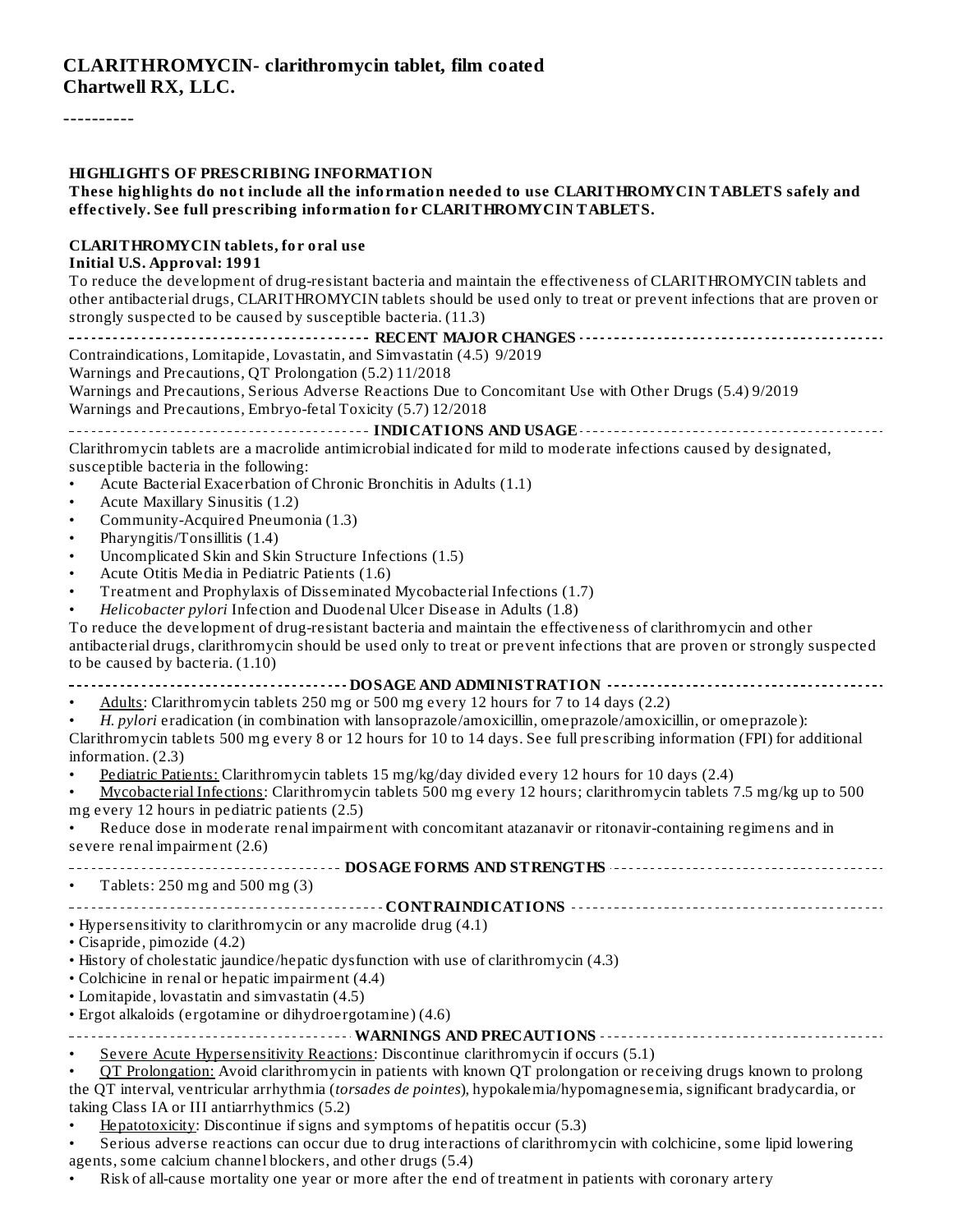disease. Balance this potential risk with the treatment benefits when prescribing clarithromycin in these patients. (5.5) • *Clostridium difficile* associated diarrhea (CDAD): Evaluate if diarrhea occurs (5.6)

• Embryo-Fetal Toxicity: Based on animal findings, clarithromycin is not recommended for use in pregnant women

except in clinical circumstances where no alternative therapy is appropriate (5.7)

• Exacerbation of myasthenia gravis has been reported in patients receiving clarithromycin therapy. (5.8)

**ADVERSE REACTIONS**

Most frequent adverse reactions for both adult and pediatric populations in clinical trials: abdominal pain, diarrhea, nausea, vomiting, dysgeusia (6.1)

#### **To report SUSPECTED ADVERSE REACTIONS, contact Chartwell RX LLC. at 845-232-1683 or FDA at 1-800- FDA-1088 or www.fda.gov/medwatch**

**DRUG INTERACTIONS** Co-administration of clarithromycin can alter the concentrations of other drugs. The potential for drug-drug interactions must be considered prior to and during therapy. (4, 5.2, 5.4, 7) **USE IN SPECIFIC POPULATIONS**

Geriatric: Increased risk of *torsades de pointes* (8.5)

#### **See 17 for PATIENT COUNSELING INFORMATION.**

**Revised: 2/2021**

#### **FULL PRESCRIBING INFORMATION: CONTENTS\***

- **1 INDICATIONS AND USAGE**
	- **1.1 Acute Bacterial Exacerbation of Chronic Bronchitis**
	- **1.2 Acute Maxillary Sinusitis**
	- **1.3 Community-Acquired Pneumonia**
	- **1.4 Pharyngitis/Tonsillitis**
	- **1.5 Uncomplicated Skin and Skin Structure Infections**
	- **1.6 Acute Otitis Media**
	- **1.7 Treatment and Prophylaxis of Diss eminated Mycobacterial Infections**
	- **1.8** *Helicobacter pylori* **Infection and Duodenal Ulcer Dis eas e**
	- **1.9 Limitations of Us e**
	- **1.10 Usage**
- **2 DOSAGE AND ADMINISTRATION**
	- **2.1 Important Administration Instructions**
	- **2.2 Adult Dosage**
	- **2.3 Combination Dosing Regimens for** *H. pylori* **Infection**
	- **2.4 Pediatric Dosage**
	- **2.5 Dosage Regimens for Mycobacterial Infections**
	- **2.6 Dosage Adjustment in Patients with Renal Impairment**
	- **2.7 Dosage Adjustment Due to Drug Interactions**
- **3 DOSAGE FORMS AND STRENGTHS**
- **4 CONTRAINDICATIONS**
	- **4.1 Hypers ensitivity**
	- **4.2 Cisapride and Pimozide**
	- **4.3 Cholestatic Jaundice/Hepatic Dysfunction**
	- **4.4 Colchicine**
	- **4.5 Lomitapide, Lovastatin, and Simvastatin**
	- **4.6 Ergot Alkaloids**
	- **4.7 Contraindications for Co-administered Drugs**
- **5 WARNINGS AND PRECAUTIONS**
	- **5.1 Severe Acute Hypers ensitivity Reactions**
	- **5.2 QT Prolongation**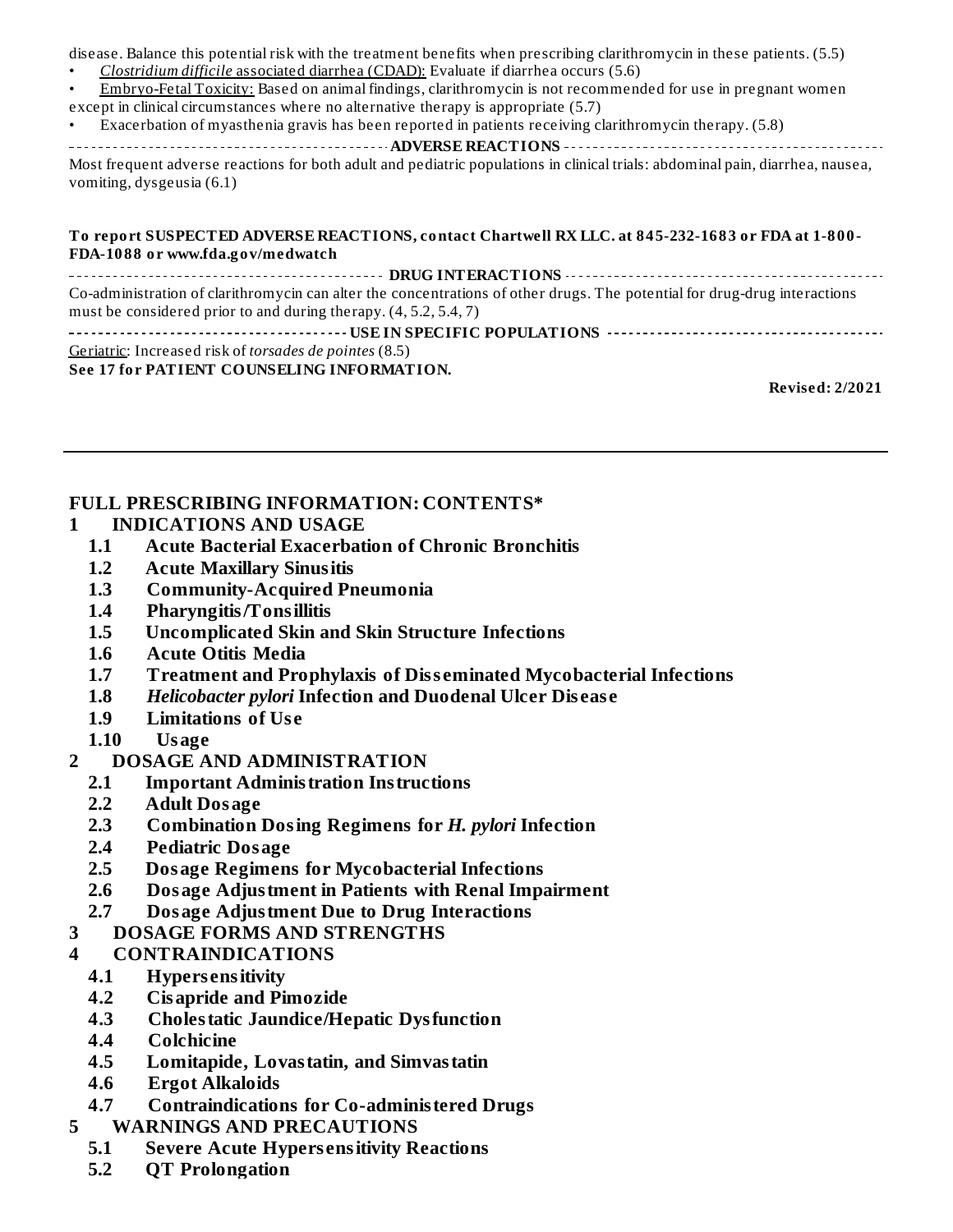- **5.3 Hepatotoxicity**
- **5.4 Serious Advers e Reactions Due to Concomitant Us e with Other Drugs**
- **5.5 All-Caus e Mortality in Patients With Coronary Artery Dis eas e 1 to 10 Years After**
- **Clarithromycin Exposure**
- **5.6** *Clostridium difficile* **Associated Diarrhea**
- **5.7 Embryo-Fetal Toxicity**
- **5.8 Exacerbation of Myasthenia Gravis**
- **5.9 Development of Drug Resistant Bacteria**
- **6 ADVERSE REACTIONS**
	- **6.1 Clinical Trials Experience**
	- **6.2 Postmarketing Experience**
- **7 DRUG INTERACTIONS**
- **8 USE IN SPECIFIC POPULATIONS**
	- **8.1 Pregnancy**
	- **8.2 Lactation**
	- **8.3 Females and Males of Reproductive Potential**
	- **8.4 Pediatric Us e**
	- **8.5 Geriatric Us e**
	- **8.6 Renal and Hepatic Impairment**
- **10 OVERDOSAGE**
- **11 DESCRIPTION**
- **12. CLINICAL PHARMACOLOGY**
	- **12.1 Mechanism of Action**
	- **12.3 Pharmacokinetics**
	- **12.4 Microbiology**
- **13 NONCLINICAL TOXICOLOGY**
	- **13.1 Carcinogenesis, Mutagenesis, Impairment of Fertility**
	- **13.2 Animal Toxicology and/or Pharmacology**
- **14 CLINICAL STUDIES**
	- **14.1 Mycobacterial Infections**
	- **14.2 Otitis Media**
	- **14.3** *H. pylori* **Eradication to Decreas e the Risk of Duodenal Ulcer Recurrence**
- **15 REFERENCES**
- **16 HOW SUPPLIED/STORAGE AND HANDLING**

### **17 PATIENT COUNSELING INFORMATION**

\* Sections or subsections omitted from the full prescribing information are not listed.

### **FULL PRESCRIBING INFORMATION**

### **1 INDICATIONS AND USAGE**

### **1.1 Acute Bacterial Exacerbation of Chronic Bronchitis**

Clarithromycin tablets are indicated in adults for the treatment of mild to moderate infections caused by susceptible isolates due to *Haemophilus influenzae*, *Haemophilus parainfluenzae*, *Moraxella catarrhalis*, or *Streptococcus pneumoniae [see Indications and Usage (1.9)]*.

### **1.2 Acute Maxillary Sinusitis**

Clarithromycin tablets are indicated for the treatment of mild to moderate infections caused by susceptible isolates due to *Haemophilus influenzae*, *Moraxella catarrhalis*, or *Streptococcus pneumoniae*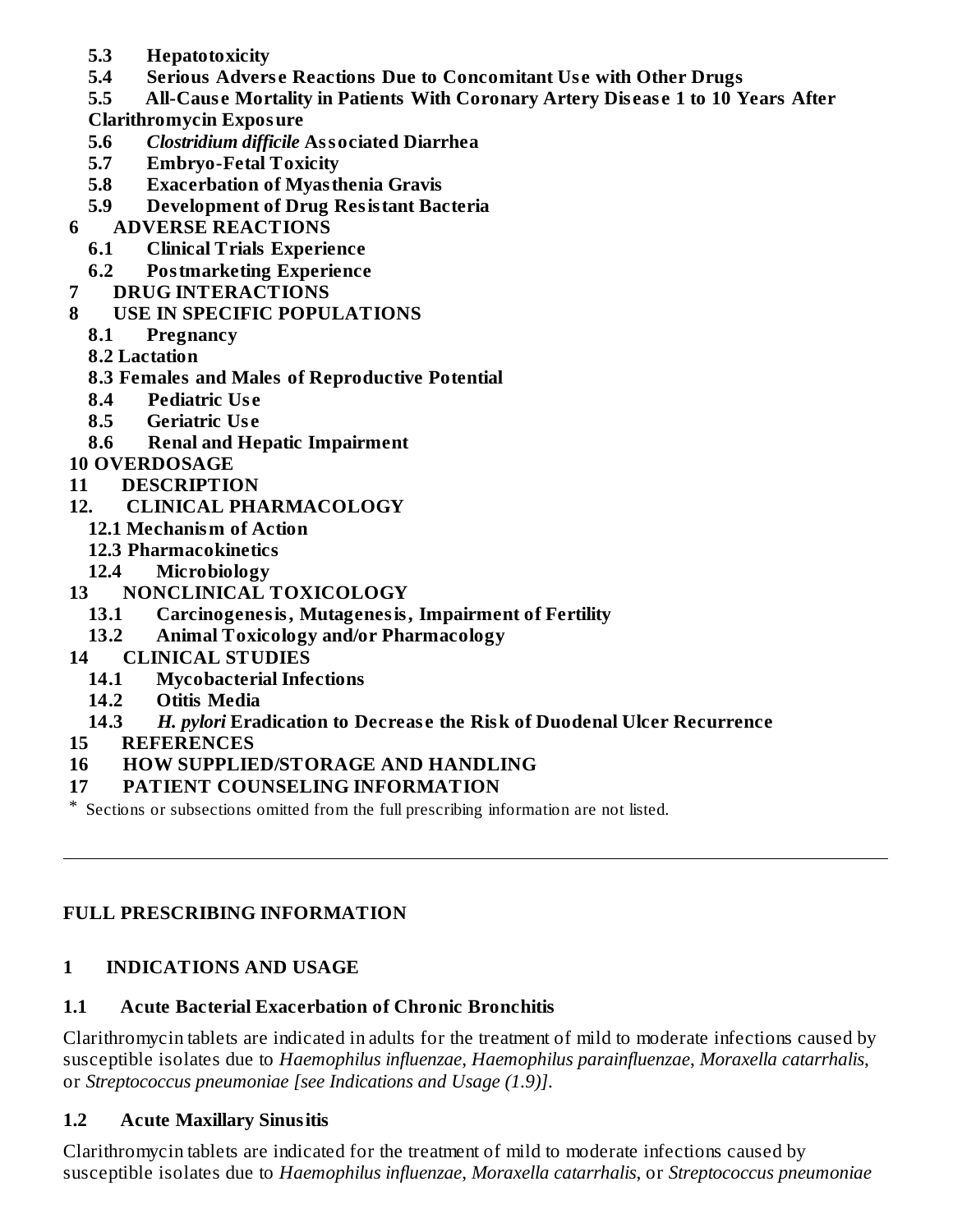*[see Indications and Usage (1.9)]*.

### **1.3 Community-Acquired Pneumonia**

Clarithromycin tablets are indicated *[see Indications and Usage (1.9)]* for the treatment of mild to moderate infections caused by susceptible isolates due to:

• *Haemophilus influenzae* (in adults)

• *Mycoplasma pneumoniae, Streptococcus pneumoniae*, *Chlamydophila pneumoniae* (in adults and pediatric patients)

# **1.4 Pharyngitis/Tonsillitis**

Clarithromycin tablets are indicated for the treatment of mild to moderate infections caused by susceptible isolates due to *Streptococcus pyogenes* as an alternative in individuals who cannot use first line therapy.

# **1.5 Uncomplicated Skin and Skin Structure Infections**

Clarithromycin tablets are indicated for the treatment of mild to moderate infections caused by susceptible isolates due to *Staphylococcus aureus*, or *Streptococcus pyogenes*.

# **1.6 Acute Otitis Media**

Clarithromycin tablets are indicated in pediatric patients for the treatment of mild to moderate infections caused by susceptible isolates due to *Haemophilus influenzae, Moraxella catarrhalis*, or *Streptococcus pneumoniae [see Clinical Studies (14.2)]*.

# **1.7 Treatment and Prophylaxis of Diss eminated Mycobacterial Infections**

Clarithromycin tablets are indicated for the treatment of mild to moderate infections caused by susceptible isolates due to *Mycobacterium avium* or *Mycobacterium intracellulare* in patients with advanced HIV infection *[see Clinical Studies (14.1)]*.

## **1.8** *Helicobacter pylori* **Infection and Duodenal Ulcer Dis eas e**

Clarithromycin tablets are given in combination with other drugs in adults as described below to eradicate *H. pylori*. The eradication of *H. pylori* has been demonstrated to reduce the risk of duodenal ulcer recurrence *[see Clinical Studies (14.3)]*.

• Clarithromycin tablets in combination with amoxicillin and PREVACID (lansoprazole) or PRILOSEC (omeprazole) Delayed-Release Capsules, as triple therapy, are indicated for the treatment of patients with *H. pylori* infection and duodenal ulcer disease (active or five-year history of duodenal ulcer) to eradicate *H. pylori*.

• Clarithromycin tablets in combination with PRILOSEC (omeprazole) capsules are indicated for the treatment of patients with an active duodenal ulcer associated with *H. pylori* infection. Regimens which contain clarithromycin tablets as the single antibacterial agent are more likely to be associated with the development of clarithromycin resistance among patients who fail therapy. Clarithromycin-containing regimens should not be used in patients with known or suspected clarithromycin resistant isolates because the efficacy of treatment is reduced in this setting.

# **1.9 Limitations of Us e**

There is resistance to macrolides in certain bacterial infections caused by *Streptococcus pneumoniae* and *Staphylococcus aureus*. Susceptibility testing should be performed when clinically indicated.

## **1.10 Usage**

To reduce the development of drug-resistant bacteria and maintain the effectiveness of clarithromycin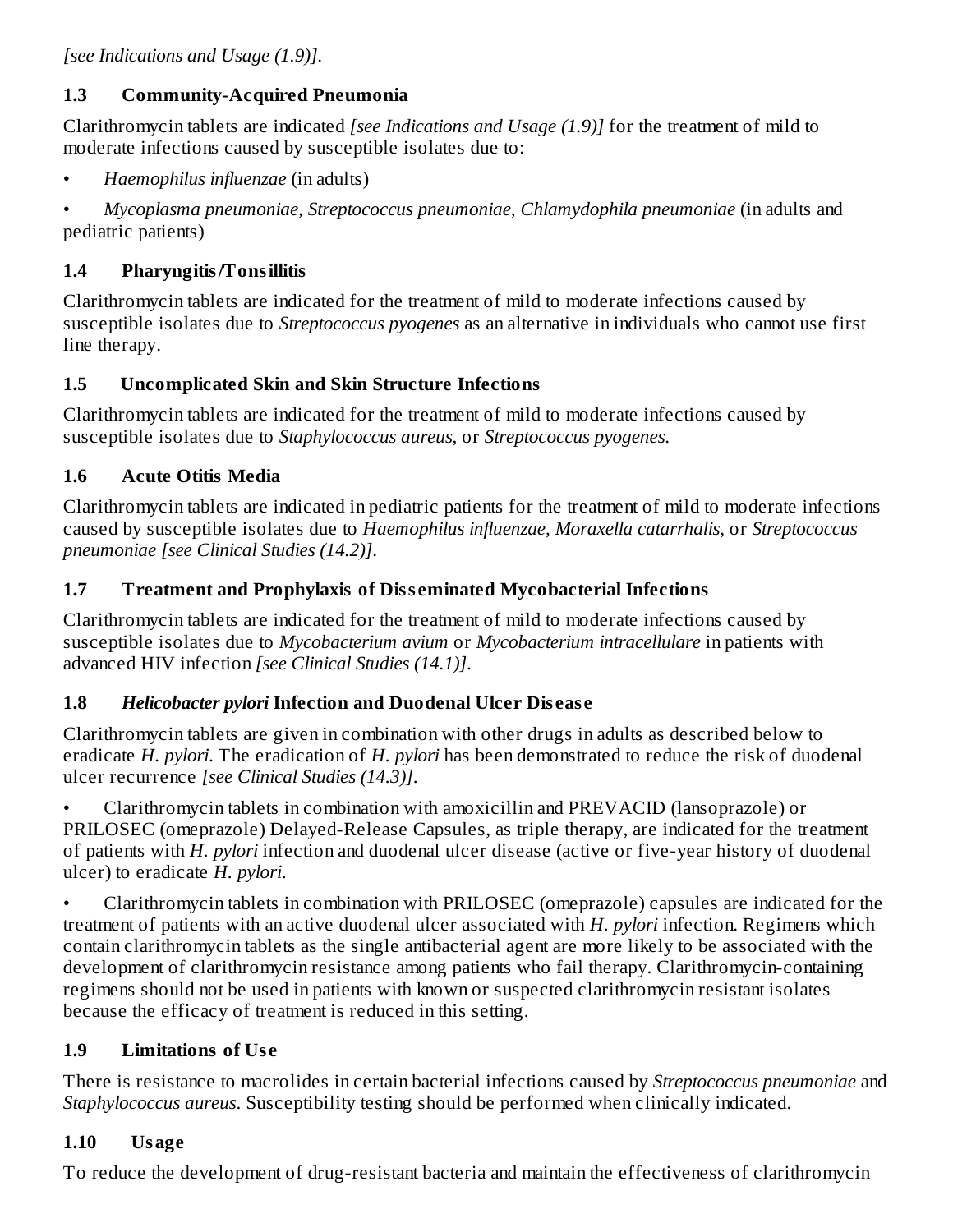and other antibacterial drugs, clarithromycin tablets should be used only to treat or prevent infections that are proven or strongly suspected to be caused by susceptible bacteria. When culture and susceptibility information are available, they should be considered in selecting or modifying antibacterial therapy. In the absence of such data, local epidemiology and susceptibility patterns may contribute to the empiric selection of therapy.

## **2 DOSAGE AND ADMINISTRATION**

### **2.1 Important Administration Instructions**

Clarithromycin tablets may be given with or without food.

### **2.2 Adult Dosage**

The recommended dosages of clarithromycin tablets for the treatment of mild to moderate infections in adults are listed in Table 1.

### **Table 1. Adult Dosage Guidelines**

|                                                                                                                                                                               | <b>Clarithromycin Tablets</b> |                        |
|-------------------------------------------------------------------------------------------------------------------------------------------------------------------------------|-------------------------------|------------------------|
| <b>Infection</b>                                                                                                                                                              | Dosage<br>(every 12 hours)    | <b>Duration</b> (days) |
| Acute bacterial exacerbation of chronic<br>bronchitis                                                                                                                         | 250 to 500 mg <sup>a</sup>    | $7^b - 14$             |
| Acute maxillary sinusitis                                                                                                                                                     | $500$ mg                      | 14                     |
| Community-acquired pneumonia                                                                                                                                                  | $250$ mg                      | $7^{\rm d}$ -14        |
| Pharyngitis/Tonsillitis                                                                                                                                                       | 250 mg                        | 10                     |
| Uncomplicated skin and skin structure<br>infections                                                                                                                           | 250 mg                        | $7 - 14$               |
| Treatment and prophylaxis of<br>disseminated Mycobacterium avium<br>disease [see Dosage and Administration<br>(2.5)                                                           | 500 $mge$                     |                        |
| <i>H.pylori</i> eradication to reduce the risk<br>of duodenal ulcer recurrence with<br>amoxicillin and omeprazole or<br>lansoprazole [see Dosage and<br>Administration (2.3)] | $500$ mg                      | $10 - 14$              |
| H.pylori eradication to reduce the risk<br>of duodenal ulcer recurrence with<br>omeprazole [see Dosage and<br>Administration (2.3)]                                           | 500 mg every<br>8 hours       | 14                     |

For *M. catarrhalis* and *S. pneumoniae* use 250 mg. For *H. influenzae* and *H. parainfluenzae*, a use 500 mg.

<sup>b</sup> For *H* parainfluenzae, the duration of therapy is 7 days.

<sup>d</sup> For *H*. *influenzae*, the duration of therapy is 7 days.

<sup>e</sup> Clarithromycin therapy should continue if clinical response is observed.

Clarithromycin tablets can be discontinued when the patient is considered at low risk of disseminated infection.

## **2.3 Combination Dosing Regimens for** *H. pylori* **Infection**

• **Triple therapy: Clarithromycin tablets/lansoprazole/amoxicillin**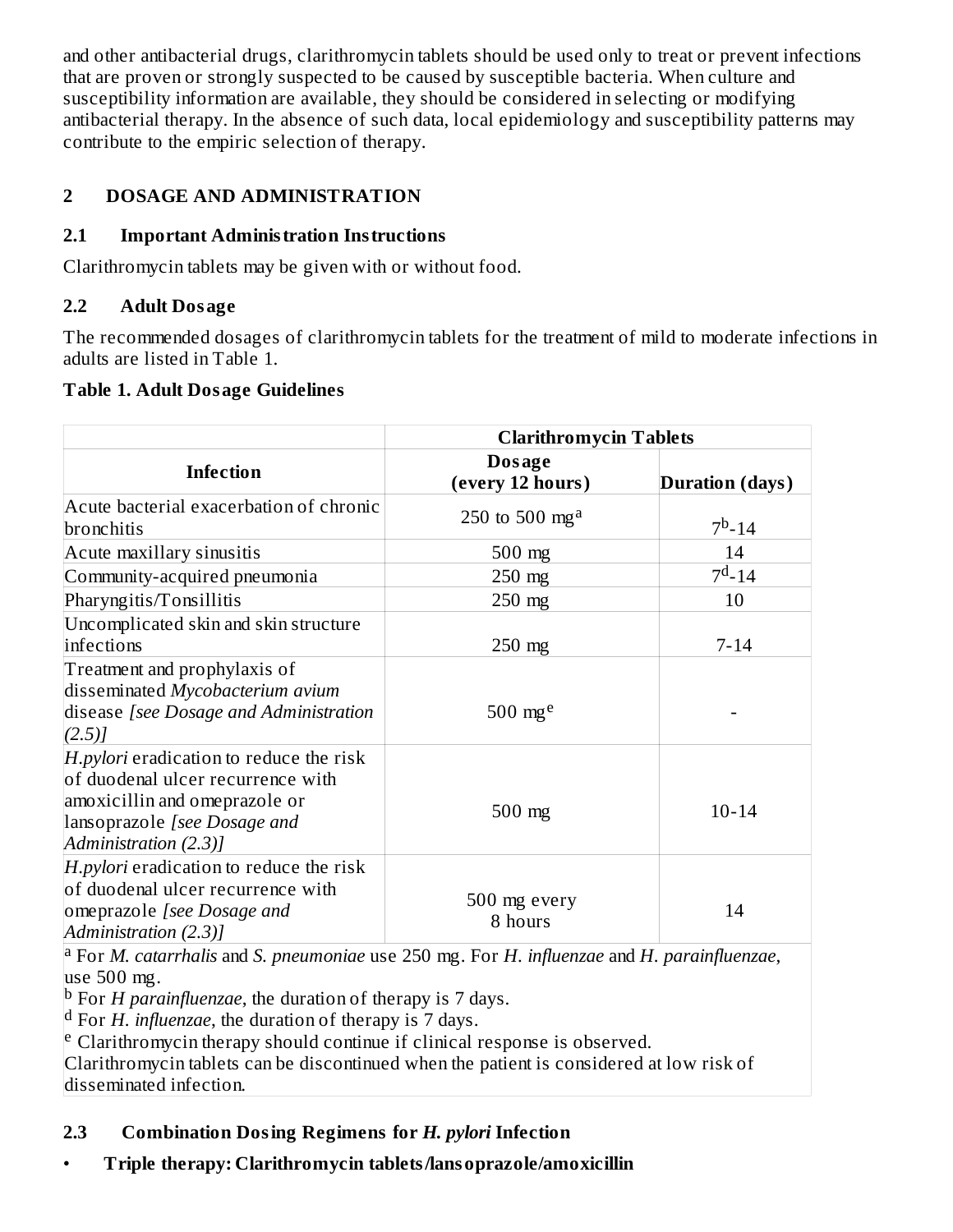The recommended adult dosage is 500 mg clarithromycin tablets, 30 mg lansoprazole, and 1 gram amoxicillin, all given every 12 hours for 10 or 14 days *[see Indications and Usage (1.8) and Clinical Studies (14.3)]*.

### **• Triple therapy: Clarithromycin tablets/omeprazole/amoxicillin**

The recommended adult dosage is 500 mg clarithromycin tablets, 20 mg omeprazole, and 1 gram amoxicillin; all given every 12 hours for 10 days. In patients with an ulcer present at the time of initiation of therapy, an additional 18 days of omeprazole 20 mg once daily is recommended for ulcer healing and symptom relief *[see Indications and Usage (1.8) and Clinical Studies (14.3)]*.

## **• Dual therapy: Clarithromycin tablets/omeprazole**

The recommended adult dosage is 500 mg clarithromycin tablets given every 8 hours and 40 mg omeprazole given once every morning for 14 days. An additional 14 days of omeprazole 20 mg once daily is recommended for ulcer healing and symptom relief *[see Indications and Usage (1.8) and Clinical Studies (14.3)]*.

## **2.4 Pediatric Dosage**

The recommended daily dosage is 15 mg/kg/day divided every 12 hours for 10 days (up to the adult dose). Refer to dosage regimens for mycobacterial infections in pediatric patients for additional dosage information *[see Dosage and Administration (2.5)]*.

## **2.5 Dosage Regimens for Mycobacterial Infections**

For the treatment of disseminated infection due to *Mycobacterium avium* complex (MAC), Clarithromycin tablets are recommended as the primary agents. Clarithromycin tablets should be used in combination with other antimycobacterial drugs (e.g. ethambutol) that have shown *in vitro* activity against MAC or clinical benefit in MAC treatment *[see Clinical Studies (14.1)]*.

### Adult Patients

For treatment and prophylaxis of mycobacterial infections in adults, the recommended dose of clarithromycin tablets is 500 mg every 12 hours.

### Pediatric Patients

For treatment and prophylaxis of mycobacterial infections in pediatric patients, the recommended dose is 7.5 mg/kg every 12 hours up to 500 mg every 12 hours. *[See Use in Specific Populations (8.4) and Clinical Studies (14.1)]*.

Clarithromycin therapy should continue if clinical response is observed. Clarithromycin tablets can be discontinued when the patient is considered at low risk of disseminated infection.

## **2.6 Dosage Adjustment in Patients with Renal Impairment**

See Table 2 for dosage adjustment in patients with moderate or severe renal impairment with or without concomitant atazanavir or ritonavir-containing regimens *[see Drug Interactions (7)]*.

## **Table 2. Clarithromycin Dosage Adjustments in Patients with Renal Impairment**

|                                                                                                                                              | Recommended<br><b>Clarithromycin Dosage</b><br><b>Reduction</b> |
|----------------------------------------------------------------------------------------------------------------------------------------------|-----------------------------------------------------------------|
| Patients with severe renal impairment ( $CL_{cr}$ of <30 mL/min)                                                                             | Reduce the dosage of<br>clarithromycin by 50%                   |
| Patients with moderate renal impairment ( $CL_{cr}$ of 30 to 60<br>mL/min) taking concomitant atazanavir or ritonavir-containing<br>regimens | Reduce the dosage of<br>clarithromycin by 50%                   |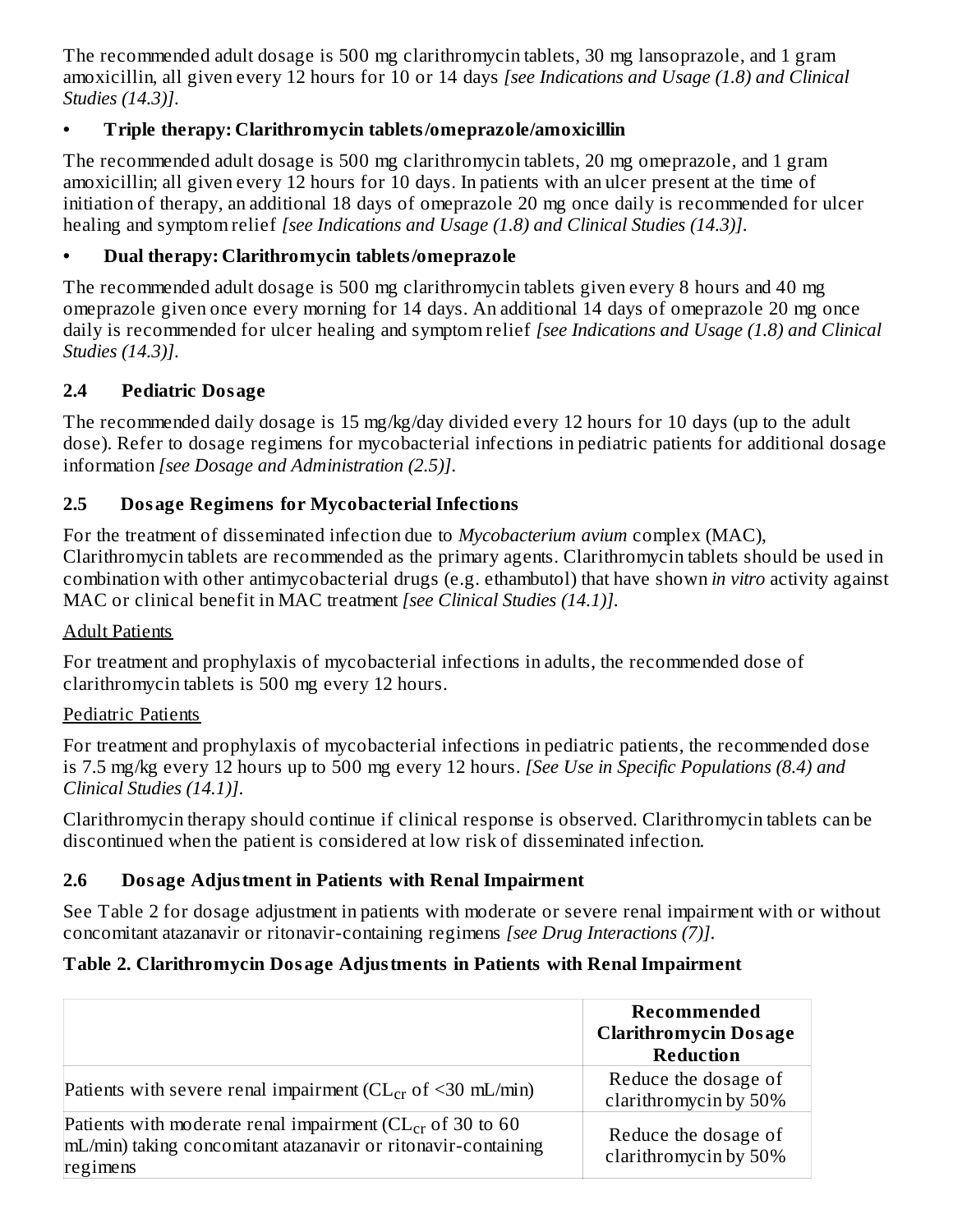### **2.7 Dosage Adjustment Due to Drug Interactions**

Decrease the dose of clarithromycin by 50 % when co-administered with atazanavir *[see Drug Interactions (7)]*. Dosage adjustments for other drugs when co-administered with clarithromycin may be recommended due to drug interactions *[see Drug Interactions (7)]*.

### **3 DOSAGE FORMS AND STRENGTHS**

Clarithromycin tablets are available as:

Clarithromycin tablets, USP (white to off white film-coated tablet):

○ 250 mg: white to off white, oval, film-coated tablets, engraved "CE" on one side, "13" on the other side.

○ 500 mg: white to off white, capsule-shaped, film-coated tablets, engraved "CE" on one side, "14" on the other side.

# **4 CONTRAINDICATIONS**

## **4.1 Hypers ensitivity**

Clarithromycin tablets are contraindicated in patients with a known hypersensitivity to clarithromycin, erythromycin, or any of the macrolide antibacterial drugs *[see Warnings and Precautions (5.1)]*.

## **4.2 Cisapride and Pimozide**

Concomitant administration of clarithromycin with cisapride and pimozide is contraindicated *[see Drug Interactions (7)]*.

There have been postmarketing reports of drug interactions when clarithromycin is co administered with cisapride or pimozide, resulting in cardiac arrhythmias (QT prolongation, ventricular tachycardia, ventricular fibrillation, and *torsades de pointes*) most likely due to inhibition of metabolism of these drugs by clarithromycin. Fatalities have been reported.

## **4.3 Cholestatic Jaundice/Hepatic Dysfunction**

Clarithromycin tablets are contraindicated in patients with a history of cholestatic jaundice or hepatic dysfunction associated with prior use of clarithromycin.

# **4.4 Colchicine**

Concomitant administration of clarithromycin and colchicine is contraindicated in patients with renal or hepatic impairment.

# **4.5 Lomitapide, Lovastatin, and Simvastatin**

Concomitant administration of clarithromycin with lomitapide is contraindicated due to potential for markedly increased transaminases *[see Warnings and Precautions (5.4) and Drug Interactions (7)]*.

Concomitant administration of clarithromycin with HMG-CoA reductase inhibitors (statins) that are extensively metabolized by CYP3A4 (lovastatin or simvastatin) is contraindicated, due to the increased risk of myopathy, including rhabdomyolysis *[see Warnings and Precautions (5.4) and Drug Interactions (7)]*.

# **4.6 Ergot Alkaloids**

Concomitant administration of clarithromycin and ergotamine or dihydroergotamine is contraindicated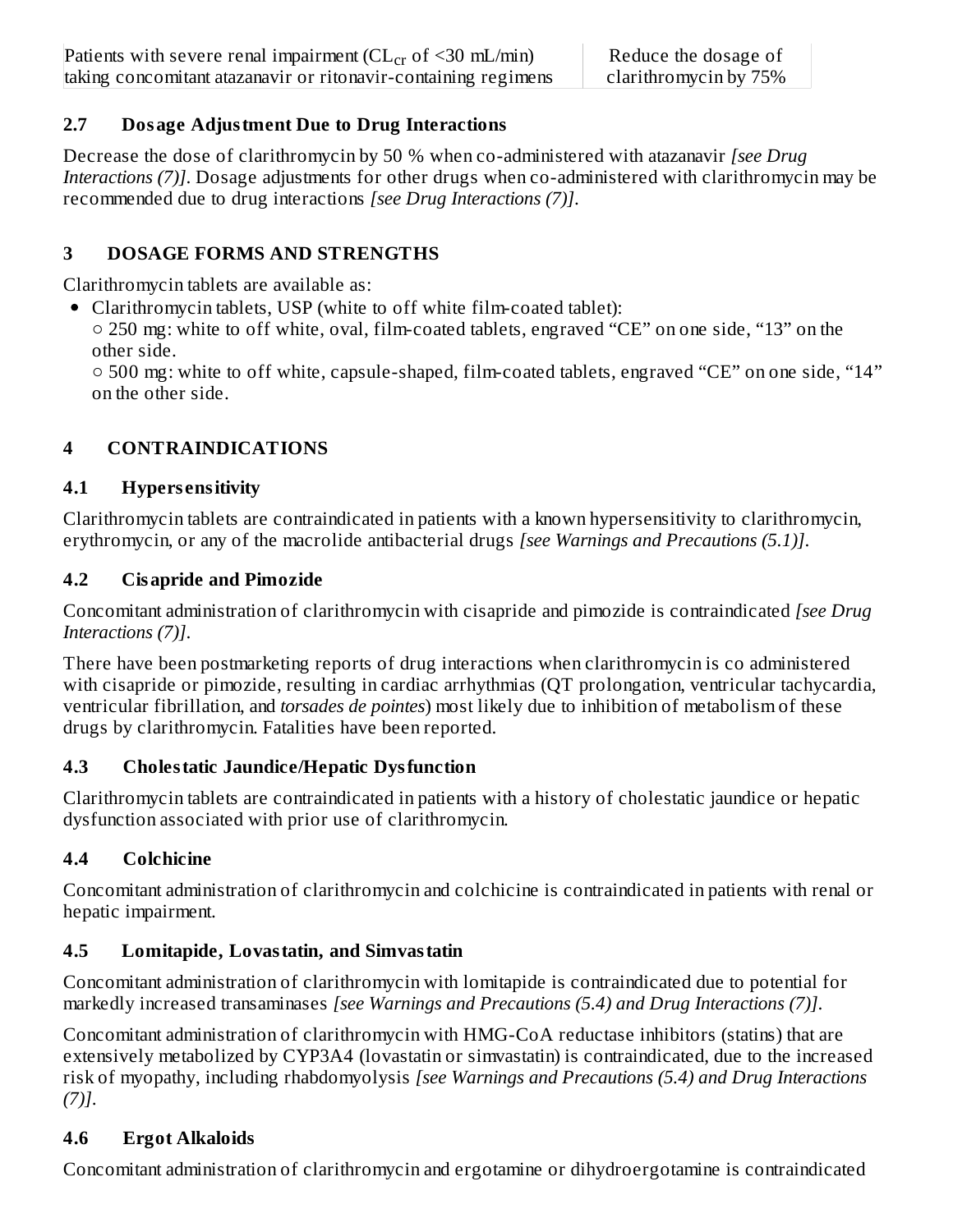# **4.7 Contraindications for Co-administered Drugs**

For information about contraindications of other drugs indicated in combination with clarithromycin, refer to their full prescribing information (contraindications section).

# **5 WARNINGS AND PRECAUTIONS**

# **5.1 Severe Acute Hypers ensitivity Reactions**

In the event of severe acute hypersensitivity reactions, such as anaphylaxis, Stevens-Johnson Syndrome, toxic epidermal necrolysis, drug rash with eosinophilia and systemic symptoms (DRESS), Henoch-Schonlein purpura, and acute generalized exanthematous pustulosis, discontinue clarithromycin therapy immediately and institute appropriate treatment.

# **5.2 QT Prolongation**

Clarithromycin has been associated with prolongation of the QT interval and infrequent cases of arrhythmia. Cases of *torsades de pointes* have been spontaneously reported during postmarketing surveillance in patients receiving clarithromycin. Fatalities have been reported.

Avoid clarithromycin in the following patients:

• patients with known prolongation of the QT interval, ventricular cardiac arrhythmia, including *torsades de pointes*

• patients receiving drugs known to prolong the QT interval *[see also Contraindications (4.2)]*

• patients with ongoing proarrhythmic conditions such as uncorrected hypokalemia or hypomagnesemia, clinically significant bradycardia and in patients receiving Class IA (e.g., quinidine, procainamide, disopyramide) or Class III (e.g.,dofetilide, amiodarone, sotalol) antiarrhythmic agents.

Elderly patients may be more susceptible to drug-associated effects on the QT interval *[see Use in Specific Populations (8.5)]*.

# **5.3 Hepatotoxicity**

Hepatic dysfunction, including increased liver enzymes, and hepatocellular and/or cholestatic hepatitis, with or without jaundice, has been reported with clarithromycin. This hepatic dysfunction may be severe and is usually reversible. In some instances, hepatic failure with fatal outcome has been reported and generally has been associated with serious underlying diseases and/or concomitant medications. Symptoms of hepatitis can include anorexia, jaundice, dark urine, pruritus, or tender abdomen. Discontinue clarithromycin immediately if signs and symptoms of hepatitis occur.

# **5.4 Serious Advers e Reactions Due to Concomitant Us e with Other Drugs**

Drugs metabolized by CYP3A4: Serious adverse reactions have been reported in patients taking clarithromycin concomitantly with CYP3A4 substrates. These include colchicine toxicity with colchicine; markedly increased transaminases with lomitapide; rhabdomyolysis with simvastatin, lovastatin, and atorvastatin; hypoglycemia and cardiac arrhythmias (e.g., *torsades de pointes*) with disopyramide; and hypotension and acute kidney injury with calcium channel blockers metabolized by CYP3A4 (e.g., verapamil, amlodipine, diltiazem, nifedipine). Most reports of acute kidney injury with calcium channel blockers metabolized by CYP3A4 involved elderly patients 65 years of age or older. Use clarithromycin with caution when administered concurrently with medications that induce the cytochrome CYP3A4 enzyme. The use of clarithromycin with lomitapide, simvastatin, lovastatin, ergotamine, or dihydroergotamine is contraindicated *[see Contraindications (4.5, 4.6) and Drug Interactions (7)]*.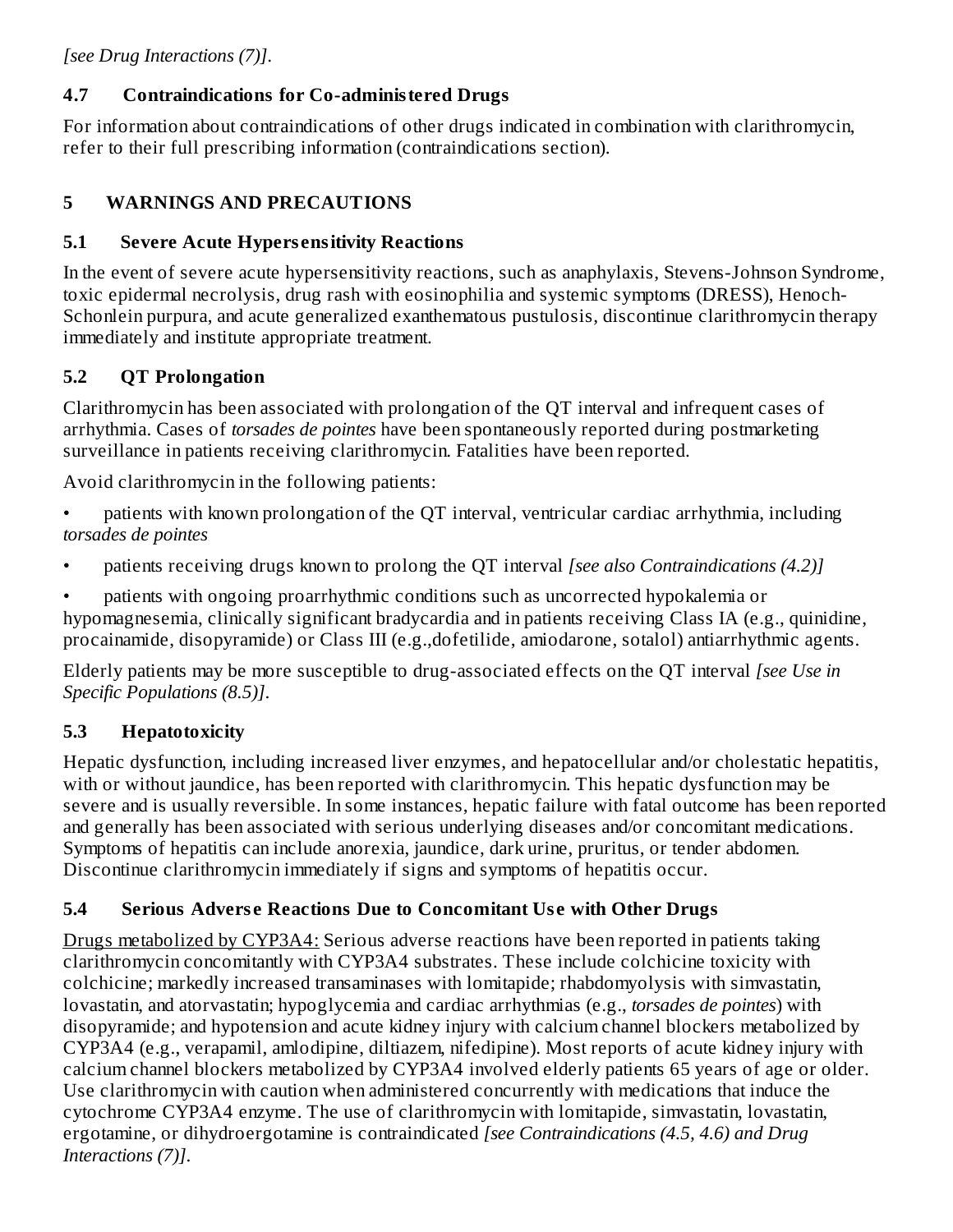Colchicine: Life-threatening and fatal drug interactions have been reported in patients treated with clarithromycin and colchicine. Clarithromycin is a strong CYP3A4 inhibitor and this interaction may occur while using both drugs at their recommended doses. If co-administration of clarithromycin and colchicine is necessary in patients with normal renal and hepatic function, reduce the dose of colchicine. Monitor patients for clinical symptoms of colchicine toxicity. Concomitant administration of clarithromycin and colchicine is contraindicated in patients with renal or hepatic impairment *[see Contraindications (4.4) and Drug Interactions (7)]*.

Lomitapide: Concomitant use of clarithromycin with lomitapide is contraindicated *[see Contraindications (4.5,)*]. Lomitapide is metabolized by CYP3A4, and concomitant treatment with clarithromycin increases the plasma concentration of lomitapide, which increases the risk of elevation in transaminases *[see Drug Interactions (7)]*. If treatment with clarithromycin cannot be avoided, therapy with lomitapide must be suspended during the course of treatment.

HMG-CoA Reductase Inhibitors (statins): Concomitant use of clarithromycin with lovastatin or simvastatin is contraindicated *[see Contraindications (4.5)]* as these statins are extensively metabolized by CYP3A4, and concomitant treatment with clarithromycin increases their plasma concentration, which increases the risk of myopathy, including rhabdomyolysis. Cases of rhabdomyolysis have been reported in patients taking clarithromycin concomitantly with these statins. If treatment with clarithromycin cannot be avoided, therapy with lovastatin or simvastatin must be suspended during the course of treatment.

Exercise caution when prescribing clarithromycin with atorvastatin or pravastatin. In situations where the concomitant use of clarithromycin with atorvastatin or pravastatin cannot be avoided, atorvastatin dose should not exceed 20 mg daily and pravastatin dose should not exceed 40 mg daily. Use of a statin that is not dependent on CYP3A metabolism (e.g. fluvastatin) can be considered. It is recommended to prescribe the lowest registered dose if concomitant use cannot be avoided.

Oral Hypoglycemic Agents/Insulin: The concomitant use of clarithromycin and oral hypoglycemic agents and/or insulin can result in significant hypoglycemia. With certain hypoglycemic drugs such as nateglinide, pioglitazone, repaglinide and rosiglitazone, inhibition of CYP3A enzyme by clarithromycin may be involved and could cause hypoglycemia when used concomitantly. Careful monitoring of glucose is recommended *[see Drug Interactions (7)]*.

Quetiapine: Use quetiapine and clarithromycin concomitantly with caution. Co-administration could result in increased quetiapine exposure and quetiapine related toxicities such as somnolence, orthostatic hypotension, altered state of consciousness, neuroleptic malignant syndrome, and QT prolongation. Refer to quetiapine prescribing information for recommendations on dose reduction if co-administered with CYP3A4 inhibitors such as clarithromycin *[see Drug Interactions (7)]*.

Oral Anticoagulants: There is a risk of serious hemorrhage and significant elevations in INR and prothrombin time when clarithromycin is co-administered with warfarin. Monitor INR and prothrombin times frequently while patients are receiving clarithromycin and oral anticoagulants concurrently *[see Drug Interactions (7)]*.

Benzodiazepines: Increased sedation and prolongation of sedation have been reported with concomitant administration of clarithromycin and triazolobenzodiazepines, such as triazolam and midazolam *[see Drug Interactions (7)]*.

### **5.5 All-Caus e Mortality in Patients With Coronary Artery Dis eas e 1 to 10 Years After Clarithromycin Exposure**

In one clinical trial evaluating treatment with clarithromycin on outcomes in patients with coronary artery disease, an increase in risk of all-cause mortality one year or more after the end of treatment was observed in patients randomized to receive clarithromycin.<sup>1</sup> Clarithromycin for treatment of coronary artery disease is not an approved indication. The cause of the increased risk has not been established. Other epidemiologic studies evaluating this risk have shown variable results *[see Adverse Reactions (6.1)]*. Consider balancing this potential risk with the treatment benefits when prescribing clarithromycin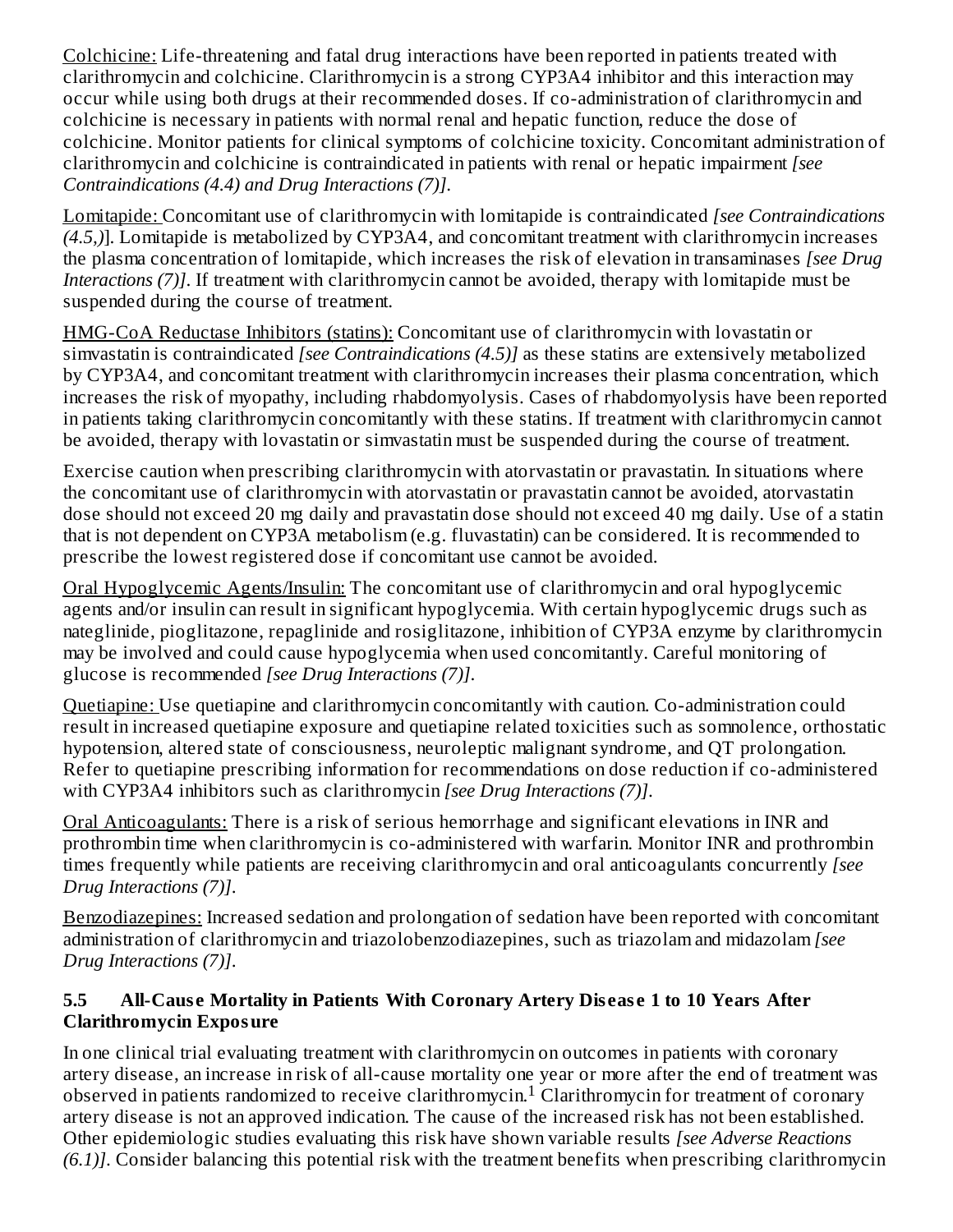in patients who have suspected or confirmed coronary artery disease.

### **5.6** *Clostridium difficile* **Associated Diarrhea**

*Clostridium difficile* associated diarrhea (CDAD) has been reported with use of nearly all antibacterial agents, including clarithromycin, and may range in severity from mild diarrhea to fatal colitis. Treatment with antibacterial agents alters the normal flora of the colon leading to overgrowth of *C. difficile*.

*C. difficile* produces toxins A and B which contribute to the development of CDAD. Hypertoxin producing strains of *C. difficile* cause increased morbidity and mortality, as these infections can be refractory to antimicrobial therapy and may require colectomy. CDAD must be considered in all patients who present with diarrhea following antibacterial use. Careful medical history is necessary since CDAD has been reported to occur over two months after the administration of antibacterial agents.

If CDAD is suspected or confirmed, ongoing antibacterial use not directed against *C. difficile* may need to be discontinued. Appropriate fluid and electrolyte management, protein supplementation, antibacterial treatment of *C. difficile*, and surgical evaluation should be instituted as clinically indicated.

## **5.7 Embryo-Fetal Toxicity**

Based on findings from animal studies, clarithromycin is not recommended for use in pregnant women except in clinical circumstances where no alternative therapy is appropriate. If clarithromycin is used during pregnancy, or if pregnancy occurs while the patient is taking this drug, the patient should be apprised of the potential hazard to the fetus. Clarithromycin demonstrated adverse effects on pregnancy outcome and/or embryo fetal development, including fetal malformations, in pregnant animals administered oral clarithromycin *[see Use in Specific Populations (8.1)]*.

## **5.8 Exacerbation of Myasthenia Gravis**

Exacerbation of symptoms of myasthenia gravis and new onset of symptoms of myasthenic syndrome has been reported in patients receiving clarithromycin therapy.

## **5.9 Development of Drug Resistant Bacteria**

Prescribing clarithromycin in the absence of a proven or strongly suspected bacterial infection or a prophylactic indication is unlikely to provide benefit to the patient and increases the risk of the development of drug-resistant bacteria.

## **6 ADVERSE REACTIONS**

The following serious adverse reactions are described below and elsewhere in the labeling:

- Acute Hypersensitivity Reactions *[see Warnings and Precautions (5.1)]*
- QT Prolongation *[see Warnings and Precautions (5.2)]*
- Hepatotoxicity *[see Warnings and Precautions (5.3)]*
- Serious Adverse Reactions Due to Concomitant Use with Other Drugs *[see Warnings and Precautions (5.4)]*
- *Clostridium difficile* Associated Diarrhea *[see Warnings and Precautions (5.6)]*
- Exacerbation of Myasthenia Gravis *[see Warnings and Precautions (5.8)]*

## **6.1 Clinical Trials Experience**

Because clinical studies are conducted under widely varying conditions, adverse reaction rates observed in the clinical studies of a drug cannot be directly compared to rates in the clinical studies of another drug and may not reflect the rates observed in practice.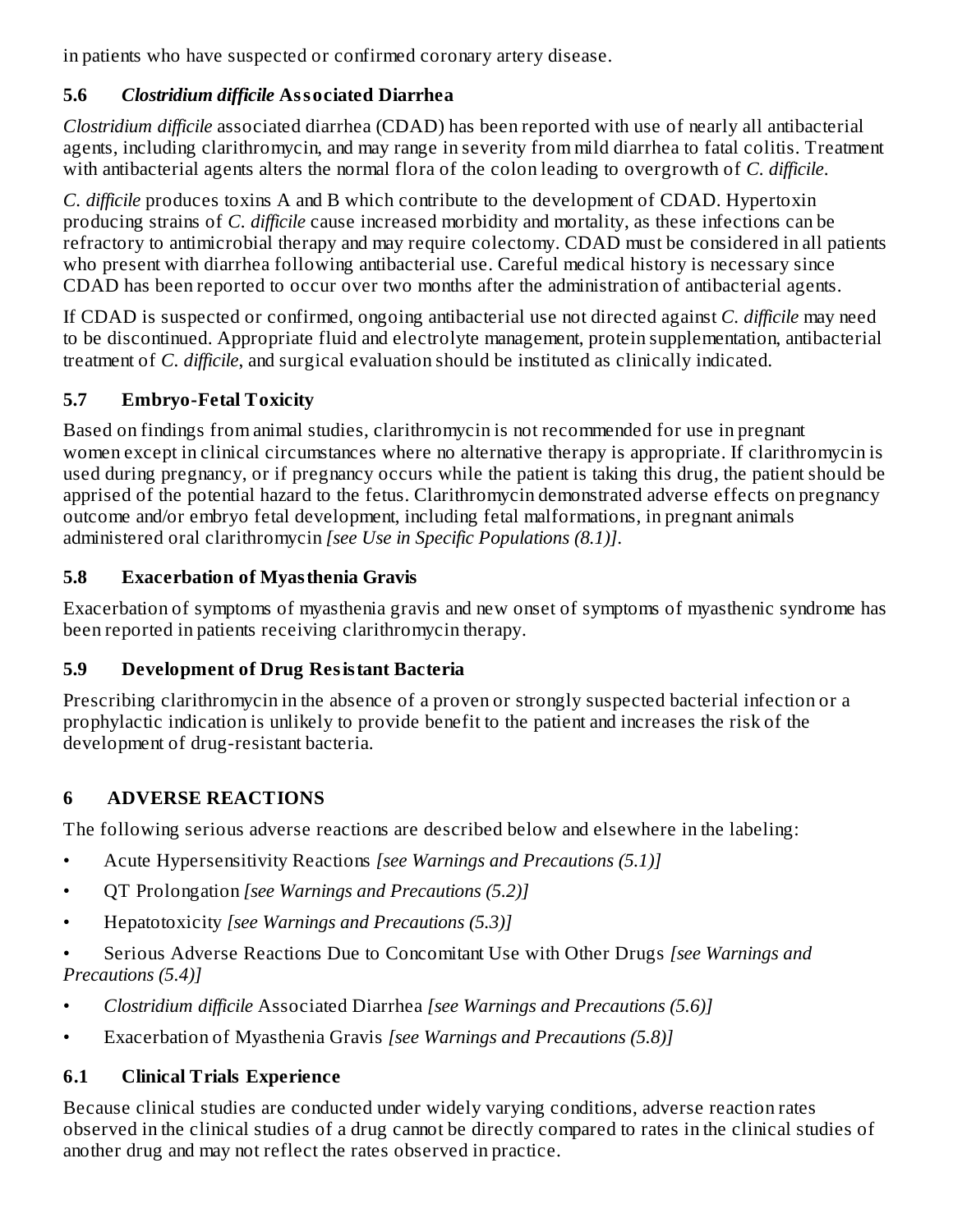Based on pooled data across all indications, the most frequent adverse reactions for both adult and pediatric populations observed in clinical trials are abdominal pain, diarrhea, nausea, vomiting and dysgeusia. Also reported were dyspepsia, liver function test abnormal, anaphylactic reaction, candidiasis, headache, insomnia, and rash.

The subsequent subsections list the most common adverse reactions for prophylaxis and treatment of mycobacterial infections and duodenal ulcer associated with *H. pylori* infection. In general, these profiles are consistent with the pooled data described above.

### Prophylaxis of Mycobacterial Infections

In AIDS patients treated with clarithromycin over long periods of time for prophylaxis against *M. avium*, it was often difficult to distinguish adverse reactions possibly associated with clarithromycin administration from underlying HIV disease or intercurrent illness. Median duration of treatment was 10.6 months for the clarithromycin group and 8.2 months for the placebo group.

#### **Table 4. Incidence Rates (%) of Selected Advers e Reactions in Immunocompromis ed Adult a Patients Receiving Prophylaxis Against M. avium Complex**

| Clarithromycin<br>$(n=339)$ | Placebo $(n=339)$ |
|-----------------------------|-------------------|
| $\%$                        | $\%$              |
|                             |                   |
| 5%                          | 4%                |
| 3%                          | 1%                |
|                             |                   |
| 8%                          | 4%                |
| 4%                          | 3%                |
| 2%                          | 1%                |
| 11%                         | 7%                |
| 6%                          | 3%                |
|                             |                   |
| 3%                          | 4%                |
|                             |                   |
| 8%c                         | 0.3%              |
|                             |                   |

<sup>a</sup> Includes those events possibly or probably related to study drug and excludes concurrent conditions

<sup>b</sup> 2% or greater Adverse Reaction Incidence Rates for either treatment group  $\text{c}$  Significant higher incidence compared to the placebo-treated group

Discontinuation due to adverse reactions occurred in 18% of patients receiving clarithromycin compared to 17% of patients receiving placebo in this trial. Primary reasons for discontinuation in clarithromycin treated patients include headache, nausea, vomiting, depression, and taste perversion.

#### *Changes in Laboratory Values*

Selected laboratory adverse experiences that were reported during therapy in greater than 2 % of adult patients treated with clarithromycin in a randomized double-blind clinical trial involving 682 patients are presented in Table 5.

In immunocompromised patients receiving prophylaxis against *M. avium*, evaluations of laboratory values were made by analyzing those values outside the seriously abnormal value (i.e., the extreme high or low limit) for the specified test.

### **Table 5. Percentage of Patients Exceeding Extreme Laboratory Values in Patients Receiving a**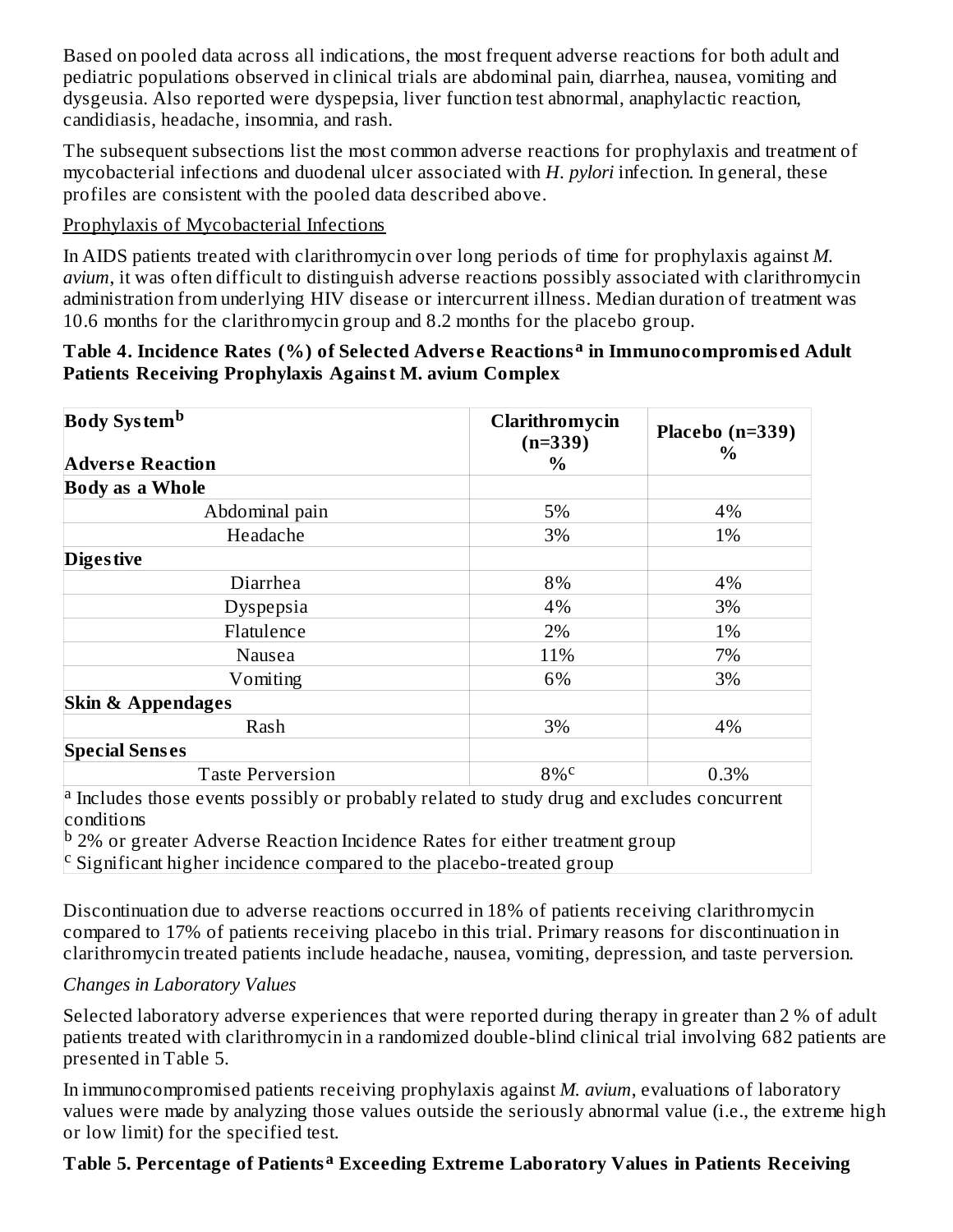#### **Prophylaxis Against** *M. avium* **Complex**

|                                                                                                 |                         | <b>Clarithromycin 500 mg</b><br>twice a day | <b>Placebo</b> |
|-------------------------------------------------------------------------------------------------|-------------------------|---------------------------------------------|----------------|
| <b>WBC Count</b>                                                                                | $1 \times 10^9$ /L      | 2/103(4%)                                   | 0/95           |
| SGOT                                                                                            | $>5$ x ULN <sup>b</sup> | 7/196(4%)                                   | 5/208(2%)      |
| <b>SGPT</b>                                                                                     | $>5$ x ULN <sup>b</sup> | 6/217(3%)                                   | 4/232(2%)      |
| $\alpha$ Includes only patients with baseline values within the normal range or borderline high |                         |                                             |                |

(hematology variables) and within normal range or borderline low (chemistry variables) <sup>b</sup> ULN= Upper Limit of Normal

#### Treatment of Mycobacterial Infections

The adverse reaction profiles for both the 500 mg and 1,000 mg twice a day dose regimens were similar.

In AIDS patients and other immunocompromised patients treated with the higher doses of clarithromycin over long periods of time for mycobacterial infections, it was often difficult to distinguish adverse reactions possibly associated with clarithromycin administration from underlying signs of HIV disease or intercurrent illness.

The following analysis summarizes experience during the first 12 weeks of therapy with clarithromycin. Data are reported separately for trial 1 (randomized, double-blind) and trial 2 (openlabeled, compassionate use) and also combined. Adverse reactions were reported less frequently in trial 2, which may be due in part to differences in monitoring between the two studies.

In adult patients receiving clarithromycin 500 mg twice a day, the most frequently reported adverse reactions, considered possibly or possibly related to study drug, with an incidence of 5% or greater, are listed below (Table 6). Approximately 8% of the patients who received 500 mg twice a day and 12% of the patients who received 1,000 mg twice a day discontinued therapy due to drug related adverse reactions during the first 12 weeks of therapy; adverse reactions leading to discontinuation in at least 2 patients included nausea, vomiting, abdominal pain, diarrhea, rash, and asthenia.

#### **Table 6. Selected Treatment-Related Advers e Reaction Incidence Rates (%) in a Immunocompromis ed Adult Patients During the First 12 Weeks of Therapy with 500 mg Twice a Day Clarithromycin Dos e**

| <b>Adverse Reaction</b>                                                                                                     | <b>Trial 1</b><br>$(n=53)$ | <b>Trial 2</b><br>$(n=255)$ | Combined (n=308) |
|-----------------------------------------------------------------------------------------------------------------------------|----------------------------|-----------------------------|------------------|
| Abdominal Pain                                                                                                              | 8                          |                             | З                |
| Diarrhea                                                                                                                    | 9                          |                             | З                |
| Flatulence                                                                                                                  | 8                          |                             |                  |
| Headache                                                                                                                    | 8                          |                             |                  |
| Nausea                                                                                                                      | 28                         |                             | 12               |
| Rash                                                                                                                        | 9                          | ר                           | З                |
| <b>Taste Perversion</b>                                                                                                     | 19                         |                             |                  |
| Vomiting                                                                                                                    | 25                         |                             |                  |
| $\vert$ <sup>a</sup> Includes those events possibly or probably related to study drug and excludes concurrent<br>conditions |                            |                             |                  |

A limited number of pediatric AIDS patients have been treated with clarithromycin suspension for mycobacterial infections. The most frequently reported adverse reactions excluding those due to the patient's concurrent conditions were consistent with those observed in adult patients.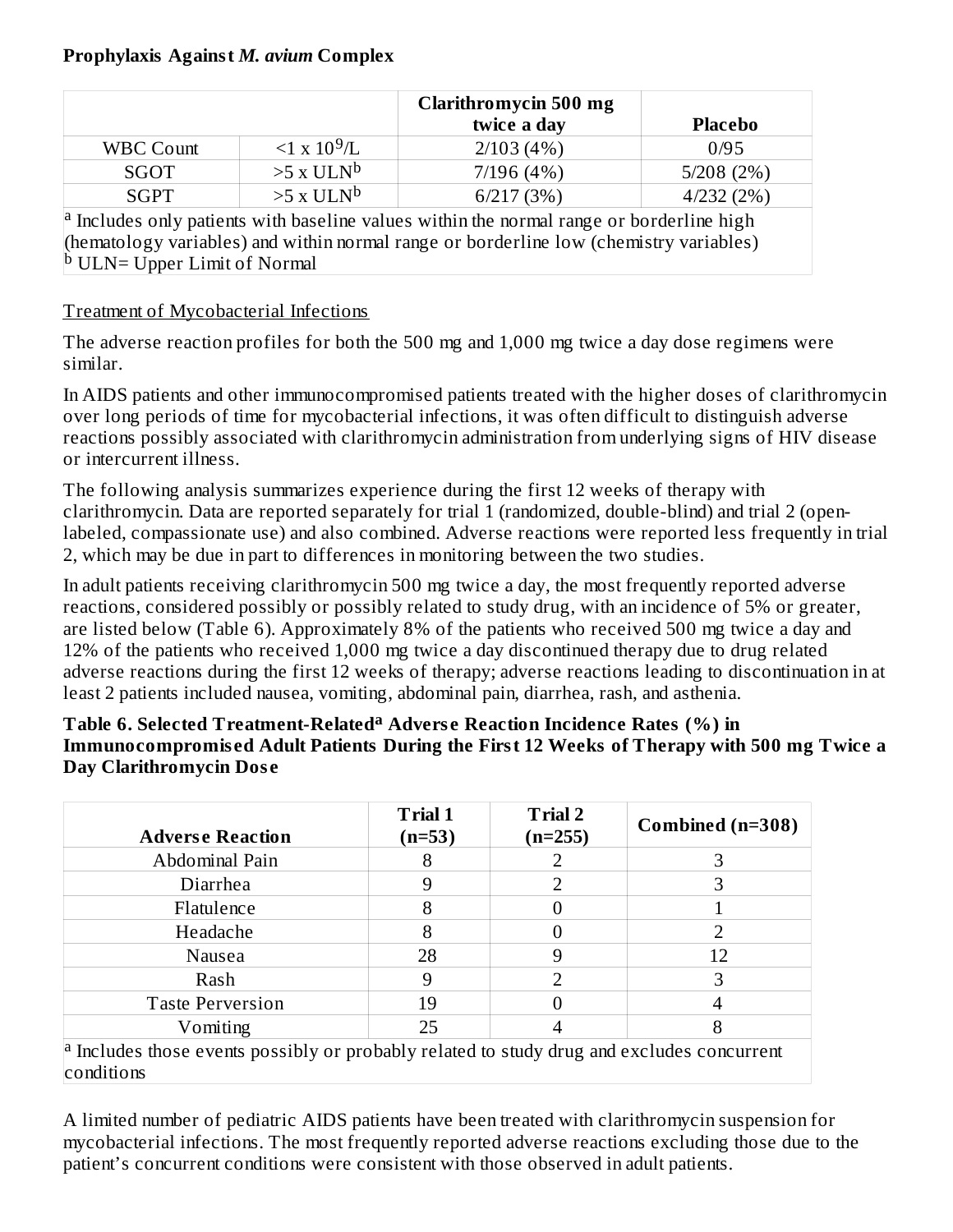### *Changes in Laboratory Values*

In the first 12 weeks of starting on clarithromycin 500 mg twice a day, 3% of patients has SGOT increases and 2% of patients has SGPT increases > 5 times the upper limit of normal in trial 2 (469 enrolled adult patients) while trial 1 (154 enrolled patients) had no elevation of transaminases. This includes only patients with baseline values within the normal range or borderline low.

#### Duodenal ulcer associated with *H. pylori* Infection

In clinical trials using combination therapy with clarithromycin plus omeprazole and amoxicillin, no adverse reactions specific to the combination of these drugs have been observed. Adverse reactions that have occurred have been limited to those that have been previously reported with clarithromycin, omeprazole or amoxicillin.

The adverse reaction profiles are shown below (Table 7) for four randomized double-blind clinical trials in which patients received the combination of clarithromycin 500 mg three times a day, and omeprazole 40 mg daily for 14 days, followed by omeprazole 20 mg once a day, (three studies) or 40 mg once a day (one study) for an additional 14 days. Of the 346 patients who received the combination, 3.5% of patients discontinued drug due to adverse reactions.

| <b>Adverse Reaction</b>               | Clarithromycin +<br>Omeprazole (n=346)<br>% of Patients | Omeprazole (n=355)<br>% of Patients | Clarithromycin<br>$(n=166)$ % of<br>Patients <sup>a</sup> |
|---------------------------------------|---------------------------------------------------------|-------------------------------------|-----------------------------------------------------------|
| <b>Taste Perversion</b>               | 15                                                      |                                     | 16                                                        |
| Nausea                                |                                                         |                                     |                                                           |
| Headache                              |                                                         | 6                                   |                                                           |
| Diarrhea                              |                                                         | З                                   |                                                           |
| Vomiting                              |                                                         |                                     |                                                           |
| Abdominal Pain                        |                                                         |                                     |                                                           |
| Infection                             |                                                         |                                     |                                                           |
| <sup>a</sup> Only two of four studies |                                                         |                                     |                                                           |

#### **Table 7. Advers e Reactions with an Incidence of 3% or Greater**

#### *Changes in Laboratory Values*

Changes in laboratory values with possible clinical significance in patients taking clarithromycin and omeprazole in four randomized double-blind trials in 945 patients are as follows:

Hepatic: elevated direct bilirubin <1%; GGT <1%; SGOT (AST) <1%; SGPT (ALT) <1%, Renal: elevated serum creatinine <1%.

Less Frequent Adverse Reactions Observed During Clinical Trials of Clarithromycin

Based on pooled data across all indications, the following adverse reactions were observed in clinical trials with clarithromycin at a rate less than 1%:

*Blood and Lymphatic System Disorders:* Leukopenia, neutropenia, thrombocythemia, eosinophilia

*Cardiac Disorders:* Electrocardiogram QT prolonged, cardiac arrest, atrial fibrillation, extrasystoles, palpitations

*Ear and Labyrinth Disorders:* Vertigo, tinnitus, hearing impaired

*Gastrointestinal Disorders:* Stomatitis, glossitis, esophagitis, gastrooesophageal reflux disease, gastritis, proctalgia, abdominal distension, constipation, dry mouth, eructation, flatulence

*General Disorders and Administration Site Conditions:* Malaise, pyrexia, asthenia, chest pain, chills, fatigue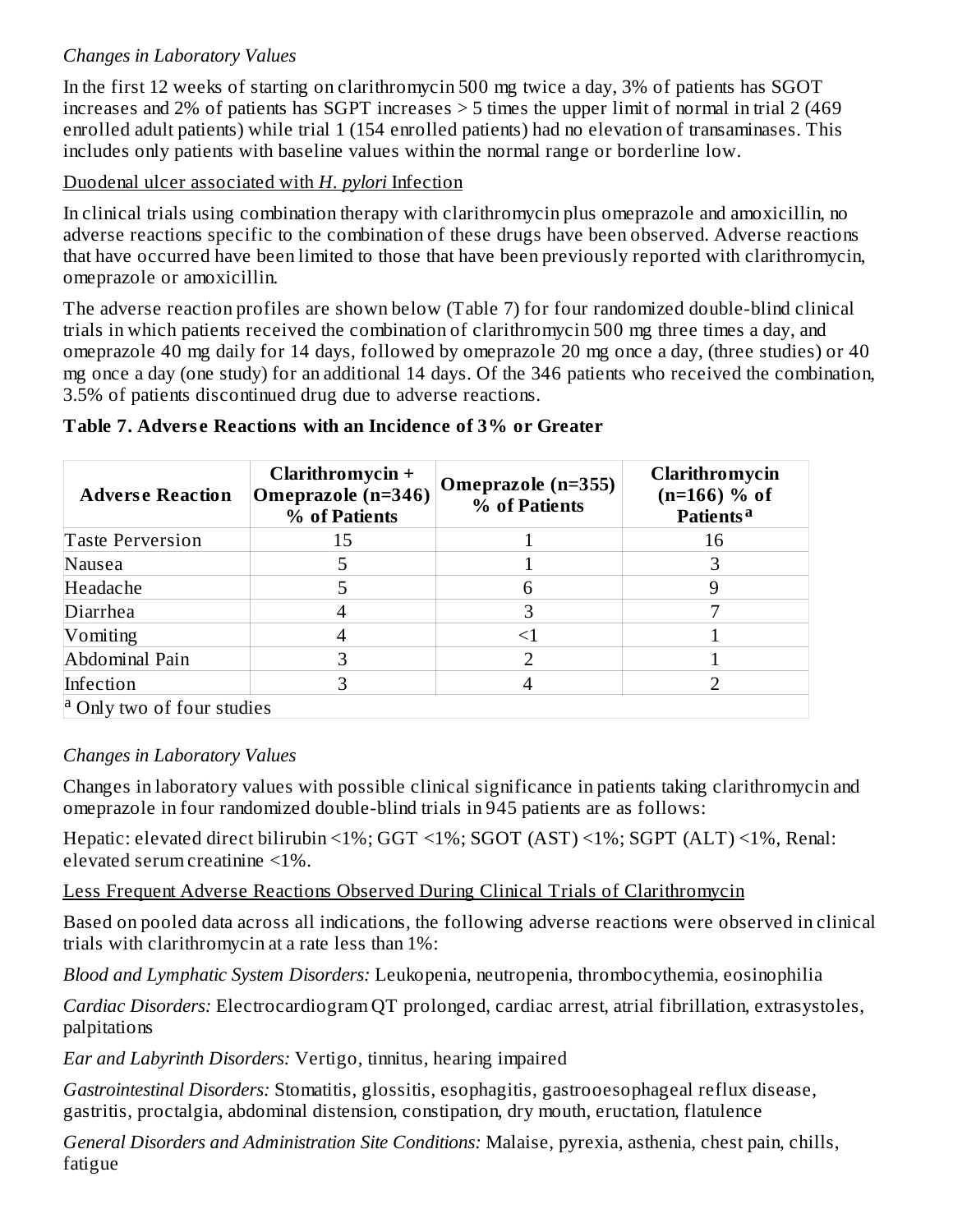*Hepatobiliary Disorders:* Cholestasis, hepatitis

*Immune System Disorders:* Hypersensitivity

*Infections and Infestations:* Cellulitis, gastroenteritis, infection, vaginal infection

*Investigations:* Blood bilirubin increased, blood alkaline phosphatase increased, blood lactate dehydrogenase increased, albumin globulin ratio abnormal

*Metabolism and Nutrition Disorders:* Anorexia, decreased appetite

*Musculoskeletal and Connective Tissue Disorders:* Myalgia, muscle spasms, nuchal rigidity

*Nervous System Disorders:* Dizziness, tremor, loss of consciousness, dyskinesia, somnolence

*Psychiatric Disorders:* Anxiety, nervousness

*Renal and Urinary Disorders:* Blood creatinine increased, blood urea increased

*Respiratory, Thoracic and Mediastinal Disorders:* Asthma, epistaxis, pulmonary embolism

*Skin and Subcutaneous Tissue Disorders:* Urticaria, dermatitis bullous, pruritus, hyperhidrosis, rash maculo-papular

## Gastrointestinal Adverse Reactions

In the acute exacerbation of chronic bronchitis and acute maxillary sinusitis studies overall gastrointestinal adverse reactions were reported by a similar proportion of patients taking either clarithromycin tablets or clarithromycin extended release tablets; however, patients taking clarithromycin extended release tablets reported significantly less severe gastrointestinal symptoms compared to patients taking clarithromycin tablets. In addition, patients taking clarithromycin extended release tablets had significantly fewer premature discontinuations for drug-related gastrointestinal or abnormal taste adverse reactions compared to clarithromycin tablets.

#### All-Cause Mortality in Patients with Coronary Artery Disease 1 to 10 Years Following Clarithromycin Exposure

In one clinical trial evaluating treatment with clarithromycin on outcomes in patients with coronary artery disease, an increase in risk of all-cause mortality was observed in patients randomized to clarithromycin. Clarithromycin for treatment of coronary artery disease is not an approved indication. Patients were treated with clarithromycin or placebo for 14 days and observed for primary outcome events (e.g., all-cause mortality or non-fatal cardiac events) for several years.<sup>1</sup> A numerically higher number of primary outcome events in patients randomized to receive clarithromycin was observed with a hazard ratio of 1.06 (95% confidence interval 0.98 to 1.14). However, at follow-up 10 years posttreatment, there were 866 (40%) deaths in the clarithromycin group and 815 (37%) deaths in the placebo group that represented a hazard ratio for all-cause mortality of 1.10 (95% confidence interval 1.00 to 1.21). The difference in the number of deaths emerged after one year or more after the end of treatment.

The cause of the difference in all-cause mortality has not been established. Other epidemiologic studies evaluating this risk have shown variable results *[see Warnings and Precautions (5.5)]*.

# **6.2 Postmarketing Experience**

The following adverse reactions have been identified during post-approval use of clarithromycin. Because these reactions are reported voluntarily from a population of uncertain size, it is not always possible to reliably estimate their frequency or establish a causal relationship to drug exposure.

*Blood and Lymphatic System:* Thrombocytopenia, agranulocytosis

*Cardiac:* Ventricular arrhythmia, ventricular tachycardia, *torsades de pointes*

*Ear and Labyrinth:* Deafness was reported chiefly in elderly women and was usually reversible.

*Gastrointestinal:* Pancreatitis acute, tongue discoloration, tooth discoloration was reported and was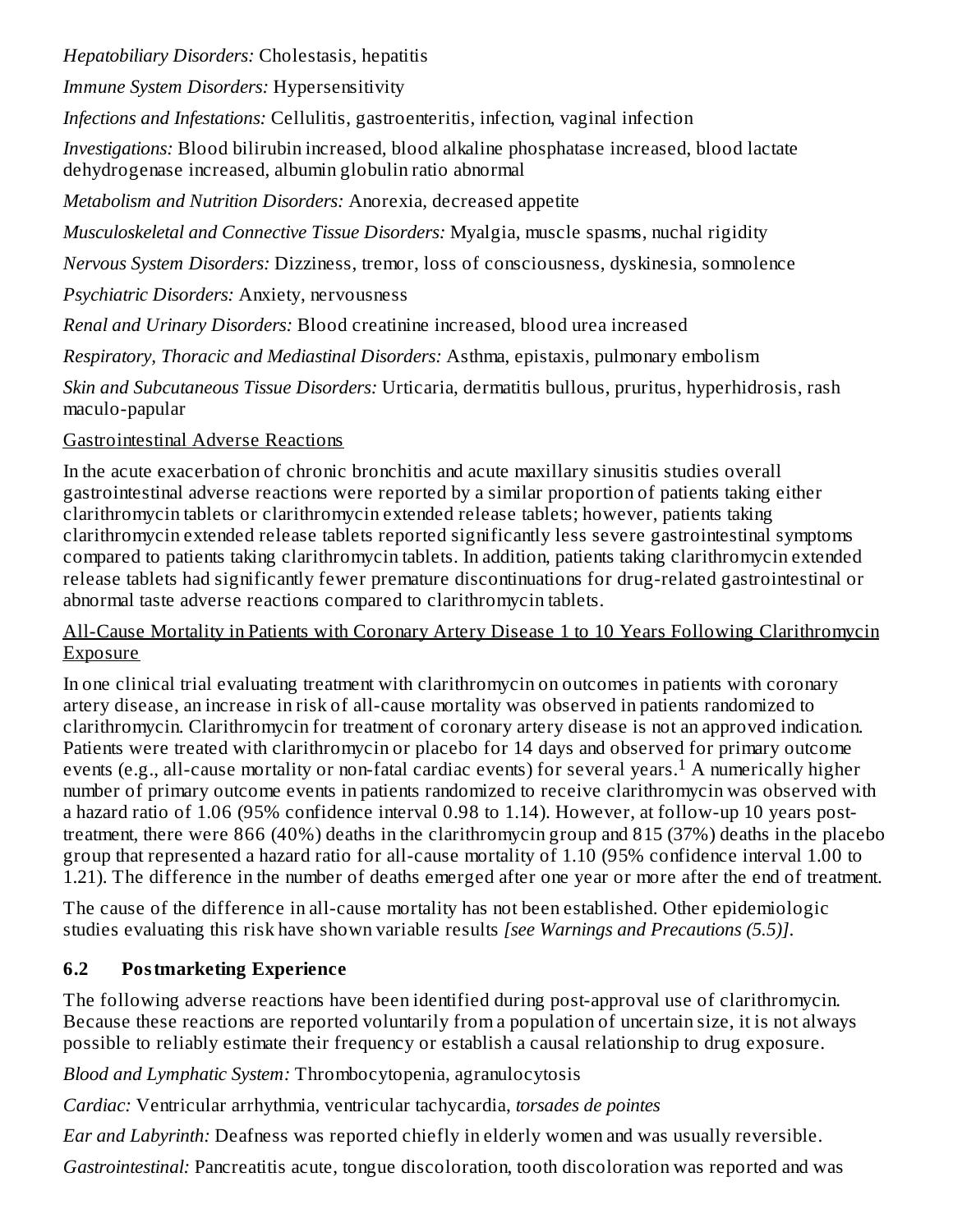usually reversible with professional cleaning upon discontinuation of the drug.

There have been reports of clarithromycin extended release tablets in the stool, many of which have occurred in patients with anatomic (including ileostomy or colostomy) or functional gastrointestinal disorders with shortened GI transit times. In several reports, tablet residues have occurred in the context of diarrhea. It is recommended that patients who experience tablet residue in the stool and no improvement in their condition should be switched to a different clarithromycin formulation (e.g. suspension) or another antibacterial drug.

*Hepatobiliary:* Hepatic failure, jaundice hepatocellular. Adverse reactions related to hepatic dysfunction have been reported with clarithromycin *[see Warnings and Precautions (5.2)]*.

*Infections and Infestations:* Pseudomembranous colitis *[see Warnings and Precautions (5.6)]*

*Immune System:* Anaphylactic reactions, angioedema

*Investigations:* Prothrombin time prolonged, white blood cell count decreased, international normalized ratio increased. Abnormal urine color has been reported, associated with hepatic failure.

*Metabolism and Nutrition:* Hypoglycemia has been reported in patients taking oral hypoglycemic agents or insulin.

*Musculoskeletal and Connective Tissue:* Myopathy rhabdomyolysis was reported and in some of the reports, clarithromycin was administered concomitantly with statins, fibrates, colchicine or allopurinol *[see Contraindications (4.5) and Warnings and Precautions (5.4)]*.

*Nervous System:* Parosmia, anosmia, ageusia, paresthesia and convulsions

*Psychiatric*: Abnormal behavior, confusional state, depersonalization, disorientation, hallucination, depression, manic behavior, abnormal dream, psychotic disorder. These disorders usually resolve upon discontinuation of the drug.

*Renal and Urinary:* Nephritis interstitial, renal failure

*Skin and Subcutaneous Tissue:* Stevens-Johnson syndrome, toxic epidermal necrolysis, drug rash with eosinophilia and systemic symptoms (DRESS), Henoch-Schonlein purpura, acne, acute generalized exanthematous pustulosis

*Vascular:* Hemorrhage

# **7 DRUG INTERACTIONS**

Co-administration of clarithromycin is known to inhibit CYP3A, and a drug primarily metabolized by CYP3A may be associated with elevations in drug concentrations that could increase or prolong both therapeutic and adverse effects of the concomitant drug.

Clarithromycin should be used with caution in patients receiving treatment with other drugs known to be CYP3A enzyme substrates, especially if the CYP3A substrate has a narrow safety margin (e.g., carbamazepine) and/or the substrate is extensively metabolized by this enzyme. Adjust dosage when appropriate and monitor serum concentrations of drugs primarily metabolized by CYP3A closely in patients concurrently receiving clarithromycin.

### **Table 8: Clinically Significant Drug Interactions with Clarithromycin**

| <b>Drugs That Are Affected By Clarithromycin</b>                                  |                |          |
|-----------------------------------------------------------------------------------|----------------|----------|
| $Drug(s)$ with<br><b>Pharmacokinetics</b><br><b>Affected by</b><br>Clarithromycin | Recommendation | Comments |
|                                                                                   |                |          |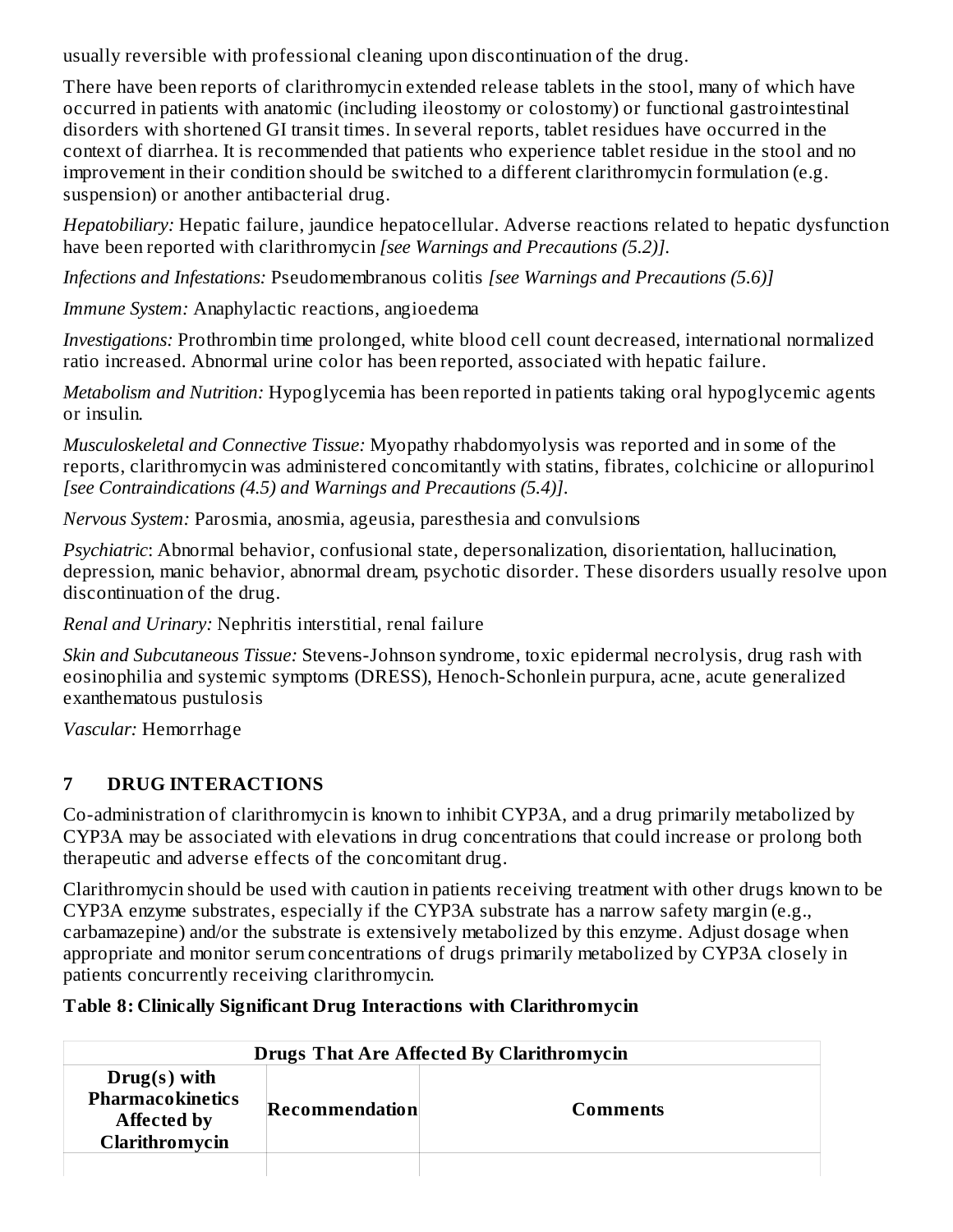| Antiarrhythmics:<br>Disopyramide<br>Quinidine<br>Dofetilide<br>Amiodarone<br>Sotalol<br>Procainamide | Not<br>Recommended      | Disopyramide, Quinidine: There have been<br>postmarketing reports of torsades de pointes<br>occurring with concurrent use of clarithromycin<br>and quinidine or disopyramide.<br>Electrocardiograms should be monitored for QTc<br>prolongation during coadministration of<br>clarithromycin with these drugs [see Warnings and<br>Precautions (5.2)].<br>Serum concentrations of these medications should<br>also be monitored. There have been spontaneous<br>or published reports of CYP3A based interactions<br>of clarithromycin with disopyramide and<br>quinidine.<br>There have been postmarketing reports of<br>hypoglycemia with the concomitant administration<br>of clarithromycin and disopyramide. Therefore,<br>blood glucose levels should be monitored during<br>concomitant administration of clarithromycin and<br>disopyramide. |
|------------------------------------------------------------------------------------------------------|-------------------------|-----------------------------------------------------------------------------------------------------------------------------------------------------------------------------------------------------------------------------------------------------------------------------------------------------------------------------------------------------------------------------------------------------------------------------------------------------------------------------------------------------------------------------------------------------------------------------------------------------------------------------------------------------------------------------------------------------------------------------------------------------------------------------------------------------------------------------------------------------|
| Digoxin                                                                                              |                         | Digoxin: Digoxin is a substrate for P-<br>glycoprotein (Pgp) and clarithromycin is known to<br>inhibit Pgp. When clarithromycin and digoxin are<br>co administered, inhibition of Pgp by<br>clarithromycin may lead to increased exposure of<br>digoxin. Elevated digoxin serum concentrations in<br>Use With Caution patients receiving clarithromycin and digoxin<br>concomitantly have been reported in<br>postmarketing surveillance. Some patients have<br>shown clinical signs consistent with digoxin<br>toxicity, including potentially fatal arrhythmias.<br>Monitoring of serum digoxin concentrations<br>should be considered, especially for patients with<br>digoxin concentrations in the upper therapeutic<br>range.                                                                                                                 |
| Oral Anticoagulants:<br>Warfarin                                                                     | <b>Use With Caution</b> | Oral anticoagulants: Spontaneous reports in the<br>postmarketing period suggest that concomitant<br>administration of clarithromycin and oral<br>anticoagulants may potentiate the effects of the<br>oral anticoagulants. Prothrombin times should be<br>carefully monitored while patients are receiving<br>clarithromycin and oral anticoagulants<br>simultaneously [see Warnings and Precautions<br>$(5.4)$ .                                                                                                                                                                                                                                                                                                                                                                                                                                    |
|                                                                                                      |                         | Carbamazepine: Concomitant administration of                                                                                                                                                                                                                                                                                                                                                                                                                                                                                                                                                                                                                                                                                                                                                                                                        |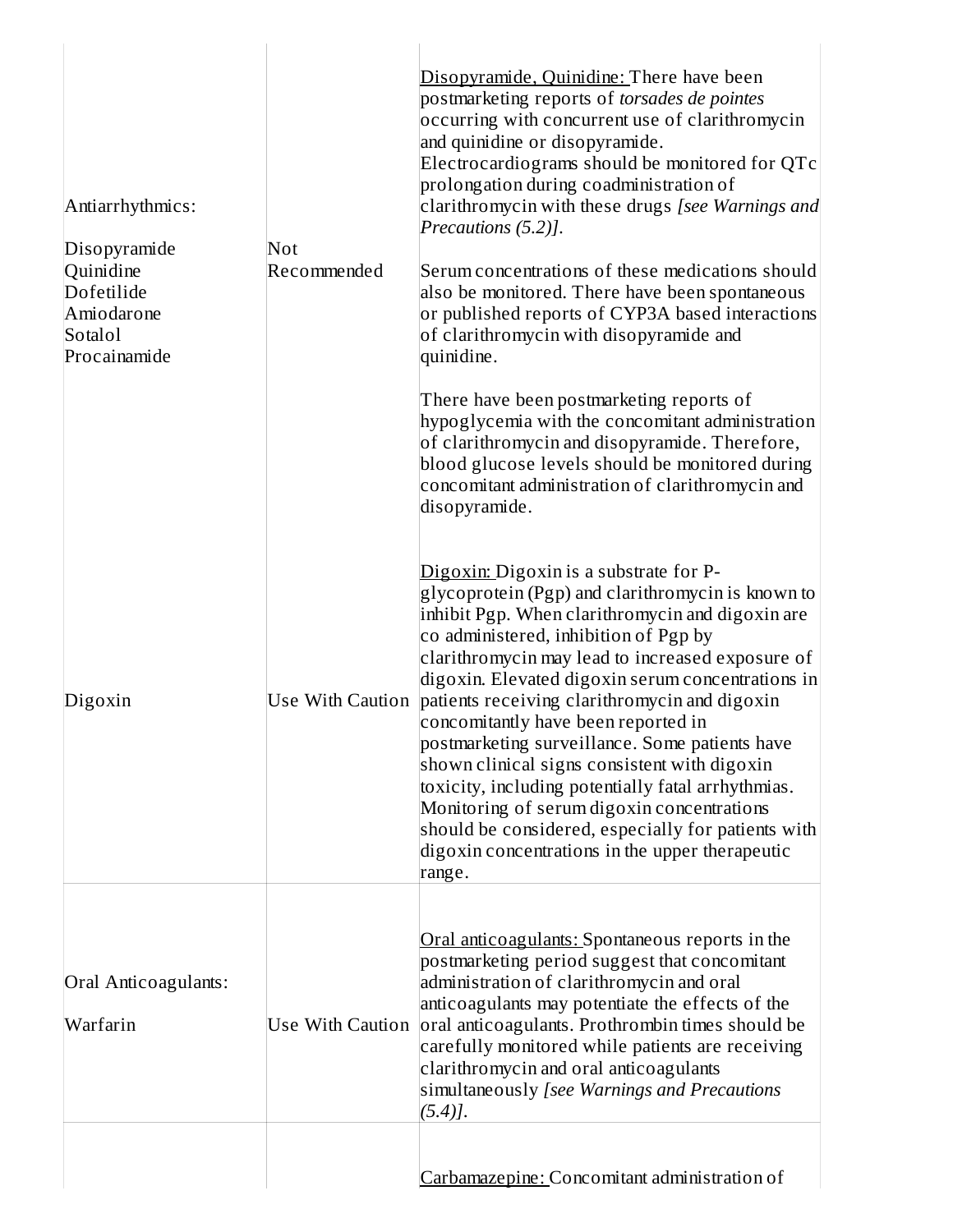| Antiepileptics:<br>Carbamazepine                                                                                                         | <b>Use With Caution</b>                    | single doses of clarithromycin and carbamazepine<br>has been shown to result in increased plasma<br>concentrations of carbamazepine. Blood level<br>monitoring of carbamazepine may be considered.<br>Increased serum concentrations of carbamazepine<br>were observed in clinical trials with<br>clarithromycin. There have been spontaneous or<br>published reports of CYP3A based interactions of<br>clarithromycin with carbamazepine.                                                                                                                                                    |
|------------------------------------------------------------------------------------------------------------------------------------------|--------------------------------------------|-----------------------------------------------------------------------------------------------------------------------------------------------------------------------------------------------------------------------------------------------------------------------------------------------------------------------------------------------------------------------------------------------------------------------------------------------------------------------------------------------------------------------------------------------------------------------------------------------|
| Antifungals:                                                                                                                             |                                            |                                                                                                                                                                                                                                                                                                                                                                                                                                                                                                                                                                                               |
| Itraconazole                                                                                                                             | <b>Use With Caution</b>                    | Itraconazole: Both clarithromycin and<br>itraconazole are substrates and inhibitors of<br>CYP3A, potentially leading to a bi-directional<br>drug interaction when administered concomitantly<br>(see also Itraconazole under "Drugs That Affect<br>clarithromycin" in the table below).<br>Clarithromycin may increase the plasma<br>concentrations of itraconazole. Patients taking<br>itraconazole and clarithromycin concomitantly<br>should be monitored closely for signs or<br>symptoms of increased or prolonged adverse                                                               |
| Fluconazole                                                                                                                              | No Dose                                    | reactions.                                                                                                                                                                                                                                                                                                                                                                                                                                                                                                                                                                                    |
|                                                                                                                                          | Adjustment                                 | Fluconazole: [see Pharmacokinetics (12.3)]                                                                                                                                                                                                                                                                                                                                                                                                                                                                                                                                                    |
| Anti-Gout Agents:<br>Colchicine (in patients<br>with renal or hepatic<br>impairment)<br>Colchicine (in patients<br>with normal renal and | Contraindicated<br><b>Use With Caution</b> | Colchicine: Colchicine is a substrate for both<br>CYP3A and the efflux transporter, P-glycoprotein<br>(Pgp). Clarithromycin and other macrolides are<br>known to inhibit CYP3A and Pgp. The dose of<br>colchicine should be reduced when co-<br>administered with clarithromycin in patients with<br>normal renal and hepatic function [see                                                                                                                                                                                                                                                   |
| hepatic function)                                                                                                                        |                                            | Contraindications (4.4) and Warnings and<br>Precautions (5.4)].                                                                                                                                                                                                                                                                                                                                                                                                                                                                                                                               |
| Antipsychotics:<br>Pimozide<br>Quetiapine                                                                                                | Contraindicated                            | Pimozide: [See Contraindications (4.2)]<br>Quetiapine: Quetiapine is a substrate for<br>CYP3A4, which is inhibited by clarithromycin.<br>Coadministration with clarithromycin could result<br>in increased quetiapine exposure and possible<br>quetiapine related toxicities. There have been<br>postmarketing reports of somnolence, orthostatic<br>hypotension, altered state of consciousness,<br>neuroleptic malignant syndrome, and QT<br>prolongation during concomitant administration.<br>Refer to quetiapine prescribing information for<br>recommendations on dose reduction if co- |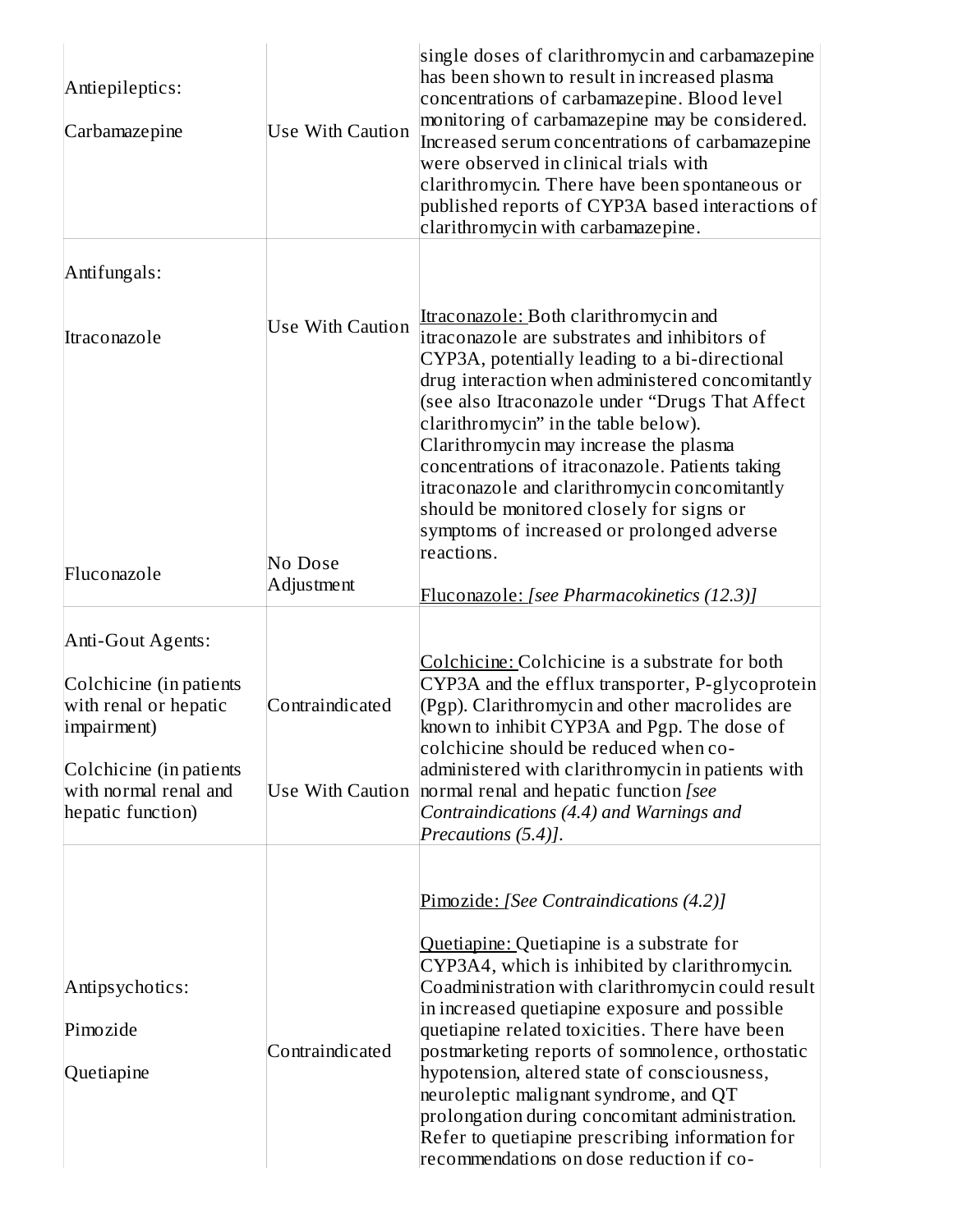|                                                                                                                                   |                         | administered with CYP3A4 inhibitors such as<br>clarithromycin.                                                                                                                                                                                                                                                                                                                                                                                                                                                                                                                                                                                                                                                                                                                                                                                                                                                                                                                                 |
|-----------------------------------------------------------------------------------------------------------------------------------|-------------------------|------------------------------------------------------------------------------------------------------------------------------------------------------------------------------------------------------------------------------------------------------------------------------------------------------------------------------------------------------------------------------------------------------------------------------------------------------------------------------------------------------------------------------------------------------------------------------------------------------------------------------------------------------------------------------------------------------------------------------------------------------------------------------------------------------------------------------------------------------------------------------------------------------------------------------------------------------------------------------------------------|
| Antispasmodics:<br>Tolterodine (patients<br>deficient in CYP2D6<br>activity)                                                      | <b>Use With Caution</b> | Tolterodine: The primary route of metabolism for<br>tolterodine is via CYP2D6. However, in a subset<br>of the population devoid of CYP2D6, the<br>identified pathway of metabolism is via CYP3A.<br>In this population subset, inhibition of CYP3A<br>results in significantly higher serum<br>concentrations of tolterodine. Tolterodine 1 mg<br>twice daily is recommended in patients deficient<br>in CYP2D6 activity (poor metabolizers) when co-<br>administered with clarithromycin.                                                                                                                                                                                                                                                                                                                                                                                                                                                                                                     |
| Antivirals:<br>Atazanavir<br>Saquinavir (in patients<br>with decreased renal<br>function)<br>Ritonavir<br>Etravirine<br>Maraviroc | Use With Caution        | Atazanavir: Both clarithromycin and atazanavir are<br>substrates and inhibitors of CYP3A, and there is<br>evidence of a bi-directional drug interaction (see<br>Atazanavir under "Drugs That Affect<br>clarithromycin" in the table below) [see<br>Pharmacokinetics (12.3)].<br>Saquinavir: Both clarithromycin and saquinavir are<br>substrates and inhibitors of CYP3A and there is<br>evidence of a bi-directional drug interaction (see<br>Saquinavir under "Drugs That Affect<br>clarithromycin" in the table below) [see<br>Pharmacokinetics (12.3)].<br>Ritonavir, Etravirine: (see Ritonavir and Etravirine<br>under "Drugs That Affect clarithromycin" in the<br>table below) [see Pharmacokinetics (12.3)].<br>Maraviroc: Clarithromycin may result in increases<br>in maraviroc exposures by inhibition of CYP3A<br>metabolism. See Selzentry <sup>®</sup> prescribing<br>information for dose recommendation when given<br>with strong CYP3A inhibitors such as<br>clarithromycin. |
| Boceprevir (in patients<br>with normal renal<br>function)<br>Didanosine                                                           | No Dose<br>Adjustment   | <b>Boceprevir: Both clarithromycin and boceprevir</b><br>are substrates and inhibitors of CYP3A,<br>potentially leading to a bi-directional drug<br>interaction when co administered. No dose<br>adjustments are necessary for patients with normal<br>renal function (see Victrelis® prescribing<br>information).<br>Zidovudine: Simultaneous oral administration of<br>clarithromycin immediate-release tablets and<br>zidovudine to HIV-infected adult patients may                                                                                                                                                                                                                                                                                                                                                                                                                                                                                                                         |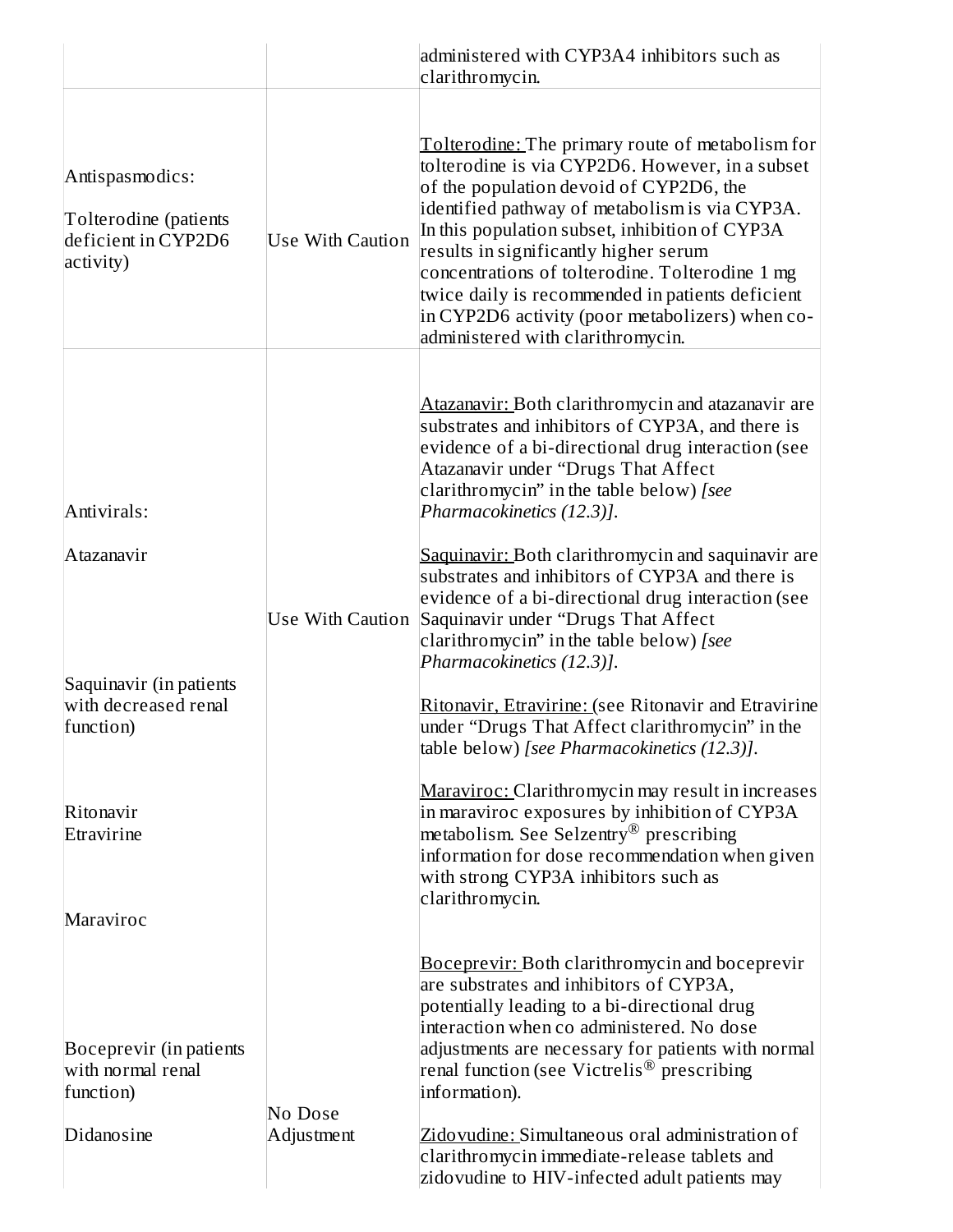| Zidovudine                                                                                   |                         | result in decreased steady-state zidovudine<br>concentrations. Administration of clarithromycin<br>and zidovudine should be separated by at least two<br>hours [see Pharmacokinetics (12.3)].                                                                                                                                                                  |
|----------------------------------------------------------------------------------------------|-------------------------|----------------------------------------------------------------------------------------------------------------------------------------------------------------------------------------------------------------------------------------------------------------------------------------------------------------------------------------------------------------|
|                                                                                              |                         | The impact of co-administration of clarithromycin<br>extended-release tablets and zidovudine has not<br>been evaluated.                                                                                                                                                                                                                                        |
| Calcium Channel<br><b>Blockers:</b><br>Verapamil                                             |                         | <u>Verapamil:</u> Hypotension, bradyarrhythmias, and<br>lactic acidosis have been observed in patients<br>receiving concurrent verapamil [see Warnings and<br>Precautions (5.4)].<br>Amlodipine, Diltiazem: [see Warnings and<br>Precautions (5.4)]<br>Use With Caution Nifedipine: Nifedipine is a substrate for CYP3A.                                       |
| Amlodipine<br>Diltiazem<br>Nifedipine                                                        |                         | Clarithromycin and other macrolides are known to<br>inhibit CYP3A. There is potential of CYP3A-<br>mediated interaction between nifedipine and<br>clarithromycin. Hypotension and peripheral edema<br>were observed when clarithromycin was taken<br>concomitantly with nifedipine [see Warnings and<br>Precautions (5.4)].                                    |
| Ergot Alkaloids:<br>Ergotamine<br>Dihydroergotamine                                          | Contraindicated         | Ergotamine, Dihydroergotamine: Postmarketing<br>reports indicate that coadministration of<br>clarithromycin with ergotamine or<br>dihydroergotamine has been associated with acute<br>ergot toxicity characterized by vasospasm and<br>ischemia of the extremities and other tissues<br>including the central nervous system [see<br>Contraindications (4.6) ] |
| Gastroprokinetic Agents:<br>Cisapride                                                        | Contraindicated         | Cisapride: [see Contraindications (4.2)]                                                                                                                                                                                                                                                                                                                       |
| Lipid-lowering agents:<br>Lomitapide<br>Lovastatin<br>Sinvastatin                            | Contraindicated         | <u>Lomitapide, Lovastatin, Sinvastatin:</u><br>Clarithromycin may increase the exposure of<br>these drugs by inhibition of CYP3A metabolism,<br>thereby increasing the risk of toxicities from<br>these drugs [see Contraindications (4.5) and                                                                                                                 |
| Atorvastatin                                                                                 | <b>Use With Caution</b> | Warnings and Precautions (5.4)].                                                                                                                                                                                                                                                                                                                               |
| Pravastatin<br>Fluvastatin                                                                   | No Dose<br>Adjustment   | <u>Atorvastatin, Pravastatin, Fluvastatin:</u> [see<br>Warnings and Precautions (5.4)].                                                                                                                                                                                                                                                                        |
| Hypoglycemic Agents:<br>Nateglinide<br>Pioglitazone<br>Repaglinide<br>Rosiglitazone<br>. 13. | Use with Caution        | <u>Nateglinide, Pioglitazone, Repaglinide,</u><br>Rosiglitazone: [see Warnings and Precautions (5.4)<br>and Adverse Reactions (6.2)].<br>Insulin: [see Warnings and Precautions (5.4) and                                                                                                                                                                      |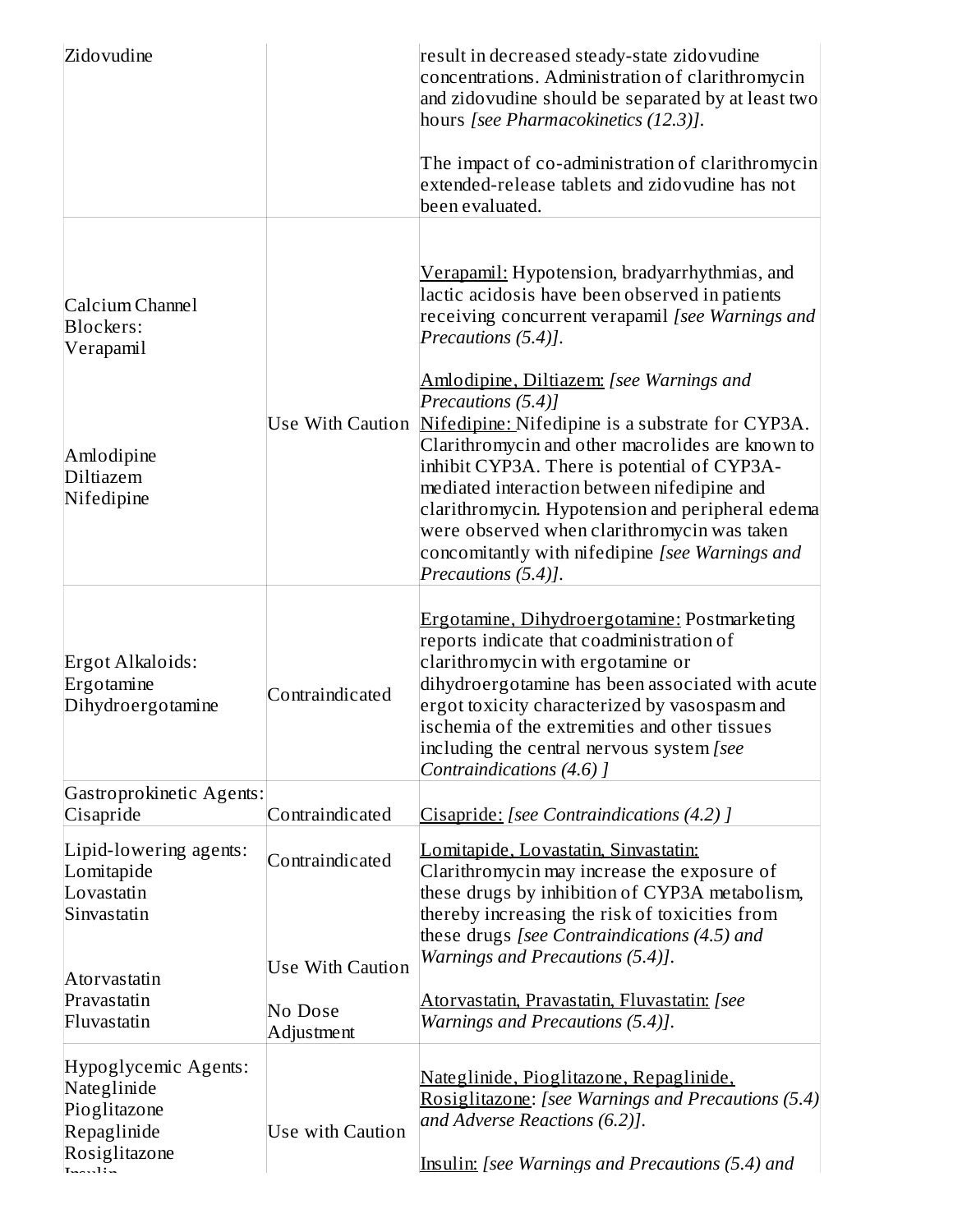| <b>IIIS UIIII</b>                                                             |                         | Adverse Reactions (6.2)].                                                                                                                                                                                                                                                                                                                                                                                                                                                                                                                                                                                                                                                                           |
|-------------------------------------------------------------------------------|-------------------------|-----------------------------------------------------------------------------------------------------------------------------------------------------------------------------------------------------------------------------------------------------------------------------------------------------------------------------------------------------------------------------------------------------------------------------------------------------------------------------------------------------------------------------------------------------------------------------------------------------------------------------------------------------------------------------------------------------|
| Immuno suppressants:<br>Cyclosporine<br>Tacrolimus                            | <b>Use With Caution</b> | Cyclosporine: There have been spontaneous or<br>published reports of CYP3A based interactions of<br>clarithromycin with cyclosporin.<br>Tacrolimus: There have been spontaneous or<br>published reports of CYP3A based interactions of<br>clarithromycin with tacrolimus.                                                                                                                                                                                                                                                                                                                                                                                                                           |
| Phosphodiesterase<br>inhibitors:<br>Sildenafil<br>Tadalafil<br>Vardenafil     | Use With Caution        | Sildenafil, Tadalafil, Vardenafil: Each of these<br>phosphodiesterase inhibitors is primarily<br>metabolized by CYP3A, and CYP3A will be<br>inhibited by concomitant administration of<br>clarithromycin. Co-administration of<br>clarithromycin with sildenafil, tadalafil, or<br>vardenafil will result in increased exposure of<br>these phosphodiesterase inhibitors. Co-<br>administration of these phosphodiesterase<br>inhibitors with clarithromycin is not<br>recommended. Increased systemic exposure of<br>these drugs may occur with clarithromycin;<br>reduction of dosage for phosphodiesterase<br>inhibitors should be considered (see their<br>respective prescribing information). |
| Proton Pump Inhibitors:<br>Omeprazole                                         | No Dose<br>Adjustment   | Omeprazole: The mean 24-hour gastric pH value<br>was 5.2 when omeprazole was administered alone<br>and 5.7 when co-administered with clarithromycin<br>as a result of increased omeprazole exposures<br>[see Pharmacokinetics (12.3)] (see also<br>Omeprazole under "Drugs That Affect<br>Clarithromycin" in the table below).                                                                                                                                                                                                                                                                                                                                                                      |
| Xanthine Derivatives:<br>Theophylline                                         | <b>Use With Caution</b> | Theophylline: Clarithromycin use in patients who<br>are receiving theophylline may be associated with<br>an increase of serum theophylline concentrations<br>[see Pharmacokinetics (12.3)]. Monitoring of<br>serum theophylline concentrations should be<br>considered for patients receiving high doses of<br>theophylline or with baseline concentrations in the<br>upper therapeutic range.                                                                                                                                                                                                                                                                                                      |
| Triazolobenzodiazepines<br>and Other Related<br>Benzodiazepines:<br>Midazolam | Use With Caution        | Midazolam: When oral midazolam is co-<br>administered with clarithromycin, dose<br>adjustments may be necessary and possible<br>prolongation and intensity of effect should be<br>anticipated [see Warnings and Precautions (5.4)<br>and Pharmacokinetics (12.3)].                                                                                                                                                                                                                                                                                                                                                                                                                                  |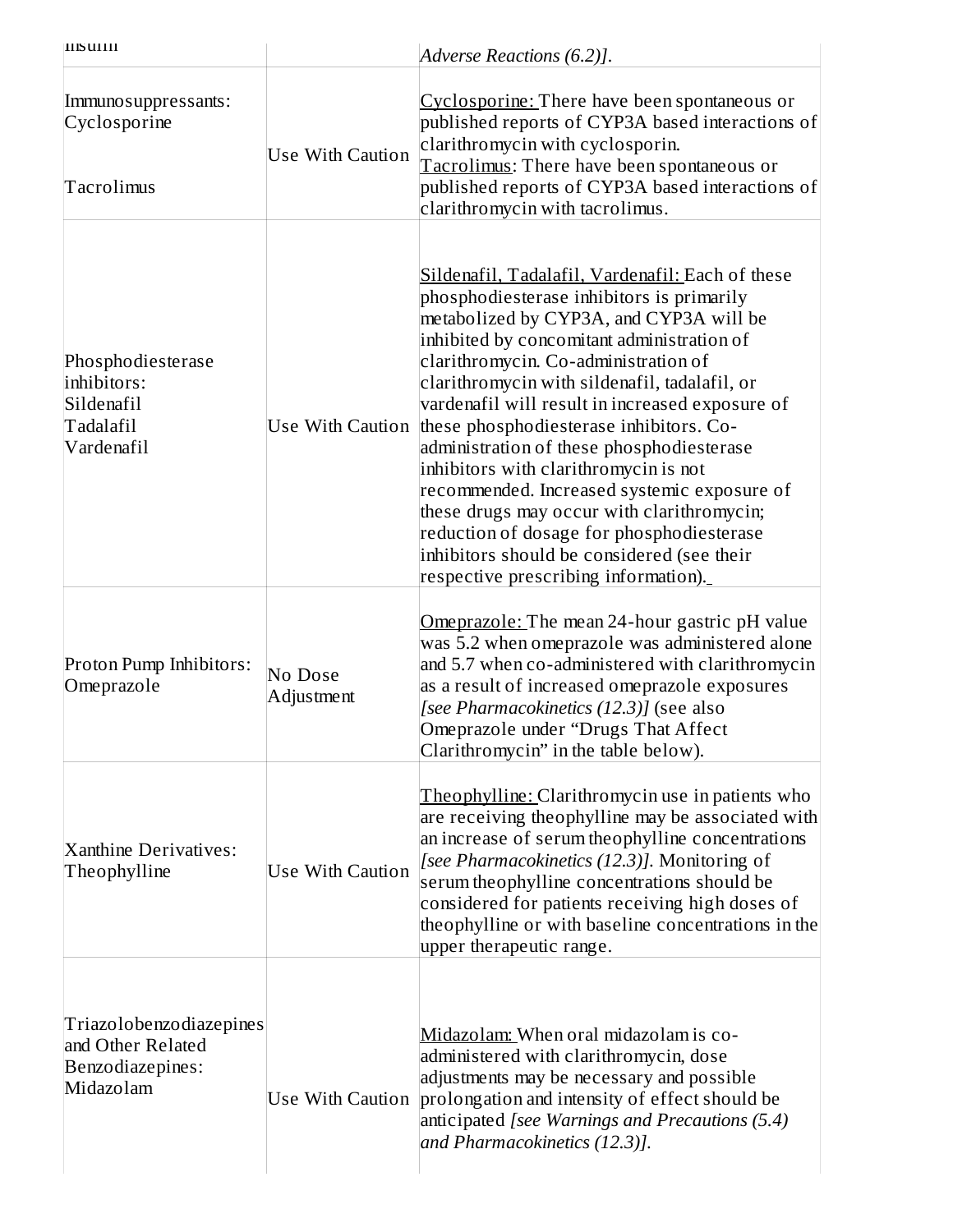| Alprazolam<br>Triazolam                                                                                                                                  |                         | Triazolam, Alprazolam: Caution and appropriate<br>dose adjustments should be considered when<br>triazolam or alprazolam is co-administered with<br>clarithromycin. There have been postmarketing<br>reports of drug interactions and central nervous<br>system (CNS) effects (e.g. sommolence and<br>confusion) with the concomitant use of<br>clarithromycin and triazolam. Monitoring the<br>patient for increased CNS pharmacological<br>effects is suggested. |
|----------------------------------------------------------------------------------------------------------------------------------------------------------|-------------------------|-------------------------------------------------------------------------------------------------------------------------------------------------------------------------------------------------------------------------------------------------------------------------------------------------------------------------------------------------------------------------------------------------------------------------------------------------------------------|
|                                                                                                                                                          |                         | In postmarketing experience, erythromycin has<br>been reported to decrease the clearance of<br>triazolam and midazolam, and thus, may increase<br>the pharmacologic effect of these<br>benzodiazepines.                                                                                                                                                                                                                                                           |
| Temazepam<br>Nitrazepam<br>Lorazepam                                                                                                                     | No Dose<br>Adjustment   | Temazepam, Nitrazepam, Lorazepam: For<br>benzodiazepines which are not metabolized by<br>CYP3A (e.g. temazepam, nitrazepam, lorazepam), a<br>clinically important interaction with<br>clarithromycin is unlikely.                                                                                                                                                                                                                                                 |
| Cytochrome P450<br>Inducers:<br>Rifabutin                                                                                                                | <b>Use With Caution</b> | Rifabutin: Concomitant administration of rifabutin<br>and clarithromycin resulted in an increase in<br>rifabutin, and decrease in clarithromycin serum<br>levels together with an increased risk of uveitis<br>(see Rifabutin under "Drugs That Affect<br>Clarithromycin" in the table below).                                                                                                                                                                    |
| Other Drugs<br>Metabolized by CYP3A:<br>Alfentanil<br>Bromocriptine<br>Cilostazol<br>Methylprednisole<br>Vinblastine<br>Phenobarbital<br>St. John's Wort | Use with Caution        | There have been spontaneous or published<br>reports of CYP3A based interactions of<br>clarithromycin with alfentanil,<br>methylprednisolone, cilostazol, bromocriptine,<br>vinblastine, phenobarbital, and St. John's Wort.                                                                                                                                                                                                                                       |
| Other Drugs<br>Metabolized by CYP450<br><b>Isoforms Other than</b><br>CYP3A:<br>Hexobarbital<br>Phenytoin<br>Valproate                                   | <b>Use With Caution</b> | There have been postmarketing reports of<br>interactions of clarithromycin with drugs not<br>though to be metabolized by CYP3A, including<br>hexobarbital, phenytoin, and valproate.                                                                                                                                                                                                                                                                              |

| <b>Drugs that Affect Clarithromycin</b>                                                  |  |  |  |  |
|------------------------------------------------------------------------------------------|--|--|--|--|
| Drug(s) that Affect<br>the Pharmacokinetics Recommendation Comments<br>of Clarithromycin |  |  |  |  |
|                                                                                          |  |  |  |  |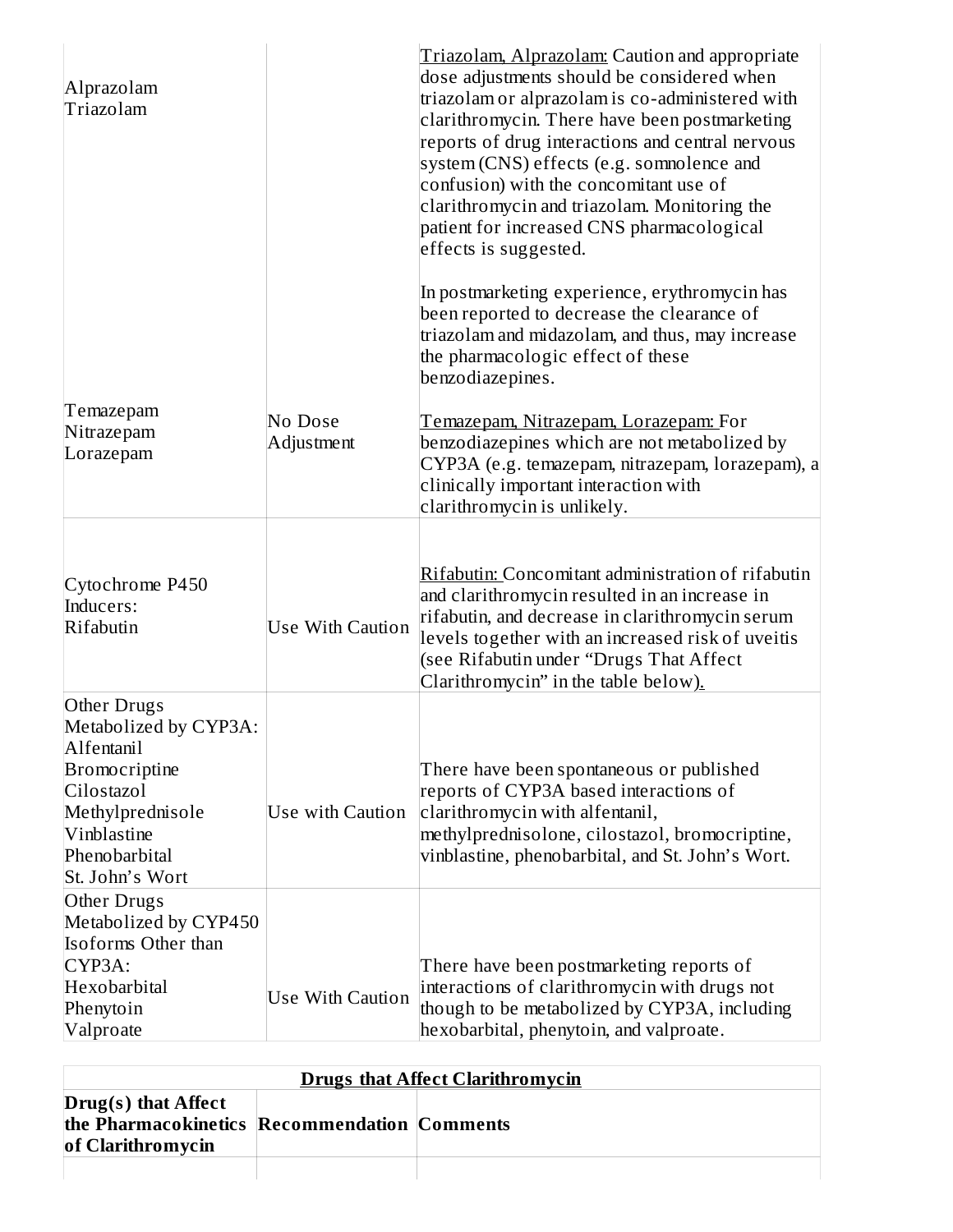| Antifungals:<br>Itraconazole                                                                                          | Use with Caution        | Itraconazole: Itraconazole may increase the plasma<br>concentrations of clarithromycin. Patients taking<br>itraconazole and clarithromycin concomitantly<br>should be monitored closely for signs or<br>symptoms of increased or prolonged adverse<br>reactions (see also Itraconazole under "Drugs<br>That Are Affected By Clarithromycin" in the table<br>above).                                                                  |
|-----------------------------------------------------------------------------------------------------------------------|-------------------------|--------------------------------------------------------------------------------------------------------------------------------------------------------------------------------------------------------------------------------------------------------------------------------------------------------------------------------------------------------------------------------------------------------------------------------------|
| Antivirals:<br>Atazanavir                                                                                             | <b>Use With Caution</b> | Atazanavir: When clarithromycin is co-<br>administered with atazanavir, the dose of<br>clarithromycin should be decreased by 50% [see<br>Clinical Pharmacology (12.3)].                                                                                                                                                                                                                                                              |
| Ritonavir (in patients<br>with decreased renal                                                                        |                         | Since concentrations of 14-OH clarithromycin are<br>significantly reduced when clarithromycin is co-<br>administered with atazanavir, alternative<br>antibacterial therapy should be considered for<br>indications other than infections due to<br>Mycobacterium avium complex. Doses of<br>clarithromycin greater than 1000 mg per day<br>should not be co-administered with protease<br>inhibitors.                                |
| function)<br>Saquinavir (in patients<br>with decreased renal                                                          |                         | Ritonavir: Since concentrations of 14-OH<br>clarithromycin are significantly reduced when<br>clarithromycin is co-administered with ritonavir,<br>alternative antibacterial therapy should be<br>considered for indications other than infections<br>due to Mycobacterium avium [see Pharmacokinetics]                                                                                                                               |
| function)                                                                                                             |                         | $(12.3)$ ].<br>Doses of clarithromycin greater than 1000 mg per<br>day should not be co-administered with protease<br>inhibitors                                                                                                                                                                                                                                                                                                     |
| Etravirine                                                                                                            |                         | Saquinavir: When saquinavir is co-administered<br>with ritonavir, consideration should be given to<br>the potential effects of ritonavir on clarithromycin<br>(refer to ritonavir above) [see Pharmacokinetics<br>$(12.3)$ .                                                                                                                                                                                                         |
| Saquinavir (in patients<br>with normal renal<br>function)<br>Ritonavir (in patients<br>with normal renal<br>function) | No Dose<br>Adjustment   | <b>Etravirine: Clarithromycin exposure was</b><br>decreased by etravirine; however, concentrations<br>of the active metabolite, 14-OH-clarithromycin,<br>were increased. Because 14-OH-clarithromycin<br>has reduced activity against Mycobacterium avium<br>complex (MAC), overall activity against this<br>pathogen may be altered; therefore, alternatives to<br>clarithromycin should be considered for the<br>treatment of MAC. |
|                                                                                                                       |                         | Omenuarale: Clarithromysin concentrations in the                                                                                                                                                                                                                                                                                                                                                                                     |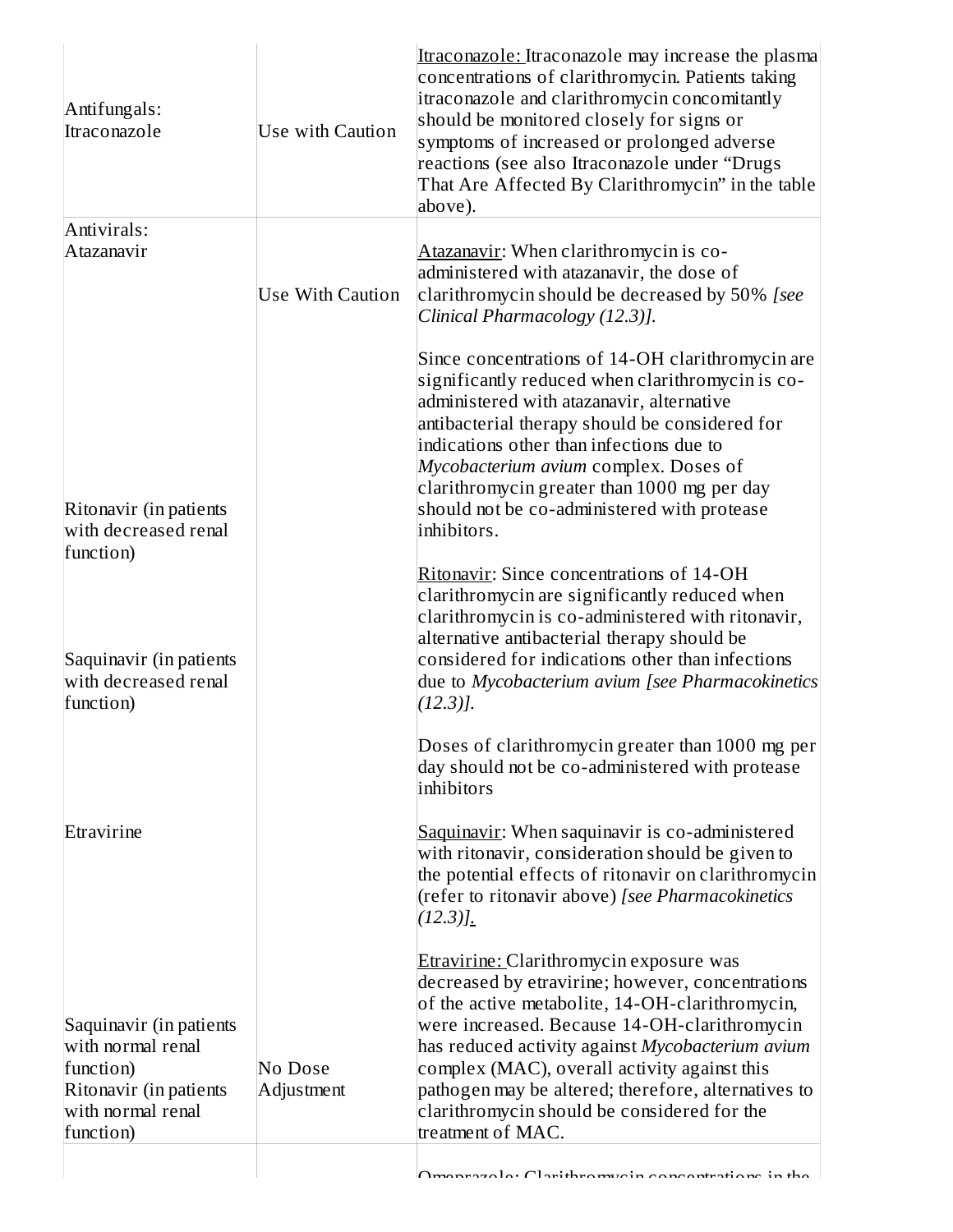| Proton Pump Inhibitors:<br>Omeprazole                                                                              | Use with Caution        | Unieprazore: Graffunfomychi concentrations in the<br>gastric tissue and mucus were also increased by<br>concomitant administration of omeprazole [see<br>Pharmacokinetics (12.3)].                                                                                                                                                                                                                                                                                                                                                                                                                                                                                                                                                                                                                                                                                               |
|--------------------------------------------------------------------------------------------------------------------|-------------------------|----------------------------------------------------------------------------------------------------------------------------------------------------------------------------------------------------------------------------------------------------------------------------------------------------------------------------------------------------------------------------------------------------------------------------------------------------------------------------------------------------------------------------------------------------------------------------------------------------------------------------------------------------------------------------------------------------------------------------------------------------------------------------------------------------------------------------------------------------------------------------------|
| Miscellaneous<br>Cytochrome P450<br>Inducers:<br>Efavirenz<br>Nevirapine<br>Rifampicin<br>Rifabutin<br>Rifapentine | <b>Use With Caution</b> | Inducers of CYP3A enzymes, such as efavirenz,<br>nevirapine, rifampicin, rifabutin, and rifapentine<br>will increase the metabolism of clarithromycin,<br>thus decreasing plasma concentrations of<br>clarithromycin, while increasing those of 14-OH-<br>clarithromycin. Since the microbiological<br>activities of clarithromycin and 14-OH-<br>clarithromycin are different for different<br>bacterial, the intended therapeutic effect could be<br>impaired during concomitant administration of<br>clarithromycin and enzyme inducers. Alternative<br>antibacterial treatment should be considered when<br>treating patients receiving inducers of CYP3A.<br>There have been spontaneous or published reports<br>of CYP3A based interactions of clarithromycin<br>with rifabutin (see Rifabutin under "Drugs That<br>Are Affected by Clarithromycin" in the table<br>above. |

## **8 USE IN SPECIFIC POPULATIONS**

#### **8.1 Pregnancy**

### Risk Summary

Based on findings from animal studies, clarithromycin is not recommended for use in pregnant women except in clinical circumstances where no alternative therapy is appropriate. If pregnancy occurs while taking clarithromycin, the patient should be apprised of the potential hazard to the fetus *[see Warnings and Precautions (5.7)]*.

Limited data from a small number of published human studies with clarithromycin use during pregnancy are insufficient to inform drug-associated risks of major birth defects, miscarriage, or adverse maternal or fetal outcomes. In animal reproduction studies, administration of oral clarithromycin to pregnant mice, rats, rabbits, and monkeys during the period of organogenesis produced malformations in rats (cardiovascular anomalies) and mice (cleft palate) at clinically relevant doses based on body surface area comparison. Fetal effects in mice, rats, and monkeys (e.g., reduced fetal survival, body weight, body weight gain) and implantation losses in rabbits were generally considered to be secondary to maternal toxicity (see Data).

The estimated background risk of major birth defects and miscarriage for the indicated population is unknown. All pregnancies have a background risk of birth defect, loss, or other adverse outcomes. In the U.S. general population, the estimated background risk of major birth defects and miscarriage in clinically recognized pregnancies is 2% to 4% and 15% to 20%, respectively.

### Data

### *Animal Data*

Animal reproduction studies were conducted in mice, rats, rabbits, and monkeys with oral and intravenously administered clarithromycin. In pregnant mice, clarithromycin was administered during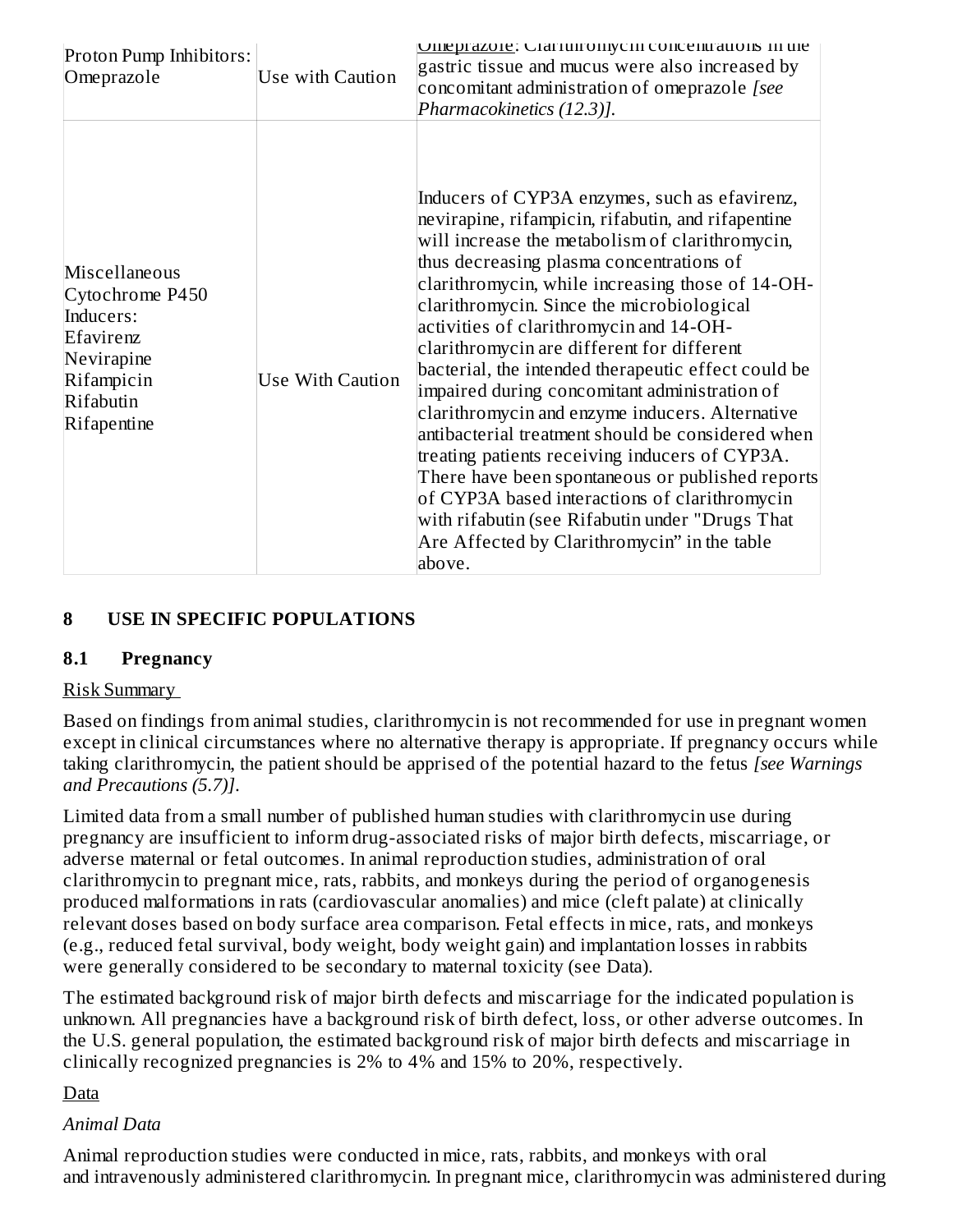organogenesis (gestation day [GD] 6 to 15) at oral doses of 15, 60, 250, 500, or 1000 mg/kg/day. Reduced body weight observed in dams at 1000 mg/kg/day (3 times the maximum recommended human dose [MRHD] based on body surface area comparison) resulted in reduced survival and body weight of the fetuses.  $At \geq 500$  mg/kg/day, increases in the incidence of postimplantation loss and cleft palate in the fetuses were observed. No adverse developmental effects were observed in mice at  $\leq 250$ mg/kg/day (≤ 1 times MRHD based on body surface area comparison).

In pregnant Sprague Dawley rats, clarithromycin was administered during organogenesis (GD 6 to 15) at oral doses of 15, 50, or 150 mg/kg/day. Reductions in body weight and food consumption was observed in dams at 150 mg/kg/day. Increased resorptions and reduced body weight of the fetuses at this dose were considered secondary to maternal toxicity. Additionally, at 150 mg/kg/day (1 times MRHD based on body surface area comparison), a low incidence of cardiovascular anomalies (complete situs inversus, undivided truncus, IV septal defect) was observed in the fetuses. Clarithromycin did not cause adverse developmental effects in rats at 50 mg/kg/day (0.3 times MRHD based on body surface area comparison). Intravenous dosing of clarithromycin during organogenesis in rats (GD 6 to 15) at 15, 50, or 160 mg/kg/day was associated with maternal toxicity (reduced body weight, body-weight gain, and food consumption) at 160 mg/kg/day but no evidence of adverse developmental effects at any dose  $(\leq 1)$ times MRHD based on body surface area comparison).

In pregnant Wistar rat, clarithromycin was administered during organogenesis (GD 7 to 17) at oral doses of 10, 40, or 160 mg/kg/day. Reduced body weight and food consumption were observed in dams at 160 mg/kg/day but there was no evidence of adverse developmental effects at any dose  $(\leq 1)$  times MRHD based on body surface area comparison).

In pregnant rabbits, clarithromycin administered during organogenesis (GD 6 to 18) at oral doses of 10, 35, or 125 mg/kg/day resulted in reduced maternal food consumption and decreased body weight at the highest dose, with no evidence of any adverse developmental effects at any dose  $(\leq 2 \text{ times } MRHD)$ based on body surface area comparison). Intravenously administered clarithromycin to pregnant rabbits during organogenesis (GD 6 to 18) in rabbits at 20, 40, 80, or 160 mg/kg/day ( $\geq 0.3$  times MRHD based on body surface area comparison) resulted in maternal toxicity and implantation losses at all doses.

In pregnant monkeys, clarithromycin was administered (GD 20 to 50) at oral doses of 35 or 70 mg/kg/day. Dose-dependent emesis, poor appetite, fecal changes, and reduced body weight were observed in dams at all doses  $(\geq 0.5$  times MRHD based on body surface area comparison). Growth retardation in 1 fetus at 70 mg/kg/day was considered secondary to maternal toxicity.

There was no evidence of primary drug related adverse developmental effects at any dose tested.

In a reproductive toxicology study in rats administered oral clarithromycin late in gestation through lactation (GD 17 to post-natal day 21) at doses of 10, 40, or 160 mg/kg/day ( $\leq$  1 times MRHD based on body surface area comparison), reductions in maternal body weight and food consumption were observed at 160 mg/kg/day. Reduced body-weight gain observed in offspring at 160 mg/kg/day was considered secondary to maternal toxicity. No adverse developmental effects were observed with clarithromycin at any dose tested.

### **8.2 Lactation**

### Risk Summary

Based on limited human data, clarithromycin and its active metabolite 14-OH clarithromycin are present in human milk at less than 2% of the maternal weight-adjusted dose (see Data). In a separate observational study, reported adverse effects on breast-fed children (rash, diarrhea, loss of appetite, somnolence) were comparable to amoxicillin (see Data). No data are available to assess the effects of clarithromycin or 14-OH clarithromycin on milk production.

The development and health benefits of breastfeeding should be considered along with the mother's clinical need for clarithromycin and any potential adverse effects on the breast-fed child from clarithromycin or from the underlying maternal condition.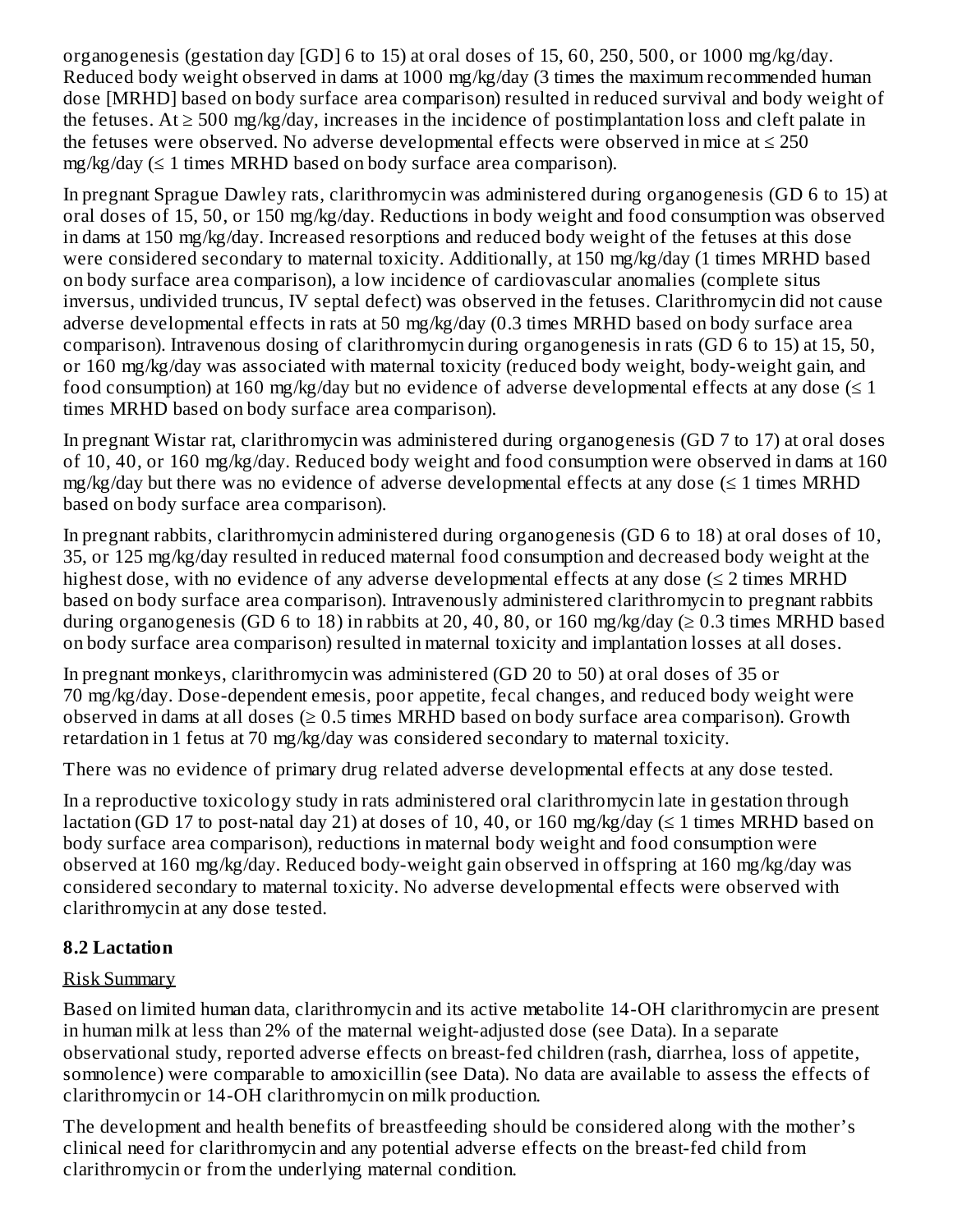## Data

### *Human*

Serum and milk samples were obtained after 3 days of treatment, at steady state, from one published study of 12 lactating women who were taking clarithromycin 250 mg orally twice daily. Based on the limited data from this study, and assuming milk consumption of 150 mL/kg/day, an exclusively human milk fed infant would receive an estimated average of 136 mcg/kg/day of clarithromycin and its active metabolite, with this maternal dosage regimen. This is less than 2% of the maternal weight-adjusted dose (7.8 mg/kg/day, based on the average maternal weight of 64 kg), and less than 1% of the pediatric dose (15 mg/kg/day) for children greater than 6 months of age.

A prospective observational study of 55 breastfed infants of mothers taking a macrolide antibacterial (6 were exposed to clarithromycin) were compared to 36 breastfed infants of mothers taking amoxicillin. Adverse reactions were comparable in both groups. Adverse reactions occurred in 12.7% of infants exposed to macrolides and included rash, diarrhea, loss of appetite, and somnolence.

### **8.3 Females and Males of Reproductive Potential**

*Males*

Administration of clarithromycin resulted in testicular atrophy in rats, dogs and monkeys *[see Nonclinical Toxicology (13.1)]*.

## **8.4 Pediatric Us e**

The safety and effectiveness of clarithromycin has been established for the treatment of the following conditions or diseases in pediatric patients 6 months and older. Use in these indications is based on clinical trials in pediatric patients or adequate and well-controlled studies in adults with additional pharmacokinetic and safety data in pediatric patients:

- Pharyngitis/Tonsillitis
- Community-Acquired Pneumonia
- Acute maxillary sinusitis
- Acute otitis media *[see Clinical Studies (14.2)]*
- Uncomplicated skin and skin structure infections

The safety and effectiveness of clarithromycin has been established for the prevention of disseminated *Mycobacterium avium* complex (MAC) disease in pediatric patients 20 months and older with advanced HIV infection. No studies of clarithromycin for MAC prophylaxis have been performed in pediatric populations and the doses recommended for prophylaxis are derived from MAC pediatric treatment studies.

The safety and effectiveness of clarithromycin in the treatment of pediatric patients has not been established. Safety and effectiveness of clarithromycin in pediatric patients under 6 months of age have not been established. The safety of clarithromycin has not been studied in MAC patients under the age of 20 months.

# **8.5 Geriatric Us e**

In a steady-state study in which healthy elderly subjects (65 years to 81 years of age) were given 500 mg of clarithromycin every 12 hours, the maximum serum concentrations and area under the curves of clarithromycin and 14-OH clarithromycin were increased compared to those achieved in healthy young adults. These changes in pharmacokinetics parallel known age-related decreases in renal function. In clinical trials, elderly patients did not have an increased incidence of adverse reactions when compared to younger patients. Consider dosage adjustment in elderly patients with severe renal impairment. Elderly patients may be more susceptible to development of *torsades de pointes* arrhythmias than younger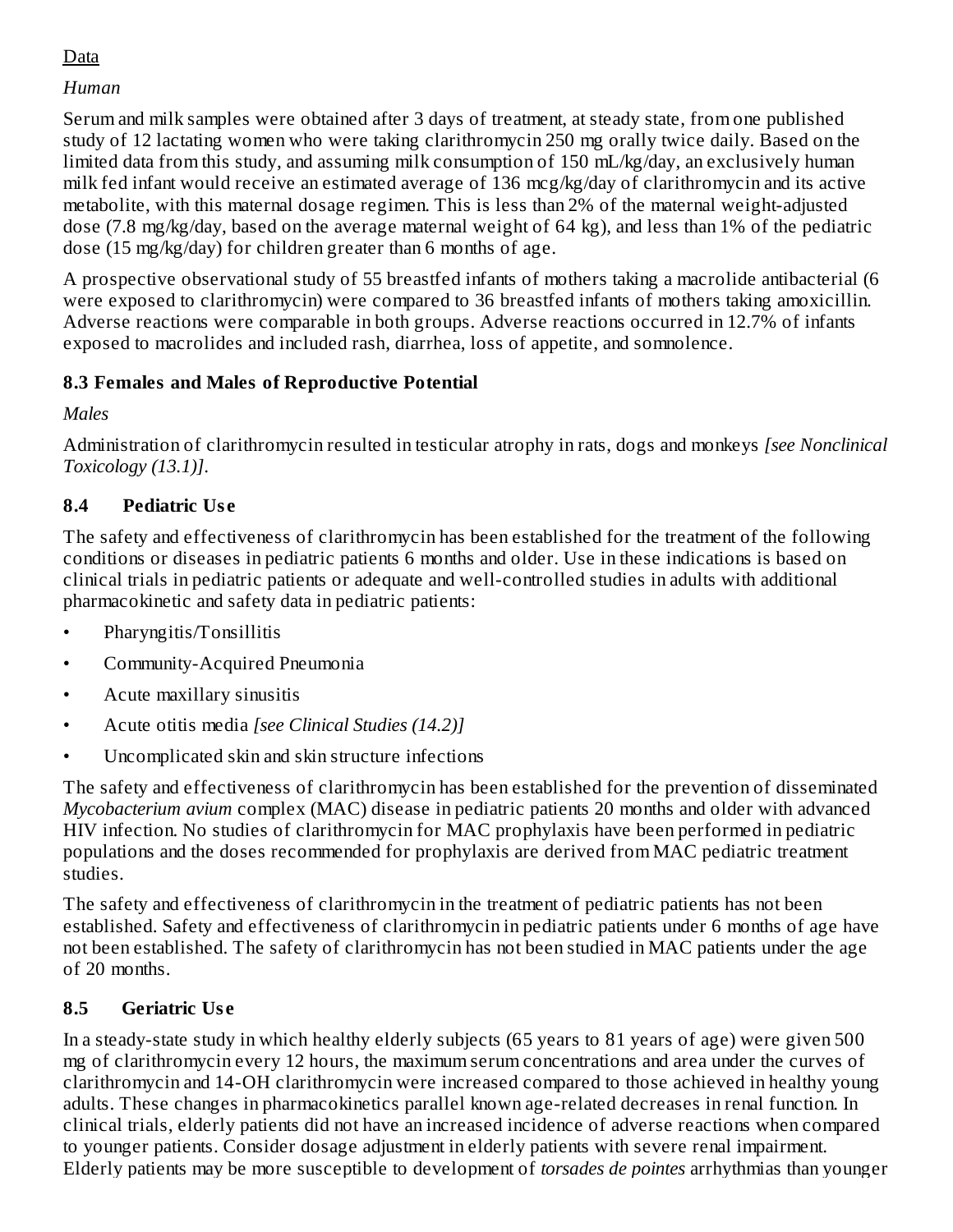patients *[see Warnings and Precautions (5.3)]*.

Most reports of acute kidney injury with calcium channel blockers metabolized by CYP3A4 (e.g., verapamil, amlodipine, diltiazem, nifedipine) involved elderly patients 65 years of age or older *[see Warnings and Precautions (5.4)]*.

Especially in elderly patients, there have been reports of colchicine toxicity with concomitant use of clarithromycin and colchicine, some of which occurred in patients with renal insufficiency. Deaths have been reported in some patients *[see Contraindications (4.4) and Warnings and Precautions (5.4)]*.

### **8.6 Renal and Hepatic Impairment**

Clarithromycin is principally excreted via the liver and kidney. Clarithromycin may be administered without dosage adjustment to patients with hepatic impairment and normal renal function. However, in the presence of severe renal impairment with or without coexisting hepatic impairment, decreased dosage or prolonged dosing intervals may be appropriate *[see Dosage and Administration (2.5)]*.

### **10 OVERDOSAGE**

Overdosage of clarithromycin can cause gastrointestinal symptoms such as abdominal pain, vomiting, nausea, and diarrhea.

Treat adverse reactions accompanying overdosage by the prompt elimination of unabsorbed drug and supportive measures. As with other macrolides, clarithromycin serum concentrations are not expected to be appreciably affected by hemodialysis or peritoneal dialysis.

## **11 DESCRIPTION**

Clarithromycin is a semi-synthetic macrolide antimicrobial for oral use. Chemically, it is 6-*0* methylerythromycin. The molecular formula is  $\rm{C_{38}H_{69}NO_{13}}$ , and the molecular weight is 747.96 g/mol. The structural formula is:



Clarithromycin is a white to off-white crystalline powder. It is soluble in acetone, slightly soluble in methanol, ethanol, and acetonitrile, and practically insoluble in water.

Clarithromycin tablets, USP are available as immediate-release tablets.

Each white to off white film-coated immediate-release clarithromycin tablet, USP contains 250 mg or 500 mg of clarithromycin and the following inactive ingredients:

Colloidal silicon dioxide, croscarmellose sodium, hypromellose, magnesium stearate, microcrystalline cellulose, polyethylene glycol and titanium dioxide.

The 250 mg tablets are oval and the 500 mg tablets are capsule shaped.

## **12. CLINICAL PHARMACOLOGY**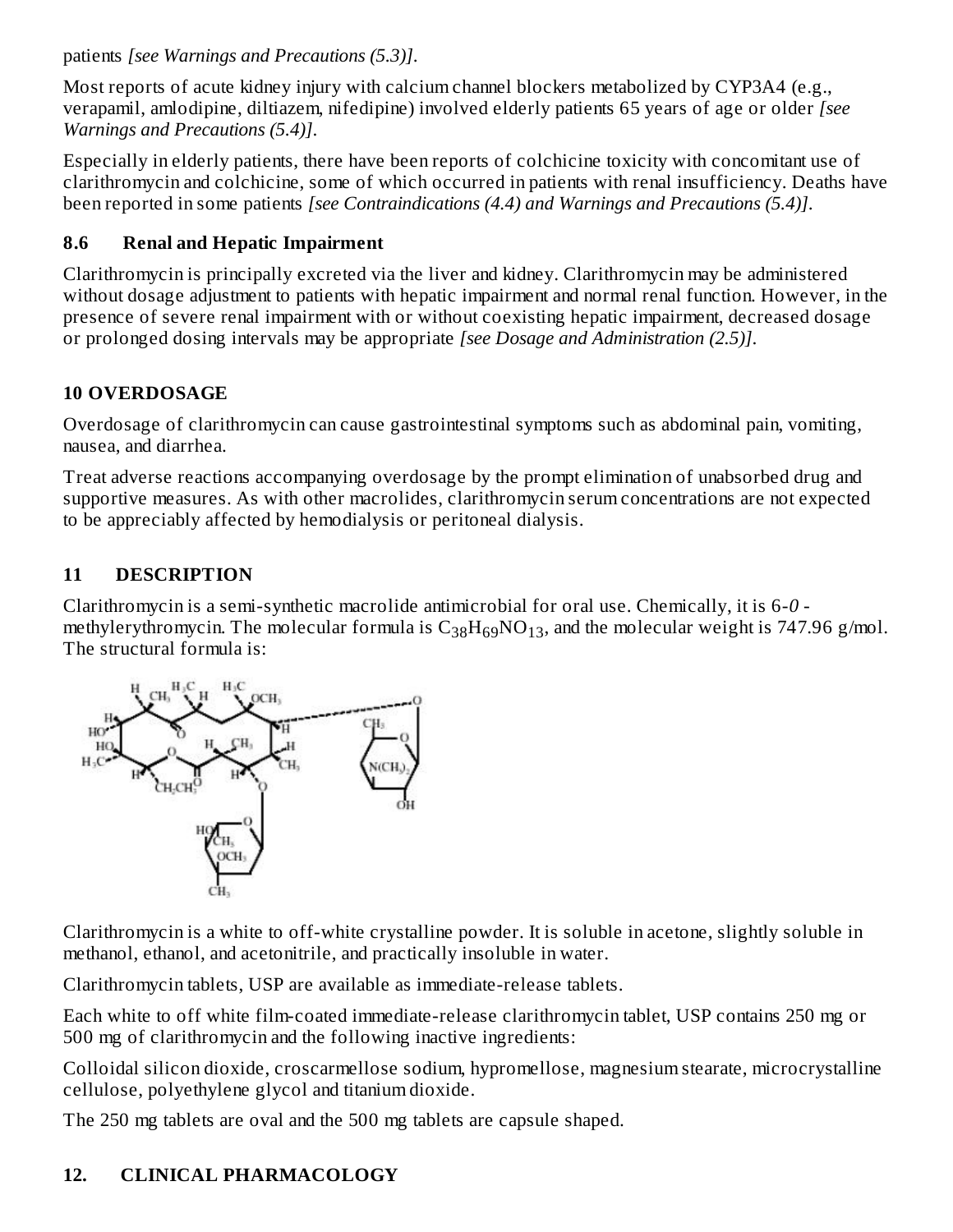#### **12.1 Mechanism of Action**

Clarithromycin is a macrolide antimicrobial drug *[see Microbiology (12.4)]*.

#### **12.3 Pharmacokinetics**

#### Absorption

### *Clarithromycin Immediate-Release Tablets*

The absolute bioavailability of 250 mg clarithromycin tablets was approximately 50%. For a single 500 mg dose of clarithromycin, food slightly delays the onset of clarithromycin absorption, increasing the peak time from approximately 2 to 2.5 hours. Food also increases the clarithromycin peak plasma concentration by about 24%, but does not affect the extent of clarithromycin bioavailability. Food does not affect the onset of formation of the active metabolite, 14-OH clarithromycin or its peak plasma concentration but does slightly decrease the extent of metabolite formation, indicated by an 11% decrease in area under the plasma concentration-time curve (AUC). Therefore, clarithromycin tablets may be given without regard to food. In non-fasting healthy human subjects (males and females), peak plasma concentrations were attained within 2 to 3 hours after oral dosing.

#### Distribution

Clarithromycin and the 14-OH clarithromycin metabolite distribute readily into body tissues and fluids. There are no data available on cerebrospinal fluid penetration. Because of high intracellular concentrations, tissue concentrations are higher than serum concentrations. Examples of tissue and serum concentrations are presented below.

| <b>CONCENTRATION</b> (after 250 mg every 12 hours) |                          |                |  |  |  |  |
|----------------------------------------------------|--------------------------|----------------|--|--|--|--|
| <b>Tissue Type</b>                                 | <b>Tissue</b><br>(mcg/g) | Serum (mcg/mL) |  |  |  |  |
| Tonsil                                             |                          | 0.8            |  |  |  |  |
| ung                                                |                          |                |  |  |  |  |

#### **Table 9. Tissue and Serum Concentrations of Clarithromycin**

### Metabolism and Elimination

Steady-state peak plasma clarithromycin concentrations were attained within 3 days and were approximately 1 mcg/mL to 2 mcg/mL with a 250 mg dose administered every 12 hours and 3 mcg/mL to 4 mcg/mL with a 500 mg dose administered every 8 hours to 12 hours. The elimination half-life of clarithromycin was about 3 hours to 4 hours with 250 mg administered every 12 hours but increased to 5 hours to 7 hours with 500 mg administered every 8 hours to 12 hours. The nonlinearity of clarithromycin pharmacokinetics is slight at the recommended doses of 250 mg and 500 mg administered every 8 hours to 12 hours. With a 250 mg every 12 hours dosing, the principal metabolite, 14-OH clarithromycin, attains a peak steady-state concentration of about 0.6 mcg/mL and has an elimination half-life of 5 hours to 6 hours. With a 500 mg every 8 hours to 12 hours dosing, the peak steady-state concentration of 14-OH clarithromycin is slightly higher (up to 1 mcg/mL), and its elimination half-life is about 7 hours to 9 hours. With any of these dosing regimens, the steady-state concentration of this metabolite is generally attained within 3 days to 4 days.

After a 250 mg tablet every 12 hours, approximately 20% of the dose is excreted in the urine as clarithromycin, while after a 500 mg tablet every 12 hours, the urinary excretion of clarithromycin is somewhat greater, approximately 30%. In comparison, after an oral dose of 250 mg (125 mg/5 mL) suspension every 12 hours, approximately 40% is excreted in urine as clarithromycin. The renal clearance of clarithromycin is, however, relatively independent of the dose size and approximates the normal glomerular filtration rate. The major metabolite found in urine is 14-OH clarithromycin, which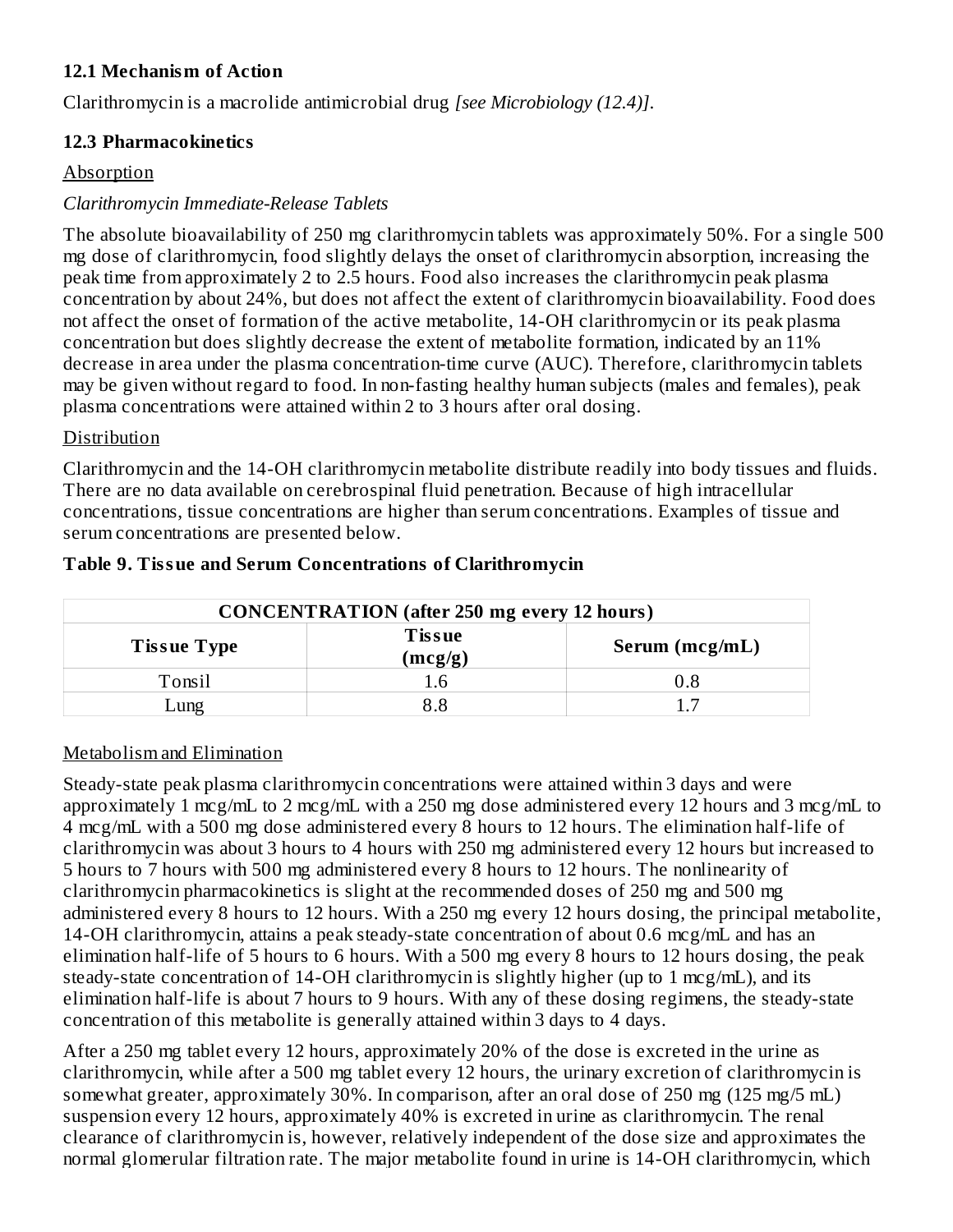accounts for an additional 10% to 15% of the dose with either a 250 mg or a 500 mg tablet administered every 12 hours.

Specific Populations for Clarithromycin tablets

### *HIV Infection*

Steady-state concentrations of clarithromycin and 14-OH clarithromycin observed following administration of 500 mg doses of clarithromycin every 12 hours to adult patients with HIV infection were similar to those observed in healthy volunteers. In adult HIV-infected patients taking 500-mg or 1,000-mg doses of clarithromycin every 12 hours, steady-state clarithromycin  $\rm{C_{max}}$  values ranged from 2 mcg/mL to 4 mcg/mL and 5 mcg/mL to 10 mcg/mL, respectively.

#### *Hepatic Impairment*

The steady-state concentrations of clarithromycin in subjects with impaired hepatic function did not differ from those in normal subjects; however, the 14-OH clarithromycin concentrations were lower in the hepatically impaired subjects. The decreased formation of 14-OH clarithromycin was at least partially offset by an increase in renal clearance of clarithromycin in the subjects with impaired hepatic function when compared to healthy subjects.

#### *Renal Impairment*

The pharmacokinetics of clarithromycin was also altered in subjects with impaired renal function *[see Use in Specific Populations (8.6) and Dosage and Administration (2.5)]*.

#### Drug Interactions

### *Fluconazole*

Following administration of fluconazole 200 mg daily and clarithromycin 500 mg twice daily to 21 healthy volunteers, the steady-state clarithromycin  $\mathsf{C}_{\min}$  and  $\mathrm{AUC}$  increased 33% and 18%, respectively. Clarithromycin exposures were increased and steady-state concentrations of 14-OH clarithromycin were not significantly affected by concomitant administration of fluconazole.

### *Colchicine*

When a single dose of colchicine 0.6 mg was administered with clarithromycin 250 mg BID for 7 days, the colchicine  $\rm{C_{max}}$  increased 197% and the  $\rm{AUC_{0-\infty}}$  increased 239% compared to administration of colchicine alone.

#### *Atazanavir*

Following administration of clarithromycin (500 mg twice daily) with atazanavir (400 mg once daily), the clarithromycin AUC increased 94%, the 14-OH clarithromycin AUC decreased 70% and the atazanavir AUC increased 28%.

#### *Ritonavir*

Concomitant administration of clarithromycin and ritonavir ( $n = 22$ ) resulted in a 77% increase in clarithromycin AUC and a 100% decrease in the AUC of 14-OH clarithromycin.

### *Saquinavir*

Following administration of clarithromycin (500 mg bid) and saquinavir (soft gelatin capsules, 1,200 mg tid) to 12 healthy volunteers, the steady-state saquinavir AUC and  $\rm{C_{max}}$  increased 177% and 187% respectively compared to administration of saquinavir alone. Clarithromycin AUC and  $\mathsf{C}_{\max}$  increased 45% and 39% respectively, whereas the 14–OH clarithromycin AUC and  $\rm C_{max}$  decreased 24% and 34% respectively, compared to administration with clarithromycin alone.

### *Didanosine*

Simultaneous administration of clarithromycin tablets and didanosine to 12 HIV-infected adult patients resulted in no statistically significant change in didanosine pharmacokinetics.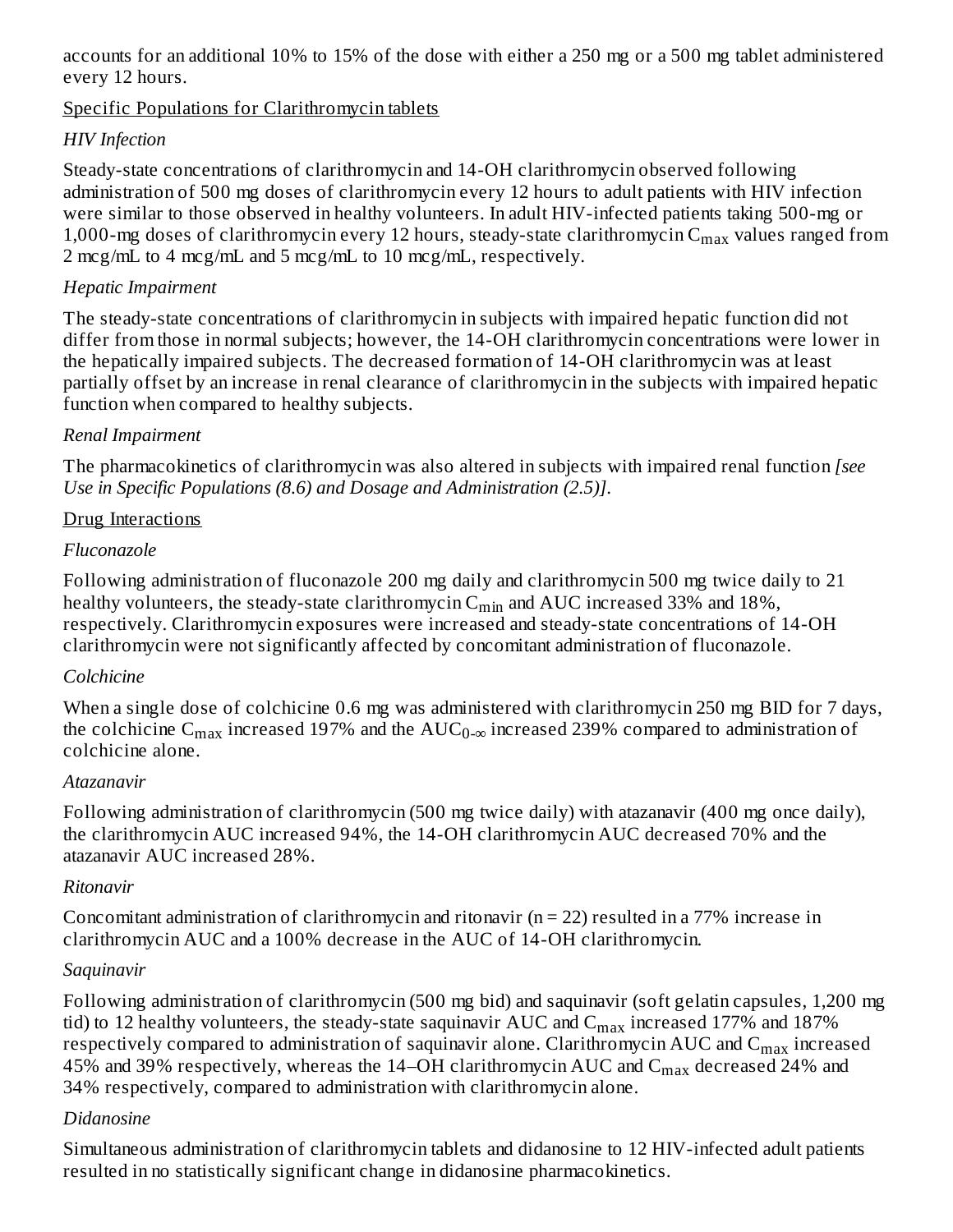### *Zidovudine*

Following administration of clarithromycin 500 mg tablets twice daily with zidovudine 100 mg every 4 hours, the steady-state zidovudine AUC decreased 12% compared to administration of zidovudine alone (n=4). Individual values ranged from a decrease of 34% to an increase of 14%. When clarithromycin tablets were administered two to four hours prior to zidovudine, the steady- state zidovudine  $\mathsf{C}_{\max}$ increased 100% whereas the AUC was unaffected (n=24).

### *Omeprazole*

Clarithromycin 500 mg every 8 hours was given in combination with omeprazole 40 mg daily to healthy adult subjects. The steady-state plasma concentrations of omeprazole were increased (C $_{\rm max}$ , AUC $_{\rm 0-24}$ , and t½ increases of 30%, 89%, and 34%, respectively), by the concomitant administration of clarithromycin.

The plasma levels of clarithromycin and 14–OH clarithromycin were increased by the concomitant administration of omeprazole. For clarithromycin, the mean  $\rm{C_{max}}$  was  $10\%$  greater, the mean  $\rm{C_{min}}$  was 27% greater, and the mean  $\mathrm{AUC_{0-8}}$  was 15% greater when clarithromycin was administered with omeprazole than when clarithromycin was administered alone. Similar results were seen for 14–OH clarithromycin, the mean C<sub>max</sub> was 45% greater, the mean C<sub>min</sub> was 57% greater, and the mean AUC<sub>0-8</sub> was 45% greater. Clarithromycin concentrations in the gastric tissue and mucus were also increased by concomitant administration of omeprazole.

| Clarithromycin Tissue Concentrations 2 hours after Dose (mcg/mL)/(mcg/g) |   |                  |                  |             |                     |  |  |
|--------------------------------------------------------------------------|---|------------------|------------------|-------------|---------------------|--|--|
| <b>Treatment</b>                                                         | N | antrum           | fundus           | $\mathbf N$ | <b>Mucus</b>        |  |  |
| Clarithromycin                                                           |   | $10.48 \pm 2.01$ | $20.81 \pm 7.64$ |             | $4.15 \pm 7.74$     |  |  |
| $Clarithromycin + Omeprazole$                                            |   | $19.96 \pm 4.71$ | $24.25 \pm 6.37$ | 4           | $ 39.29 \pm 32.79 $ |  |  |

### *Theophylline*

In two studies in which theophylline was administered with clarithromycin (a theophylline sustainedrelease formulation was dosed at either 6.5 mg/kg or 12 mg/kg together with 250 or 500 mg q12h clarithromycin), the steady-state levels of  $\mathsf{C_{max}}, \mathsf{C_{min}},$  and the area under the serum concentration time curve (AUC) of theophylline increased about 20%.

### *Midazolam*

When a single dose of midazolam was co-administered with clarithromycin tablets (500 mg twice daily for 7 days), midazolam AUC increased 174% after intravenous administration of midazolam and 600% after oral administration.

For information about other drugs indicated in combination with clarithromycin, refer to their full prescribing information, CLINICAL PHARMACOLOGY section.

## **12.4 Microbiology**

## **Mechanism of Action**

Clarithromycin exerts its antibacterial action by binding to the 50S ribosomal subunit of susceptible bacteria resulting in inhibition of protein synthesis.

### Resistance

The major routes of resistance are modification of the 23S rRNA in the 50S ribosomal subunit to insensitivity or drug efflux pumps. Beta-lactamase production should have no effect on clarithromycin activity.

Most isolates of methicillin-resistant and oxacillin-resistant staphylococci are resistant to clarithromycin.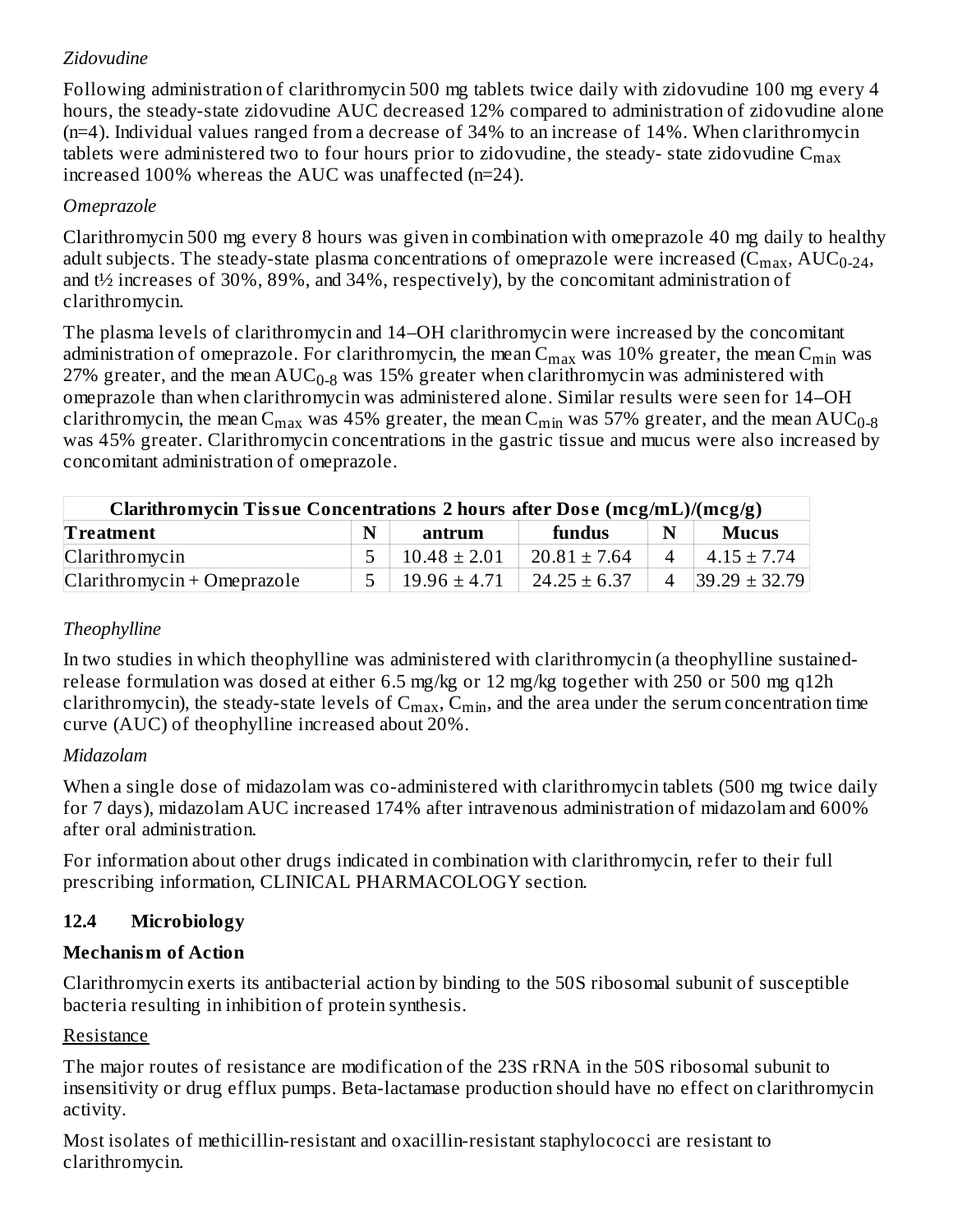If *H. pylori* is not eradicated after treatment with clarithromycin-containing combination regimens, patients may develop clarithromycin resistance in *H. pylori* isolates. Therefore, for patients who fail therapy, clarithromycin susceptibility testing should be done, if possible. Patients with clarithromycinresistant *H. pylori* should not be treated with any of the following: omeprazole/clarithromycin dual therapy; omeprazole/clarithromycin/amoxicillin triple therapy; lansoprazole/clarithromycin/amoxicillin triple therapy; or other regimens which include clarithromycin as the sole antibacterial agent.

### **Antimicrobial Activity**

Clarithromycin has been shown to be active against most of the isolates of the following microorganisms both *in vitro* and in clinical infections *[see Indications and Usage (1)]*.

Gram-Positive Bacteria

- *Staphylococcus aureus*
- *Streptococcus pneumoniae*
- *Streptococcus pyogenes*

Gram-Negative Bacteria

- *Haemophilus influenzae*
- *Haemophilus parainfluenzae*
- *Moraxella catarrhalis*

Other Microorganisms

- *Chlamydophila pneumoniae*
- *Helicobacter pylori*
- *Mycobacterium avium* complex (MAC) consisting of *M. avium* and *M. intracellulare*
- *Mycoplasma pneumoniae*

At least 90 percent of the microorganisms listed below exhibit *in vitro* minimum inhibitory concentrations (MICs) less than or equal to the clarithromycin susceptible MIC breakpoint for organisms of similar type to those shown in Table 11. However, the efficacy of clarithromycin in treating clinical infections due to these microorganisms has not been established in adequate and wellcontrolled clinical trials.

Gram-Positive Bacteria

- *Streptococcus agalactiae*
- Streptococci (Groups C, F, G)
- Viridans group streptococci

### Gram-Negative Bacteria

- *Legionella pneumophila*
- *Pasteurella multocida*

## Anaerobic Bacteria

- *Clostridium perfringens*
- *Peptococcus niger*
- *Prevotella melaninogenica*
- *Propionibacterium acnes*

### Susceptibility Testing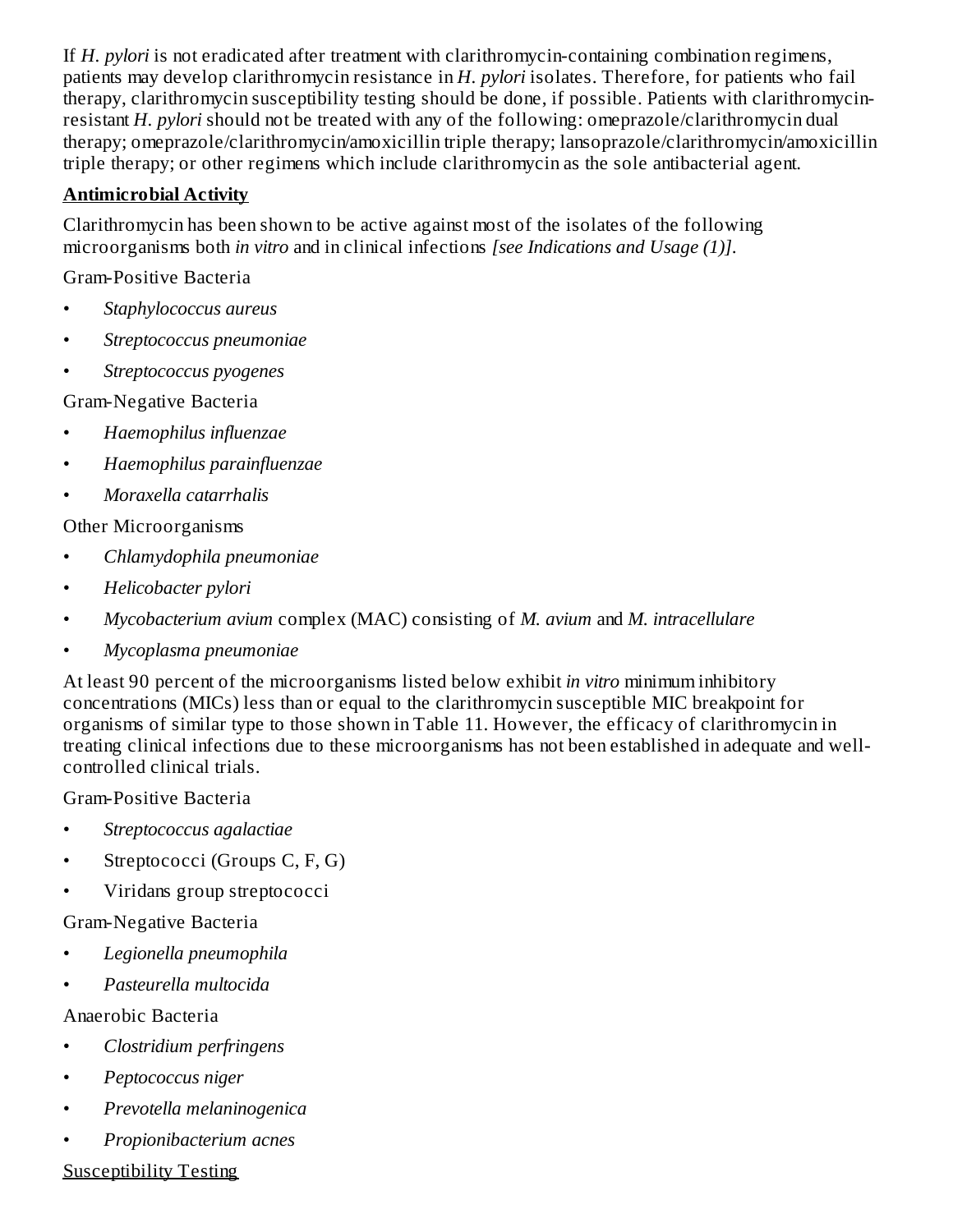For specific information regarding susceptibility test interpretive criteria, and associated test methods and quality control standards recognized by FDA for this drug, please see: http://www.fda.gov/STIC.

### **13 NONCLINICAL TOXICOLOGY**

### **13.1 Carcinogenesis, Mutagenesis, Impairment of Fertility**

### **Mutagenesis**

The following *in vitro* mutagenicity tests have been conducted with clarithromycin:

- *Salmonella*/Mammalian Microsomes Test
- Bacterial Induced Mutation Frequency Test
- *In Vitro* Chromosome Aberration Test
- Rat Hepatocyte DNA Synthesis Assay
- Mouse Lymphoma Assay
- Mouse Dominant Lethal Study
- Mouse Micronucleus Test

All tests had negative results except the *in vitro* chromosome aberration test which was positive in one test and negative in another. In addition, a bacterial reverse-mutation test (Ames test) has been performed on clarithromycin metabolites with negative results.

### Impairment of Fertility

Fertility and reproduction studies have shown that daily doses of up to 160 mg/kg/day to male and female rats caused no adverse effects on the estrous cycle, fertility, parturition, or number and viability of offspring. Plasma levels in rats after 150 mg/kg/day were twice the human serum levels.

Testicular atrophy occurred in rats at doses 7 times, in dogs at doses 3 times, and in monkeys at doses 8 times greater than the maximum human daily dose (on a body surface area basis).

### **13.2 Animal Toxicology and/or Pharmacology**

Corneal opacity occurred in dogs at doses 12 times and in monkeys at doses 8 times greater than the maximum human daily dose (on a body surface area basis). Lymphoid depletion occurred in dogs at doses 3 times greater than and in monkeys at doses 2 times greater than the maximum human daily dose (on a body surface area basis).

## **14 CLINICAL STUDIES**

## **14.1 Mycobacterial Infections**

### Prophylaxis of Mycobacterial Infections

A randomized, double-blind clinical trial (trial 3) compared clarithromycin 500 mg twice a day to placebo in patients with CDC-defined AIDS and CD $_4$  counts less than 100 cells/ $\mu$ L. This trial accrued 682 patients from November 1992 to January 1994, with a median CD $_4$  cell count at entry of 30 cells/mcL. Median duration of clarithromycin was 10.6 months vs. 8.2 months for placebo. More patients in the placebo arm than the clarithromycin arm discontinued prematurely from the trial (75.6% and 67.4%, respectively). However, if premature discontinuations due to *Mycobacterium avium* complex (MAC) or death are excluded, approximately equal percentages of patients on each arm (54.8%) on clarithromycin and 52.5% on placebo) discontinued study drug early for other reasons. The trial was designed to evaluate the following endpoints:

1. MAC bacteremia, defined as at least one positive culture for *Mycobacterium avium* complex bacteria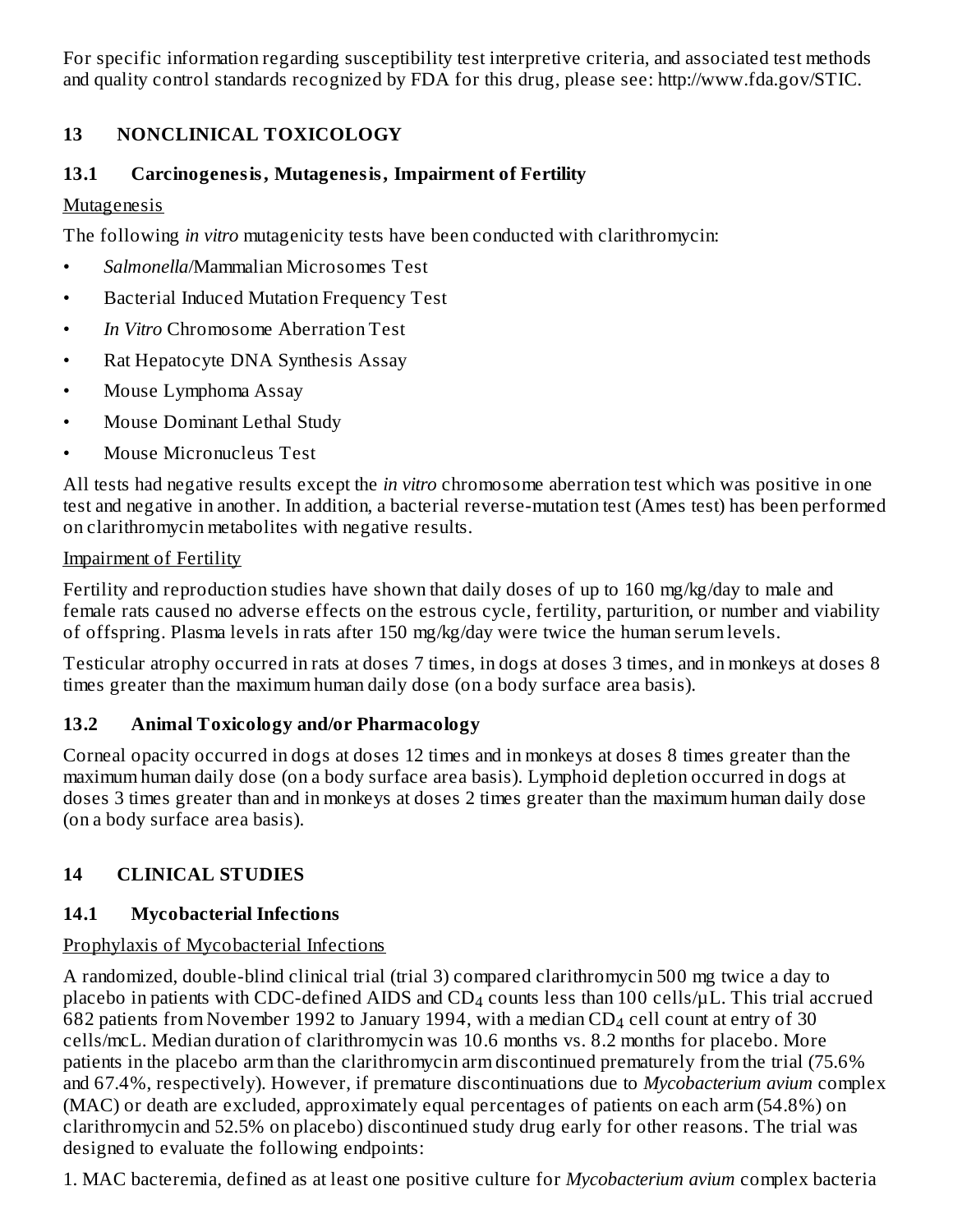#### 1. MAC bacteremia, defined as at least one positive culture for *Mycobacterium avium* complex bacteria from blood or another normally sterile site

#### 2. Survival

3. Clinically significant disseminated MAC disease, defined as MAC bacteremia accompanied by signs or symptoms of serious MAC infection, including fever, night sweats, weight loss, anemia, or elevations in liver function tests

#### *MAC Bacteremia*

In patients randomized to clarithromycin, the risk of MAC bacteremia was reduced by 69% compared to placebo. The difference between groups was statistically significant ( $p \le 0.001$ ). On an intent-to-treat basis, the one-year cumulative incidence of MAC bacteremia was 5.0% for patients randomized to clarithromycin and 19.4% for patients randomized to placebo. While only 19 of the 341 patients randomized to clarithromycin developed MAC, 11 of these cases were resistant to clarithromycin. The patients with resistant MAC bacteremia had a median baseline CD<sub>4</sub> count of 10 cells/mm<sup>3</sup> (range 2  $\text{cells/mm}^3$  to 25 cells/mm $^3$ ). Information regarding the clinical course and response to treatment of the patients with resistant MAC bacteremia is limited. The 8 patients who received clarithromycin and developed susceptible MAC bacteremia had a median baseline CD<sub>4</sub> count of 25 cells/mm<sup>3</sup> (range 10 cells/ $\text{mm}^3$  to 80 cells/ $\text{mm}^3$ ). Comparatively, 53 of the 341 placebo patients developed MAC; none of these isolates were resistant to clarithromycin. The median baseline  $\text{CD}_4$  count was 15 cells/mm $^3$  (range 2 cells/mm<sup>3</sup> to 130 cells/mm<sup>3</sup>) for placebo patients that developed MAC.

#### *Survival*

A statistically significant survival benefit of clarithromycin compared to placebo was observed (see Figure 3 and Table 13). Since the analysis at 18 months includes patients no longer receiving prophylaxis the survival benefit of clarithromycin may be underestimated.



**Figure 3. Survival of All Randomized AIDS Patients Over Time in Trial 3 Table 13. Mortality Rates at 18 months in Trial 3**

|          |                | <b>Mortality Rates</b> | <b>Reduction in Mortality Rates on</b><br>clarithromycin |
|----------|----------------|------------------------|----------------------------------------------------------|
|          | <b>Placebo</b> | clarithromycin         |                                                          |
| 6 month  | 9.4%           | 6.5%                   | 31%                                                      |
| 12 month | 29.7%          | 20.5%                  | 31%                                                      |
| 18 month | 46.4%          | 37.5%                  | 20%                                                      |

*Clinically Significant Disseminated MAC Disease*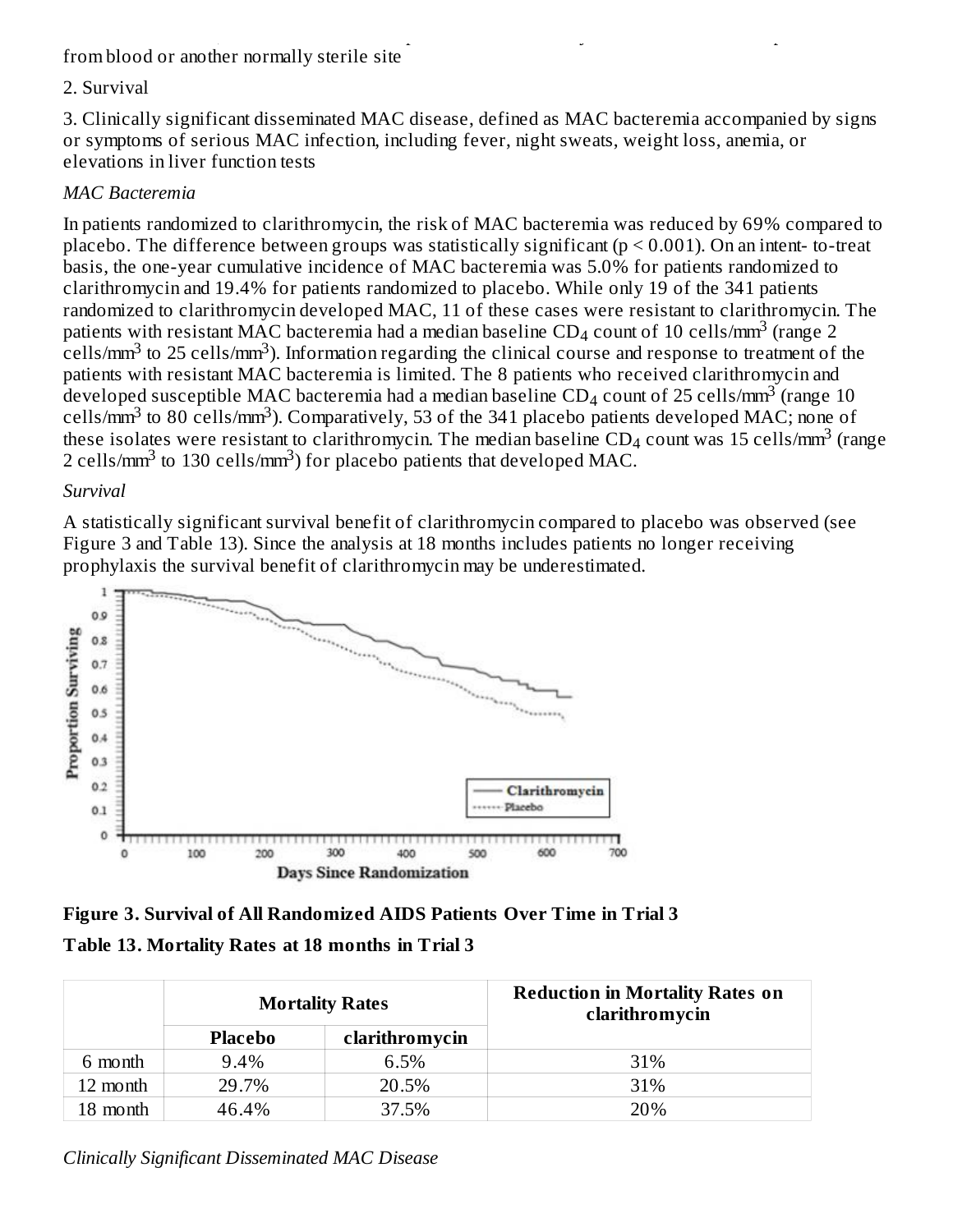In association with the decreased incidence of MAC bacteremia, patients in the group randomized to clarithromycin showed reductions in the signs and symptoms of disseminated MAC disease, including fever, night sweats, weight loss, and anemia.

#### Treatment of Mycobacterial Infections

### *Dose-Ranging Monotherapy Trials in Adult AIDS Patients with MAC*

Two randomized clinical trials (Trials 1 and 2) compared different dosages of clarithromycin in patients with CDC-defined AIDS and CD<sub>4</sub> counts less than100 cells/mcL. These trials accrued patients from May 1991 to March 1992. Trial 500 was a randomized, double-blind trial; trial 577 was an open-label compassionate use trial. Both trials used 500 mg and 1,000 mg twice daily dosing of clarithromycin; trial 1 also had a 2,000 mg twice daily clarithromycin group. Trial 1 enrolled 154 adult patients and trial 2 enrolled 469 adult patients. The majority of patients had  $\text{\rm CD}_4$  cell counts less than 50 cells/mcL at study entry. The trials were designed to evaluate the following end points:

1. Change in MAC bacteremia or blood cultures negative for *M. avium*.

2. Change in clinical signs and symptoms of MAC infection including one or more of the following: fever, night sweats, weight loss, diarrhea, splenomegaly, and hepatomegaly.

The results for trial 1 are described below. The trial 2 results were similar to the results of trial 1.

#### MAC Bacteremia

Decreases in MAC bacteremia or negative blood cultures were seen in the majority of patients in all clarithromycin dosage groups. The mean reductions in MAC colony forming units (CFU) from baseline after 4 weeks of therapy in the 1,000 mg (n=32) twice daily and 2,000 mg (n=26) twice daily regimen was 2.3 Log CFU compared to 1.5 Log CFU in the clarithromycin 500 mg twice daily (n=35) regimen. A separate trial with a four drug regimen<sup>2</sup> (ciprofloxacin, ethambutol, rifampicin, and clofazimine) had a mean reduction of 1.4 Log CFU.

Clinical outcomes evaluated with the different dosing regimens of clarithromycin monotherapy are shown in Table 14. The 1,000 mg and 2,000 mg twice daily doses showed significantly better control of bacteremia during the first four weeks of therapy. No significant differences were seen beyond that point. All of the isolates had MIC less than 8 mcg/mL at pre-treatment. Relapse was almost always accompanied by an increase in MIC.

| <b>Outcome</b>                                                                                                      | 500         | 1,000<br>mg twice daily   mg twice daily   mg twice daily | Clarithromycin Clarithromycin Clarithromycin<br>2,000 |
|---------------------------------------------------------------------------------------------------------------------|-------------|-----------------------------------------------------------|-------------------------------------------------------|
| One or more negative blood cultures at any<br>time during acute therapy                                             | 61% (30/49) | 59% (29/49)                                               | 52% (25/48)                                           |
| Two or more negative blood cultures during<br>acute therapy sustained through study day 84                          | 25% (12/49) | 25% (12/49)                                               | 8% (4/48)                                             |
| Death or discontinuation by day 84                                                                                  | 23% (11/49) | 37% (18/49)                                               | 56% (27/48)                                           |
| Relapse by day 84                                                                                                   | 14% (7/49)  | 12% (6/49)                                                | 13% (6/48)                                            |
| Median time to first negative culture (in days)                                                                     | 54          | 41                                                        | 29                                                    |
| Median time to first decrease of at least 1<br>log CFU (in days)                                                    | 29          | 16                                                        | 15                                                    |
| Median time to first positive culture or study<br>discontinuation following the first negative<br>culture (in days) | 43          | 59                                                        | 43                                                    |

### **Table 14. Outcome with the Different Dosing Regimens of Clarithromycin**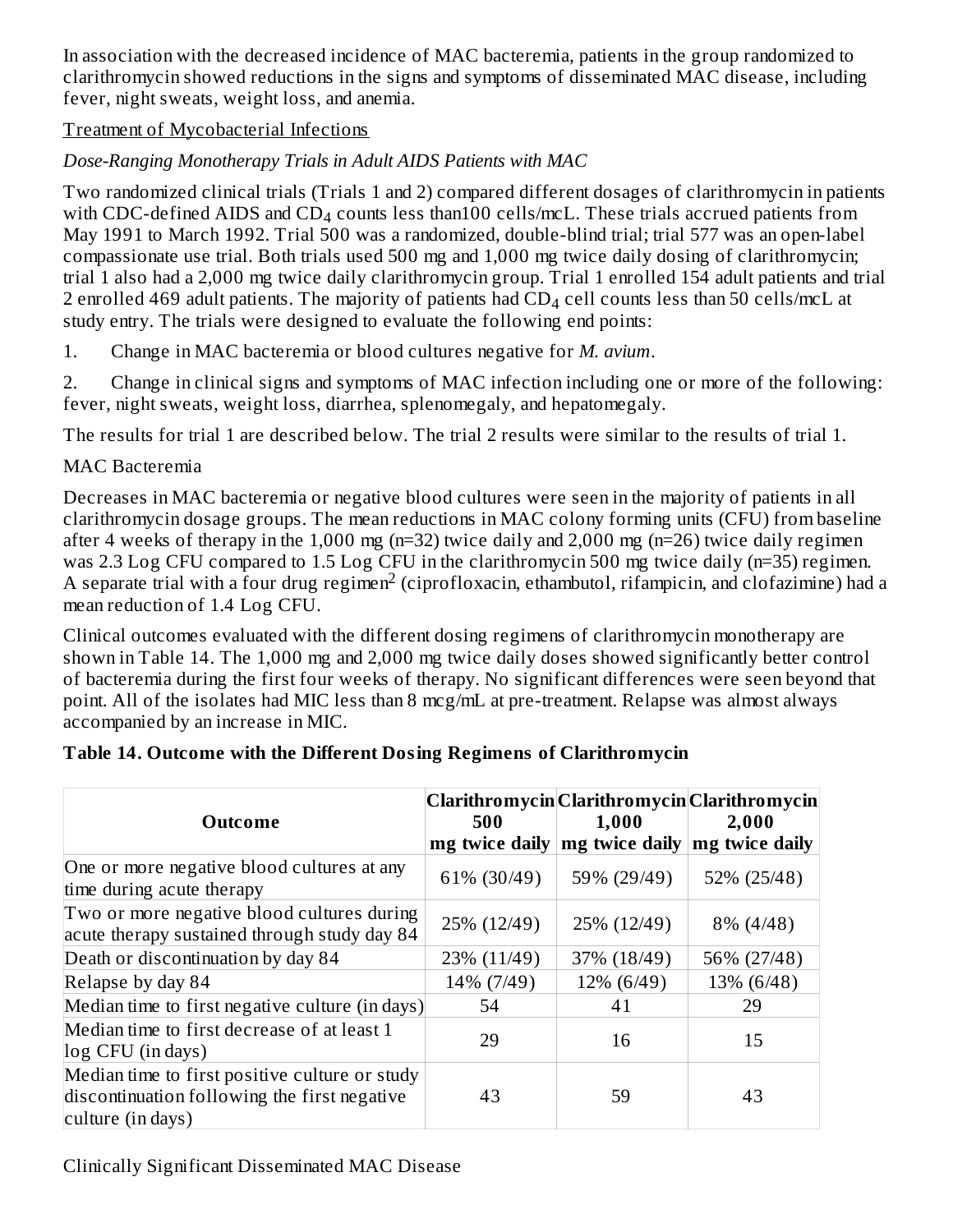Among patients experiencing night sweats prior to therapy, 84% showed resolution or improvement at some point during the 12 weeks of clarithromycin at 500 mg to 2,000 mg twice daily doses. Similarly, 77% of patients reported resolution or improvement in fevers at some point. Response rates for clinical signs of MAC are given in Table 15 below.

The median duration of response, defined as improvement or resolution of clinical signs and symptoms, was 2 weeks to 6 weeks.

Since the trial was not designed to determine the benefit of monotherapy beyond 12 weeks, the duration of response may be underestimated for the 25% to 33% of patients who continued to show clinical response after 12 weeks.

|  |  |  |  |  |  |  | Table 15. Response Rates for Clinical Signs of MAC During 6 Weeks to 12 Weeks of Treatment |
|--|--|--|--|--|--|--|--------------------------------------------------------------------------------------------|
|  |  |  |  |  |  |  |                                                                                            |

|                                           | <b>Resolution of Fever</b> |                               | <b>Resolution of Night Sweats</b>             |                     |                                   |  |
|-------------------------------------------|----------------------------|-------------------------------|-----------------------------------------------|---------------------|-----------------------------------|--|
| Clarithromycin<br>twice daily<br>dose(mg) | $%$ ever<br>afebrile       | % afebrile<br>6 weeks or more | Clarithromycin<br>twice<br>daily dose<br>(mg) | % ever<br>resolving | $\%$ resolving 6<br>weeks or more |  |
| 500                                       | 67%                        | 23%                           | 500                                           | 85%                 | 42%                               |  |
| 1,000                                     | 67%                        | 12%                           | 1,000                                         | 70%                 | 33%                               |  |
| 2,000                                     | 62%                        | 22%                           | 2,000                                         | 72%                 | 36%                               |  |

| <b>Weight Gain Greater Than 3%</b>         |                   |                                 | Hemoglobin Increase Greater Than 1 gm      |                        |                                 |  |  |
|--------------------------------------------|-------------------|---------------------------------|--------------------------------------------|------------------------|---------------------------------|--|--|
| Clarithromycin<br>twice daily<br>dose (mg) | % ever<br>gaining | % gaining<br>6 weeks or<br>more | Clarithromycin<br>twice<br>daily dose (mg) | $%$ ever<br>increasing | % increasing 6<br>weeks or more |  |  |
| 500                                        | 33%               | 14%                             | 500                                        | 58%                    | 26%                             |  |  |
| 1,000                                      | 26%               | 17%                             | 1,000                                      | 37%                    | 6%                              |  |  |
| 2,000                                      | 26%               | 12%                             | 2,000                                      | 62%                    | 18%                             |  |  |

### Survival

Median survival time from trial entry (trial 1) was 249 days at the 500 mg twice daily dose compared to 215 days with the 1,000 mg twice daily dose. However, during the first 12 weeks of therapy, there were 2 deaths in 53 patients in the 500 mg twice daily group versus 13 deaths in 51 patients in the 1,000 mg twice daily group. The reason for this apparent mortality difference is not known. Survival in the two groups was similar beyond 12 weeks. The median survival times for these dosages were similar to recent historical controls with MAC when treated with combination therapies. 2

Median survival time from entry in trial 2 was 199 days for the 500 mg twice a day dose and 179 days for the 1,000 mg twice a day dose. During the first four weeks of therapy, while patients were maintained on their originally assigned dose, there were 11 deaths in 255 patients taking 500 mg twice daily and 18 deaths in 214 patients taking 1,000 mg twice daily.

#### *Dosage-Ranging Monotherapy Trials in Pediatric AIDS Patients with MAC*

Trial 4 was a pediatric trial of 3.75 mg/kg, 7.5 mg/kg, and 15 mg/kg of clarithromycin twice daily in patients with CDC-defined AIDS and  $CD_4$  counts less than 100 cells/mcL. The trial enrolled 25 patients between the ages of 1 to 20. The trial evaluated the same endpoints as in the adult trials 1 and 2. Results with the 7.5 mg/kg twice daily dose in the pediatric trial were comparable to those for the 500 mg twice daily regimen in the adult trials.

### *Combination Therapy in AIDS Patients with Disseminated MAC*

Trial 5 compared the safety and efficacy of clarithromycin in combination with ethambutol versus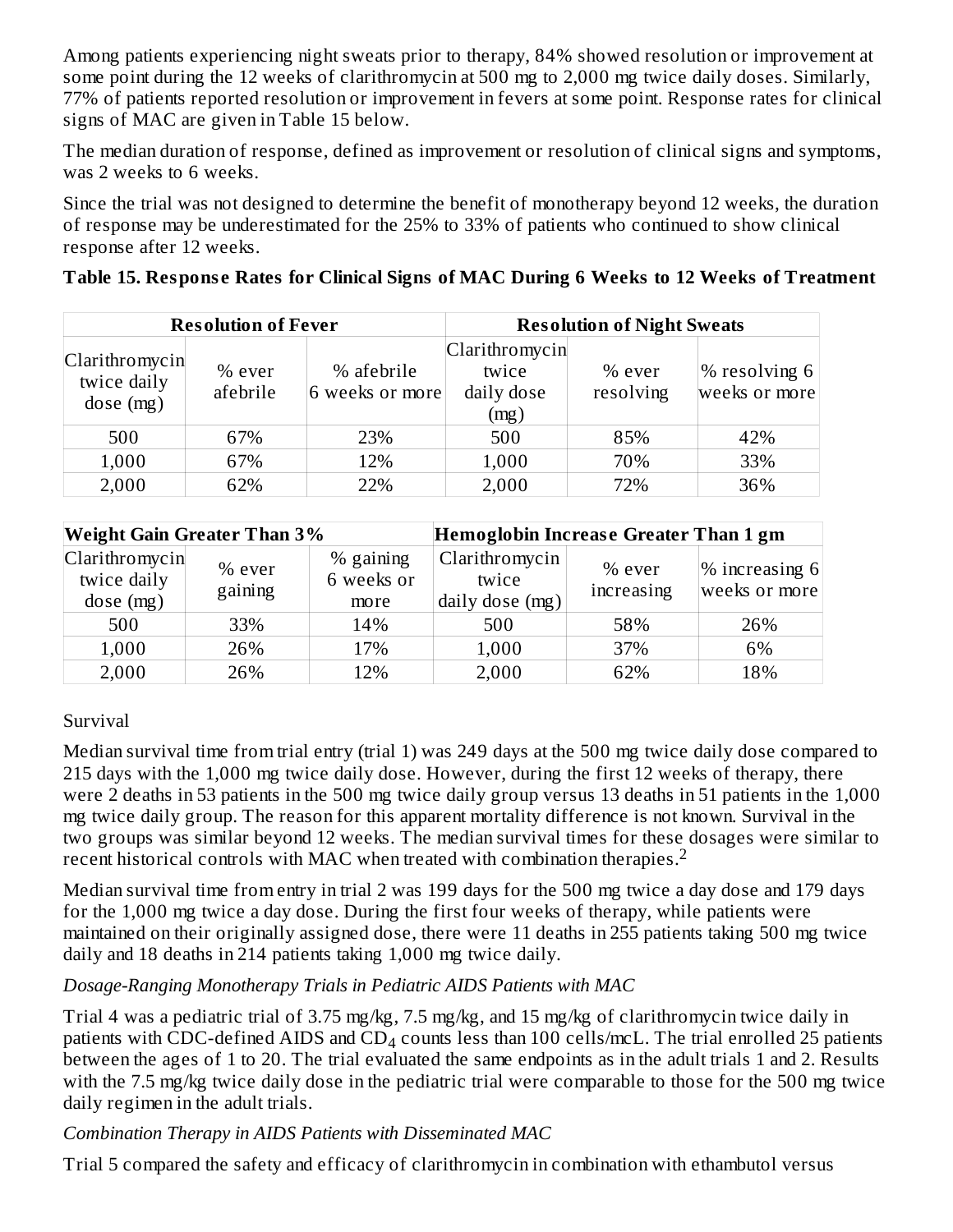clarithromycin in combination with ethambutol and clofazimine for the treatment of disseminated MAC (dMAC) infection. This 24-week trial enrolled 106 patients with AIDS and dMAC, with 55 patients randomized to receive clarithromycin and ethambutol, and 51 patients randomized to receive clarithromycin, ethambutol, and clofazime. Baseline characteristics between treatment arms were similar with the exception of median CFU counts being at least 1 log higher in the clarithromycin, ethambutol, and clofazime arm.

Compared to prior experience with clarithromycin monotherapy, the two-drug regimen of clarithromycin and ethambutol extended the time to microbiologic relapse, largely through suppressing the emergence of clarithromycin resistant strains. However, the addition of clofazimine to the regimen added no additional microbiologic or clinical benefit. Tolerability of both multidrug regimens was comparable with the most common adverse events being gastrointestinal in nature. Patients receiving the clofazimine-containing regimen had reduced survival rates; however, their baseline mycobacterial colony counts were higher. The results of this trial support the addition of ethambutol to clarithromycin for the treatment of initial dMAC infections but do not support adding clofazimine as a third agent.

### **14.2 Otitis Media**

### Otitis Media Trial of Clarithromycin vs. Oral Cephalosporin

In a controlled clinical trial of pediatric patients with acute otitis media performed in the United States, where significant rates of beta-lactamase producing organisms were found, clarithromycin was compared to an oral cephalosporin. In this trial, strict evaluability criteria were used to determine clinical response. For the 223 patients who were evaluated for clinical efficacy, the clinical success rate (i.e., cure plus improvement) at the post-therapy visit was 88% for clarithromycin and 91% for the cephalosporin.

In a smaller number of patients, microbiologic determinations were made at the pre-treatment visit. The presumptive bacterial eradication/clinical cure outcomes (i.e., clinical success) are shown in Table 16.

| Pathogen                                                                                                              | <b>Clinical Success Rates</b> |                           |  |  |  |  |  |
|-----------------------------------------------------------------------------------------------------------------------|-------------------------------|---------------------------|--|--|--|--|--|
|                                                                                                                       | Clarithromycin                | <b>Oral Cephalosporin</b> |  |  |  |  |  |
| S. pneumoniae                                                                                                         | 13/15 (87%)                   | 4/5                       |  |  |  |  |  |
| $H.$ influenzae $a$                                                                                                   | 10/14 (71%)                   | 3/4                       |  |  |  |  |  |
| M. catarrhalis                                                                                                        | 4/5                           | 1/1                       |  |  |  |  |  |
| S. pyogenes                                                                                                           | 3/3                           | 0/1                       |  |  |  |  |  |
| All Pathogens<br>Combined                                                                                             | 30/37 (81%)<br>8/11(73%)      |                           |  |  |  |  |  |
| <sup>a</sup> None of the <i>H</i> . <i>influenzae</i> isolated pre-treatment was resistant to clarithromycin; 6% were |                               |                           |  |  |  |  |  |
| resistant to the control agent.                                                                                       |                               |                           |  |  |  |  |  |

### **Table 16. Clinical Success Rates of Otitis Media Treatment by Pathogen**

### Otitis Media Trials of Clarithromycin vs. Antimicrobial/Beta-lactamase Inhibitor

In two other controlled clinical trials of acute otitis media performed in the United States, where significant rates of beta-lactamase producing organisms were found, clarithromycin was compared to an oral antimicrobial agent that contained a specific beta-lactamase inhibitor. In these trials, strict evaluability criteria were used to determine the clinical responses. In the 233 patients who were evaluated for clinical efficacy, the combined clinical success rate (i.e., cure and improvement) at the post-therapy visit was 91% for both clarithromycin and the control.

For the patients who had microbiologic determinations at the pre-treatment visit, the presumptive bacterial eradication/clinical cure outcomes (i.e., clinical success) are shown in Table 17.

## **Table 17. Clinical Success Rates of Acute Otitis Media Treatment by Pathogen**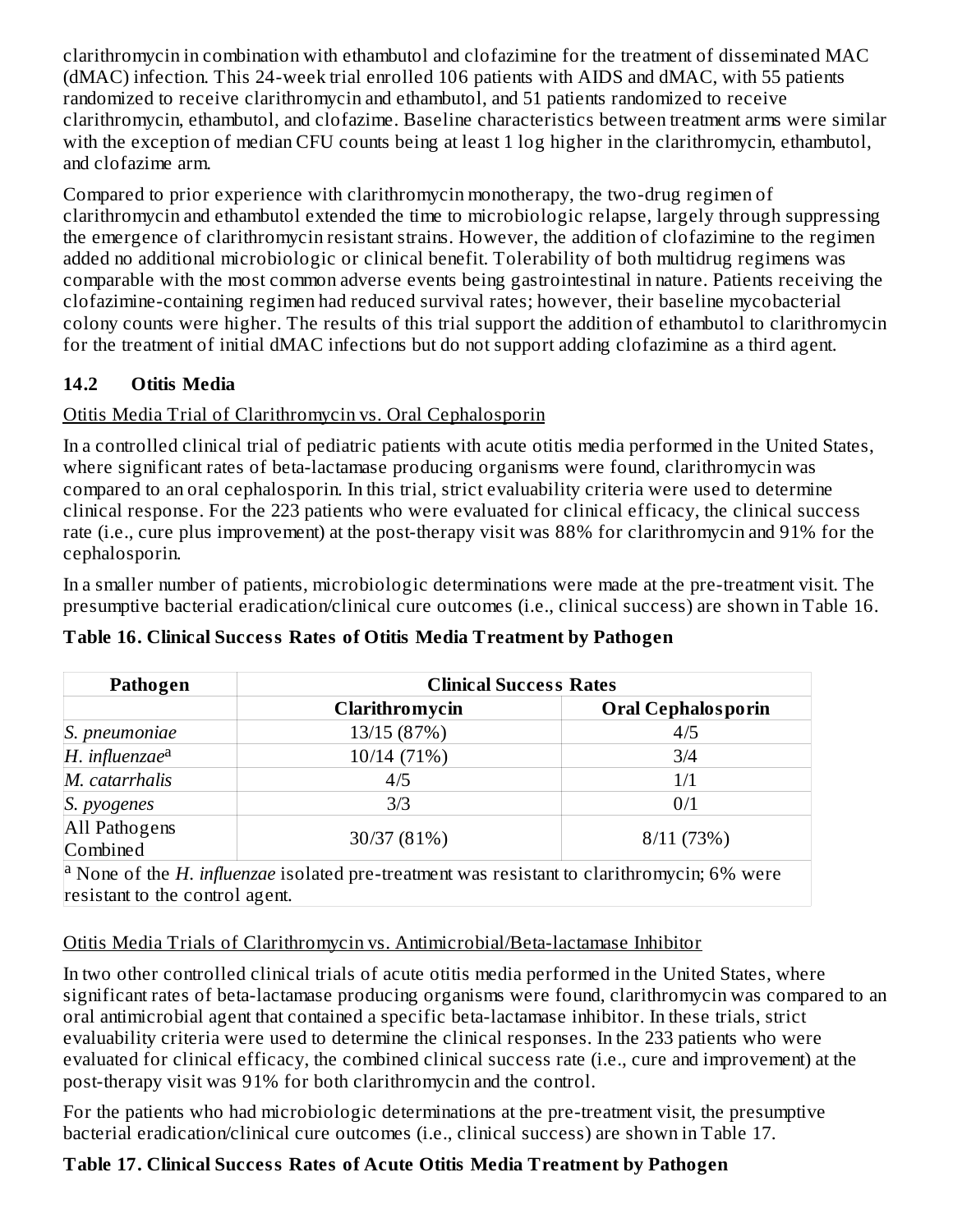| <b>Clinical Success Rates</b>                                                                                        |                |                     |  |  |  |
|----------------------------------------------------------------------------------------------------------------------|----------------|---------------------|--|--|--|
|                                                                                                                      |                | Antimicrobial/Beta  |  |  |  |
| <b>PATHOGEN</b>                                                                                                      | Clarithromycin | lactamase Inhibitor |  |  |  |
| S. pneumoniae                                                                                                        | 43/51 (84%)    | 55/56 (98%)         |  |  |  |
| H. influenzae <sup>a</sup>                                                                                           | 36/45 (80%)    | 31/33 (94%)         |  |  |  |
| M. catarrhalis                                                                                                       | $9/10(90\%)$   | 6/6                 |  |  |  |
| S. pyogenes                                                                                                          | 3/3            | 5/5                 |  |  |  |
| All Pathogens<br>Combined                                                                                            | 91/109 (83%)   | 97/100 (97%)        |  |  |  |
| <sup>a</sup> Of the <i>H</i> . <i>influenzae</i> isolated pre-treatment, 3% were resistant to clarithromycin and 10% |                |                     |  |  |  |

were resistant to the control agent.

### **14.3** *H. pylori* **Eradication to Decreas e the Risk of Duodenal Ulcer Recurrence**

### Clarithromycin + Lansoprazole and Amoxicillin

Two U.S. randomized, double-blind clinical trials (trial 6 and trial 7) in patients with *H. pylori* and duodenal ulcer disease (defined as an active ulcer or history of an active ulcer within one year) evaluated the efficacy of clarithromycin 500 mg twice daily in combination with lansoprazole 30 mg twice daily and amoxicillin 1 gm twice daily as 14-day triple therapy for eradication of *H. pylori*.

*H. pylori* eradication was defined as two negative tests (culture and histology) at 4 weeks to 6 weeks following the end of treatment.

The combination of clarithromycin plus lansoprazole and amoxicillin as triple therapy was effective in eradication of *H. pylori* (see results in Table 18). Eradication of *H. pylori* has been shown to reduce the risk of duodenal ulcer recurrence.

A randomized, double-blind clinical trial (trial 8) performed in the U.S. in patients with *H. pylori* and duodenal ulcer disease (defined as an active ulcer or history of an ulcer within one year) compared the efficacy of clarithromycin in combination with lansoprazole and amoxicillin as triple therapy for 10 days and 14 days. This trial established that the 10-day triple therapy was equivalent to the 14-day triple therapy in eradicating *H. pylori* (see results in Table 18).

# **Table 18.** *H. pylori* **Eradication Rates-Triple Therapy (Clarithromycin/lansoprazole/amoxicillin) Percent of Patients Cured [95% Confidence Interval] (number of patients)**

| <b>Trial</b>         | <b>Duration</b> | <b>Triple Therapy Evaluable</b><br>Analys is <sup>a</sup> | <b>Triple Therapy Intent-to-</b><br><b>Treat Analysis</b> <sup>b</sup> |
|----------------------|-----------------|-----------------------------------------------------------|------------------------------------------------------------------------|
|                      |                 | 92° [80-97.7]                                             | 86° [73.3-93.5]                                                        |
| Trial 6              | 14 days         | $(n = 48)$                                                | $(n = 55)$                                                             |
|                      |                 | $86d$ [75.7-93.6]                                         | $83d$ [72-90.8]                                                        |
| Trial 7              | 14 days         | $(n = 66)$                                                | $(n = 70)$                                                             |
|                      |                 | 85 [77-91]                                                | 82 [73.9-88.1]                                                         |
| Trial 8 <sup>e</sup> | 14 days         | $(N = 113)$                                               | $(N = 126)$                                                            |
|                      |                 | 84 [76-89.8]                                              | 81 [73.9-87.6]                                                         |
|                      | 10 days         | $(N = 123)$                                               | $(N = 135)$                                                            |

Based on evaluable patients with confirmed duodenal ulcer (active or within one year) and *H. pylori* infection at baseline defined as at least two of three positive endoscopic tests from CLOtest (Delta West LTD., Bentley, Australia), histology, and/or culture. Patients were included in the analysis if they completed the trial. Additionally, if patients were dropped out of the trial due to an adverse reaction related to the drug, they were included in the analysis as evaluable failures of therapy. a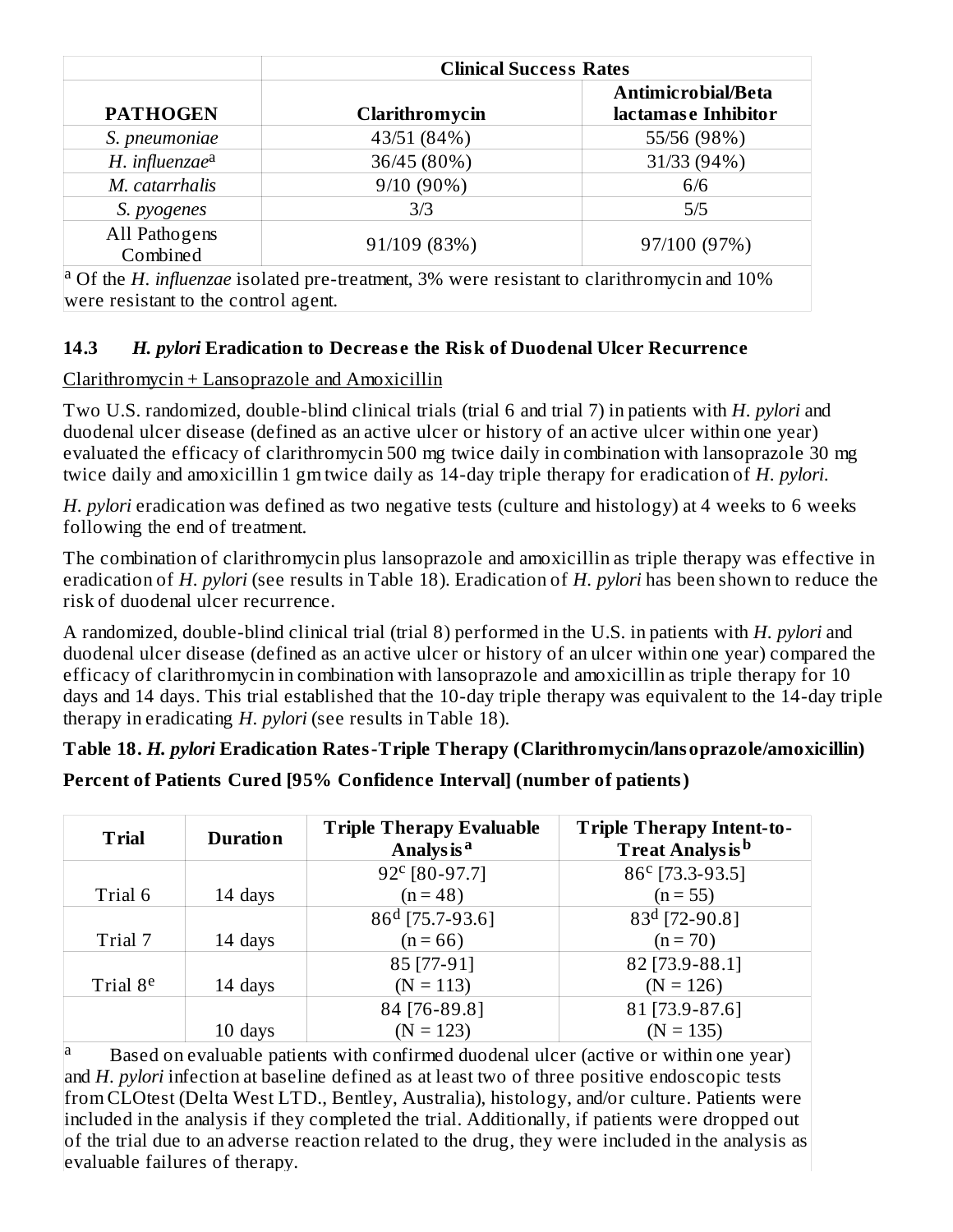Patients were included in the analysis if they had documented *H. pylori* infection at baseline as defined above and had a confirmed duodenal ulcer (active or within one year). All dropouts were included as failures of therapy. b

 $\frac{c}{p}$  ( $p$  < 0.05) versus clarithromycin/lansoprazole and lansoprazole/amoxicillin dual therapy.

 $\frac{d}{dp}$  ( $p$  < 0.05) versus clarithromycin/amoxicillin dual therapy.

 $\overline{r}$  The 95% confidence interval for the difference in eradication rates, 10-day minus 14-day, is  $(10.5, 8.1)$  in the evaluable analysis and  $(-9.7, 9.1)$  in the intent-to-treat analysis.

### Clarithromycin + Omeprazole and Amoxicillin Therapy

Three U.S., randomized, double-blind clinical trials in patients with *H. pylori* infection and duodenal ulcer disease (n = 558) compared clarithromycin plus omeprazole and amoxicillin to clarithromycin plus amoxicillin. Two trials (trials 9 and 10) were conducted in patients with an active duodenal ulcer, and the third trial (trial 11) was conducted in patients with a duodenal ulcer in the past 5 years, but without an ulcer present at the time of enrollment. The dosage regimen in the trials was clarithromycin 500 mg twice a day plus omeprazole 20 mg twice a day plus amoxicillin 1 gram twice a day for 10 days. In trials 9 and 10, patients who took the omeprazole regimen also received an additional 18 days of omeprazole 20 mg once a day. Endpoints studied were eradication of *H. pylori* and duodenal ulcer healing (trials 9 and 10 only). *H. pylori* status was determined by CLOtest®, histology, and culture in all three trials. For a given patient, *H. pylori* was considered eradicated if at least two of these tests were negative, and none was positive. The combination of clarithromycin plus omeprazole and amoxicillin was effective in eradicating *H. pylori* (see results in Table 19).

|          |                           | Clarithromycin + omeprazole +<br>amoxicillin |                           | Clarithromycin + amoxicillin  |  |  |  |
|----------|---------------------------|----------------------------------------------|---------------------------|-------------------------------|--|--|--|
|          | Per-Protocol <sup>a</sup> | Intent-to-Treat <sup>b</sup>                 | Per-Protocol <sup>a</sup> | Intent- to-Treat <sup>b</sup> |  |  |  |
| Trial 9  | $C$ 77 [64, 86]           | 69 [57, 79]                                  | 43 [31, 56]               | $37$ [27, 48]                 |  |  |  |
|          | $(n = 64)$                | $(n = 80)$                                   | $(n = 67)$                | $(n = 84)$                    |  |  |  |
| Trial 10 | $C78$ [67, 88]            | 73 [61, 82]                                  | 41 [29, 54]               | 36 [26, 47]                   |  |  |  |
|          | $(n = 65)$                | $(n = 77)$                                   | $(n = 68)$                | $(n = 84)$                    |  |  |  |
| Trial 11 | $C_{90}$ [80, 96]         | 83 [74, 91]                                  | 33 [24, 44]               | 32 [23, 42]                   |  |  |  |
|          | $(n = 69)$                | $(n = 84)$                                   | $(n = 93)$                | $(n = 99)$                    |  |  |  |

|  | Table 19. H. pylori Eradication Rates: % of Patients Cured [95% Confidence Interval] |  |
|--|--------------------------------------------------------------------------------------|--|
|  |                                                                                      |  |

Patients were included in the analysis if they had confirmed duodenal ulcer disease (active ulcer trials 9 and 10; history of ulcer within 5 years, trial 11) and *H. pylori* infection at baseline defined as at least two of three positive endoscopic tests from CLOtest<sup>®</sup>, histology, and/or culture. Patients were included in the analysis if they completed the trial. Additionally, if patients dropped out of the trial due to an adverse reaction related to the study drug, they were included in the analysis as failures of therapy. The impact of eradication on ulcer recurrence has not been assessed in patients with a past history of ulcer. a

Patients were included in the analysis if they had documented *H. pylori* infection at baseline and had confirmed duodenal ulcer disease. All dropouts were included as failures of therapy. p < 0.05 versus clarithromycin plus amoxicillin. b c

## Clarithromycin + Omeprazole Therapy

Four randomized, double-blind, multi-center trials (trials 12, 13, 14, and 15) evaluated clarithromycin 500 mg three times a day plus omeprazole 40 mg once a day for 14 days, followed by omeprazole 20 mg once a day (trials 12, 13, and 15) or by omeprazole 40 mg once a day (trial 14) for an additional 14 days in patients with active duodenal ulcer associated with *H. pylori*. Trials 12 and 13 were conducted in the U.S. and Canada and enrolled 242 and 256 patients, respectively. *H. pylori* infection and duodenal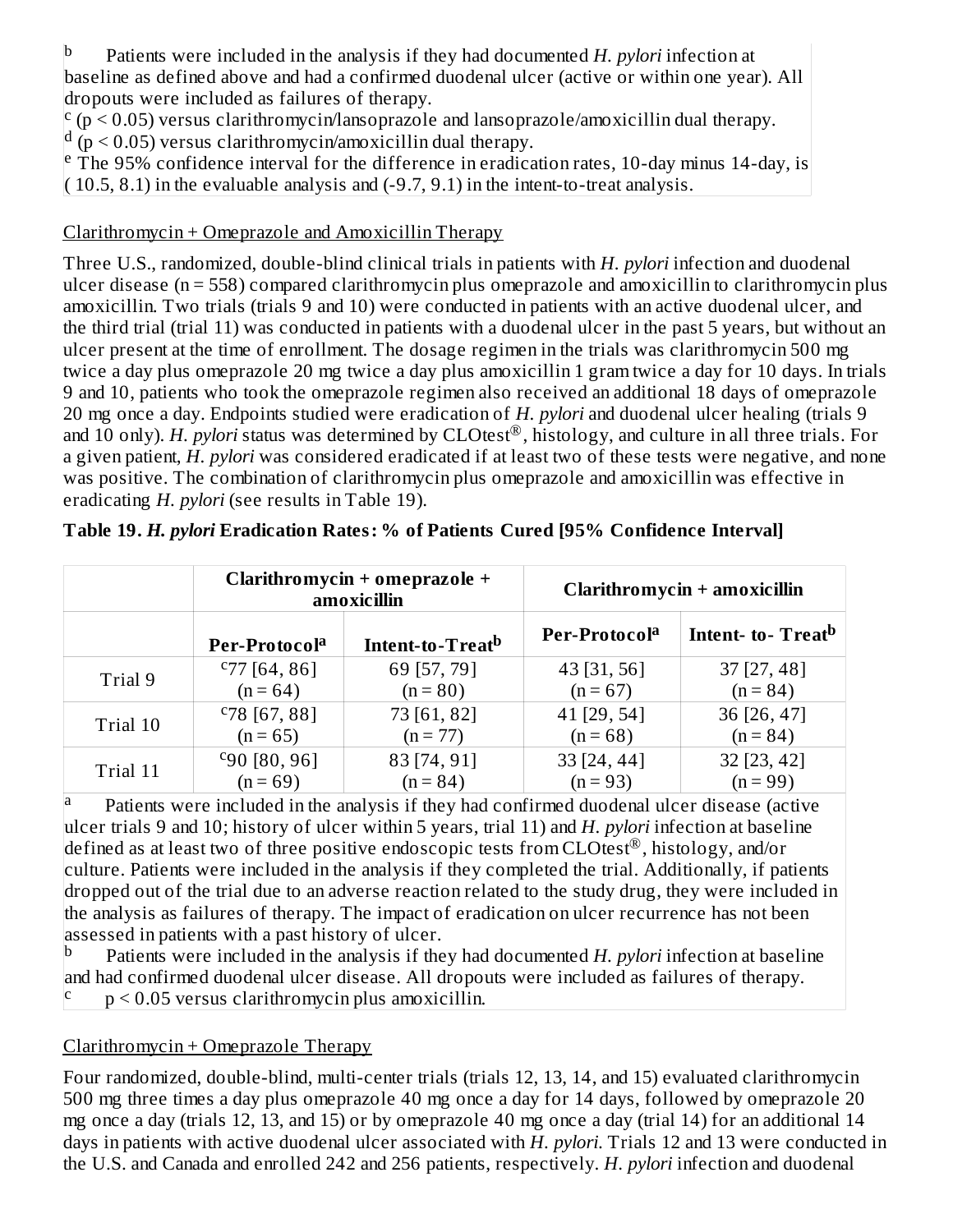ulcer were confirmed in 219 patients in trial 12 and 228 patients in trial 13. These trials compared the combination regimen to omeprazole and clarithromycin monotherapies. Trials 14 and 15were conducted in Europe and enrolled 154 and 215 patients, respectively. *H. pylori* infection and duodenal ulcer were confirmed in 148 patients in trial 14 and 208 patients in trial 15. These trials compared the combination regimen to omeprazole monotherapy. The results for the efficacy analyses for these trials are described in Tables 20, 21, and 22.

### *Duodenal Ulcer Healing*

The combination of clarithromycin and omeprazole was as effective as omeprazole alone for healing duodenal ulcer (see Table 20).

| <b>Trial</b>                                                                       | Clarithromycin +<br>Omeprazole | Omeprazole  | Clarithromycin |  |
|------------------------------------------------------------------------------------|--------------------------------|-------------|----------------|--|
| <b>U.S. Trials</b>                                                                 |                                |             |                |  |
| Trial 13                                                                           | $94\%$ $(58/62)^a$             | 88% (60/68) | 71% (49/69)    |  |
| Trial 12                                                                           | 88% (56/64) <sup>a</sup>       | 85% (55/65) | 64% (44/69)    |  |
| Non-U.S. Trials                                                                    |                                |             |                |  |
| Trial 15                                                                           | 99% (84/85)                    | 95% (82/86) | N/A            |  |
| Trial 14 <sup>b</sup>                                                              | 100% (64/64)                   | 99% (71/72) | N/A            |  |
| $p < 0.05$ for clarithromycin + omeprazole versus clarithromycin monotherapy.<br>a |                                |             |                |  |
| b<br>In trial 14 patients received omeprazole 40 mg daily for days 15 to 28.       |                                |             |                |  |

|  | Table 20. End-of-Treatment Ulcer Healing Rates Percent of Patients Healed (n/N) |  |
|--|---------------------------------------------------------------------------------|--|
|  |                                                                                 |  |

### *Eradication of H. pylori Associated with Duodenal Ulcer*

The combination of clarithromycin and omeprazole was effective in eradicating *H. pylori* (see Table 21). *H. pylori* eradication was defined as no positive test (culture or histology) at 4 weeks following the end of treatment, and two negative tests were required to be considered eradicated. In the per-protocol analysis, the following patients were excluded: dropouts, patients with major protocol violations, patients with missing *H. pylori* tests post-treatment, and patients that were not assessed for *H. pylori* eradication at 4 weeks after the end of treatment because they were found to have an unhealed ulcer at the end of treatment.

| Table 21. H. pylori Eradication Rates (Per-Protocol Analysis) at 4 to 6 weeks Percent of Patients |  |
|---------------------------------------------------------------------------------------------------|--|
| Cured $(n/N)$                                                                                     |  |

| <b>Trial</b>                                                                                    | Clarithromycin +<br>Omeprazole      |              | Clarithromycin |  |  |  |  |
|-------------------------------------------------------------------------------------------------|-------------------------------------|--------------|----------------|--|--|--|--|
| <b>U.S. Trials</b>                                                                              |                                     |              |                |  |  |  |  |
| Trial 13                                                                                        | 64% $(39/61)^{a,b}$                 | $0\%$ (0/59) | 39% (17/44)    |  |  |  |  |
| 74% (39/53) <sup>a,b</sup><br>Trial 12                                                          |                                     | $0\%$ (0/54) | 31% (13/42)    |  |  |  |  |
| <b>Non-U.S. Trials</b>                                                                          |                                     |              |                |  |  |  |  |
| Trial 15                                                                                        | 74\% $(64/86)^b$                    | $1\% (1/90)$ | N/A            |  |  |  |  |
| Trial 14                                                                                        | 83% $(50/60)^b$<br>1% (1/74)<br>N/A |              |                |  |  |  |  |
| <sup>a</sup> Statistically significantly higher than clarithromycin monotherapy ( $p < 0.05$ ). |                                     |              |                |  |  |  |  |
| <sup>b</sup> Statistically significantly higher than omeprazole monotherapy ( $p < 0.05$ ).     |                                     |              |                |  |  |  |  |

### *Duodenal Ulcer Recurrence*

Ulcer recurrence at 6-months and at 12 months following the end of treatment was assessed for patients in whom ulcers were healed post-treatment (see the results in Table 22). Thus, in patients with duodenal ulcer associated with *H. pylori* infection, eradication of *H. pylori* reduced ulcer recurrence.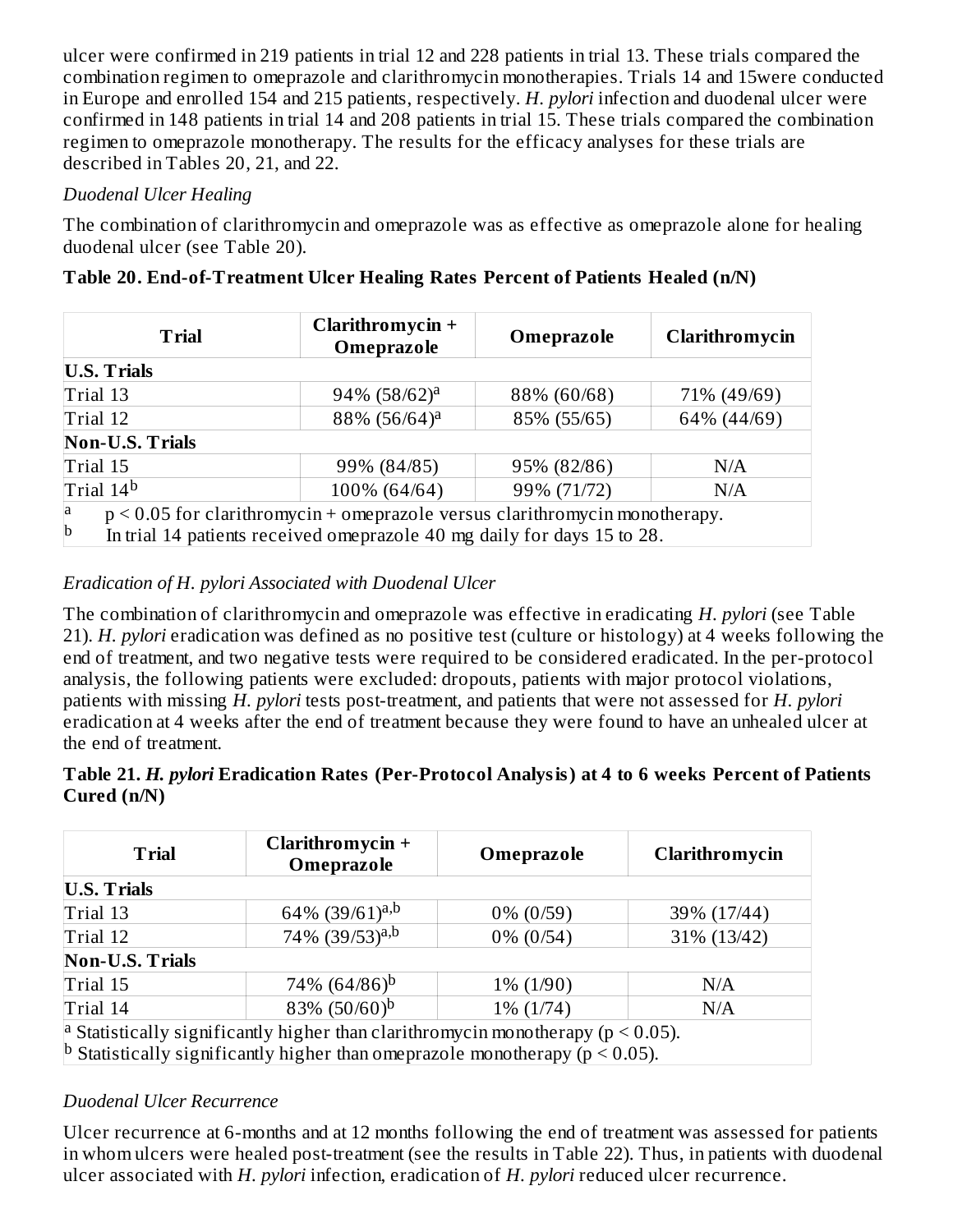|                             | H. pylori Negative at 4-6<br>Weeks                  | H. pylori Positive at 4-6<br><b>Weeks</b> |
|-----------------------------|-----------------------------------------------------|-------------------------------------------|
|                             | <b>U.S. Trials Recurrence at 6 Months</b>           |                                           |
| <b>Trial 100</b>            |                                                     |                                           |
| Clarithromycin + Omeprazole | $6\%$ (2/34)                                        | 56% (9/16)                                |
| Omeprazole                  | (0/0)                                               | 71% (35/49)                               |
| Clarithromycin              | 12% (2/17)                                          | 32% (7/22)                                |
| Trial 067                   |                                                     |                                           |
| Clarithromycin + Omeprazole | 38% (11/29)                                         | 50% (6/12)                                |
| Omeprazole                  | (0/0)                                               | 67% (31/46)                               |
| Clarithromycin              | 18% (2/11)                                          | 52% (14/27)                               |
|                             | <b>Non-U.S. Trials Recurrence at 6 Months</b>       |                                           |
| Trial 058                   |                                                     |                                           |
| Clarithromycin + Omeprazole | 6% (3/53)                                           | 24% (4/17)                                |
| Omeprazole                  | $0\%$ (0/3)                                         | 55% (39/71)                               |
| Trial 812b                  |                                                     |                                           |
| Clarithromycin + Omeprazole | 5% (2/42)                                           | $0\% (0/7)$                               |
| Omeprazole                  | $0\% (0/1)$                                         | 54% (32/59)                               |
|                             | Non-U.S. Trials Recurrence at 12-Months in Trial 14 |                                           |
| Clarithromycin + Omeprazole | $3\% (1/40)$                                        | $0\%$ (0/6)                               |
| Omeprazole                  | $0\% (0/1)$                                         | 67% (29/43)                               |

#### **Table 22. Duodenal Ulcer Recurrence at 6 months and 12 months in Patients with Healed Ulcers**

#### **15 REFERENCES**

1. Winkel P, Hilden J, Hansen JF, Kastrup J, Kolmos HJ, Kjøller E, et al. Clarithromycin for stable coronary heart disease increases all-cause and cardiovascular mortality and cerebrovascular morbidity over 10 years in the CLARICOR randomised, blinded clinical trial. Int J Cardiol 2015;182:459-65.

2. Kemper CA, et al. Treatment of *Mycobacterium avium* Complex Bacteremia in AIDS with a Four-Drug Oral Regimen. *Ann Intern Med*. 1992;116:466-472.

### **16 HOW SUPPLIED/STORAGE AND HANDLING**

Clarithromycin tablets, USP 250 mg are available for oral administration as white to off white, oval, film-coated tablets, engraved "CE" on one side, "13" on the other side.

They are supplied as follows:

Bottles of 60s (NDC 62135-616-60)

Clarithromycin tablets, USP 500 mg are available for oral administration as white to off white, capsuleshaped, film-coated tablets, engraved "CE" on one side, "14" on the other side.

They are supplied as follows:

Bottles of 60s (NDC 62135-615-60)

Store at 20°C to 25°C (68°F to 77°F) excursions permitted from 15°C to 30°C (59°F to 86°F) [see USP Controlled Room Temperature]. Protect from light.

#### **17 PATIENT COUNSELING INFORMATION**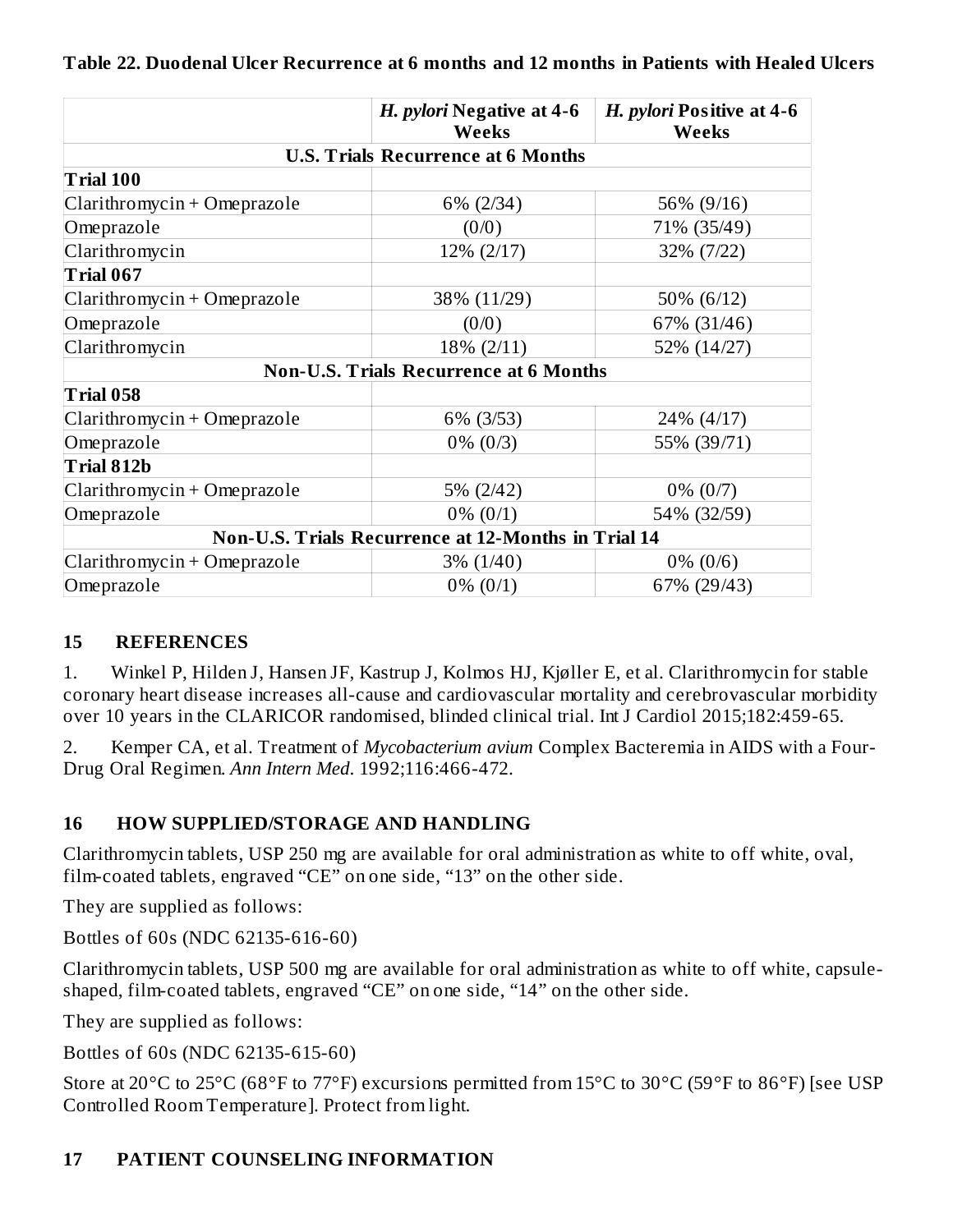Provide the following instructions or information about clarithromycin tablets to patients:

#### Important Administration Instructions

Advise patients that clarithromycin tablets can be taken with or without food and can be taken with milk.

#### Drug Interactions

Advise patients that clarithromycin may interact with some drugs; therefore, advise patients to report to their healthcare provider the use of any other medications.

### Diarrhea

Advise patients that diarrhea is a common problem caused by antibacterials including clarithromycin tablets (clarithromycin) which usually ends when the antibacterial is discontinued. Sometimes after starting treatment with antibacterials, patients can develop watery and bloody stools (with or without stomach cramps and fever) even as late as two or more months after having taken the last dose of the antibacterial. If this occurs, instruct patients to contact their healthcare provider as soon as possible.

### Embryo-Fetal Toxicity

Advise females of reproductive potential that that if pregnancy occurs while taking this drug, there is a potential hazard to the fetus *[see Warnings and Precautions (5.7) and Use in Specific Populations (8.1)]*.

### Antibacterial Resistance

Counsel patients that antibacterial drugs including clarithromycin tablets (clarithromycin) should only be used to treat bacterial infections. They do not treat viral infections (e.g., the common cold). When clarithromycin tablets are prescribed to treat a bacterial infection, patients should be told that although it is common to feel better early in the course of therapy, the medication should be taken exactly as directed. Skipping doses or not completing the full course of therapy may (1) decrease the effectiveness of the immediate treatment and (2) increase the likelihood that bacteria will develop resistance and will not be treatable by clarithromycin or other antibacterial drugs in the future.

### Potential for Dizziness, Vertigo and Confusion

There are no data on the effect of clarithromycin tablets (clarithromycin) on the ability to drive or use machines. However, counsel patients regarding the potential for dizziness, vertigo, confusion and disorientation, which may occur with the clarithromycin tablets. The potential for these adverse reactions should be taken into account before patients drive or use machines.

### Risk of Mortality in Patients with Coronary Disease Years After Clarithromycin Treatment

Advise patients who have coronary artery disease to continue medications and lifestyle modifications for their coronary artery disease because clarithromycin tablets (clarithromycin) may be associated with increased risk for mortality years after the end of clarithromycin tablets (clarithromycin) treatment.

Prilosec $^{\circledR}$  is the trademark of AstraZeneca

Prevacid $^\circledR$  is the trademark of Tap Pharma

All registered trademarks in this document are the property of their respective owners.

**Manufactured by:** Chartwell Pharmaceuticals, LLC.

Congers, NY 10920

## **Manufactured for:** Chartwell RX, LLC.

Congers, NY 10920

Made in USA

Revised: 02/2021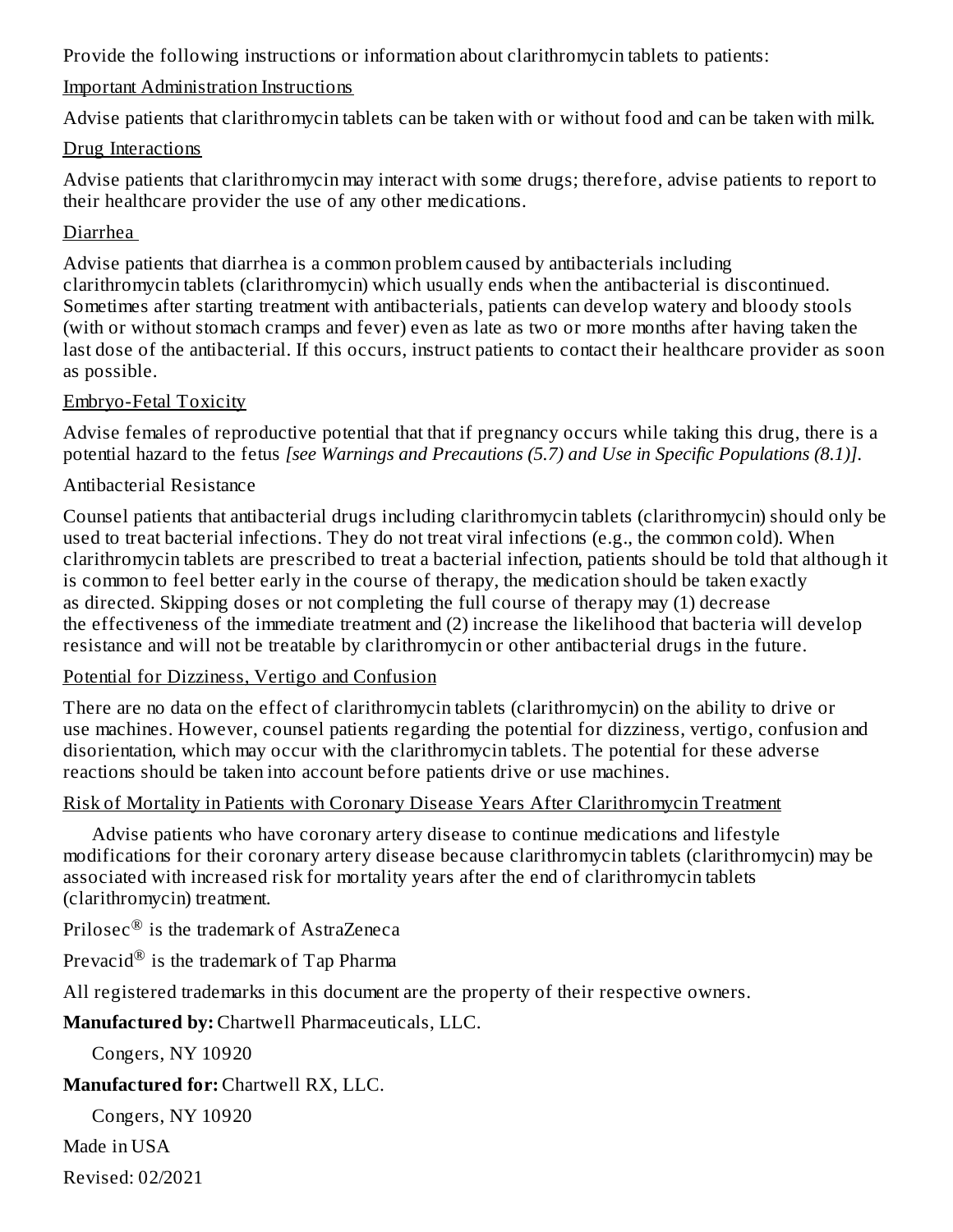#### L70510

### **PRINCIPAL DISPLAY PANEL**

NDC 62135-616-60 Clarithromycin Tablets, USP 250 mg Rx Only 60 Tablets



#### **PRINCIPAL DISPLAY PANEL**

NDC 62135-615-60 Clarithromycin Tablets, USP 500 mg Rx Only 60 Tablets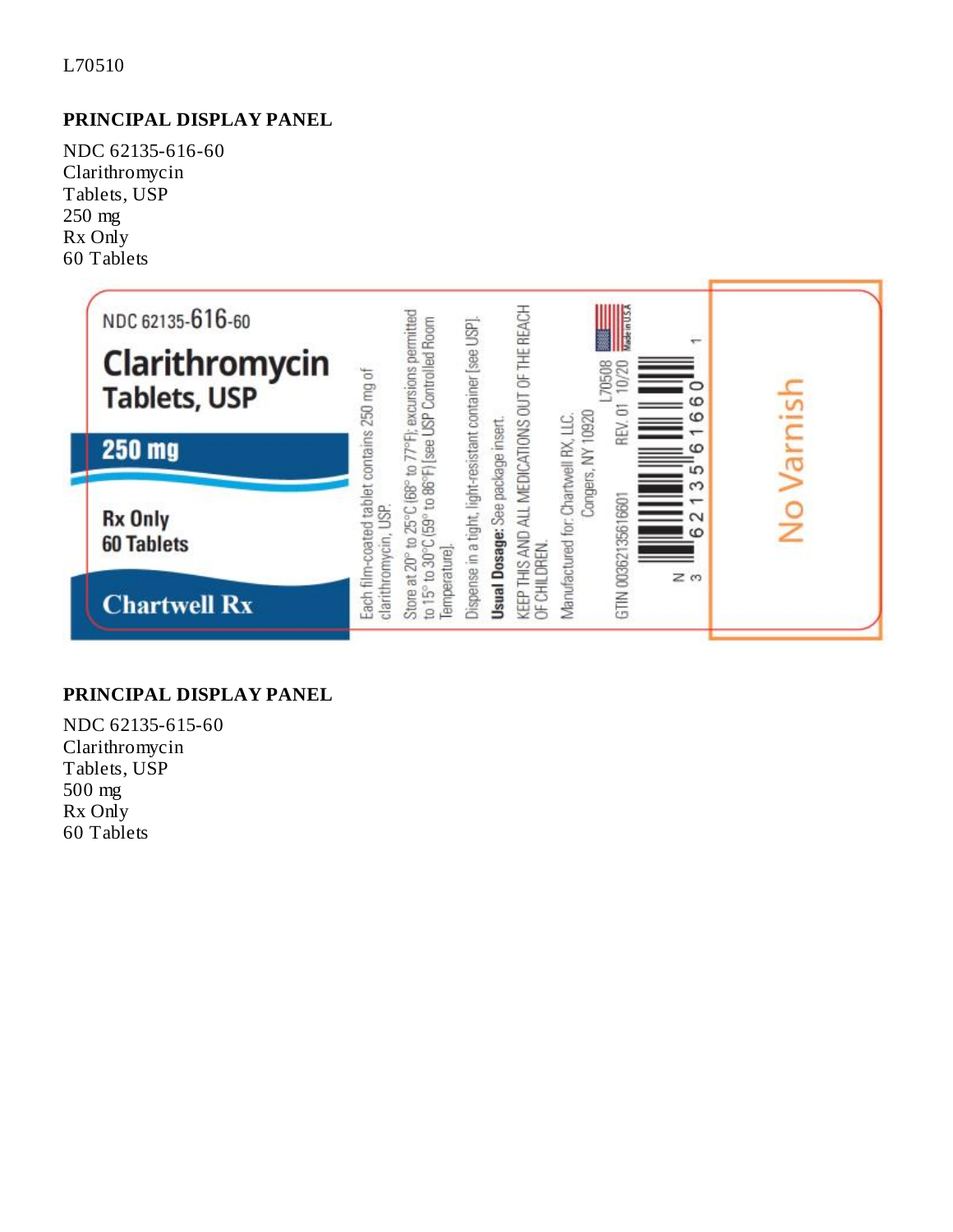| NDC 62135-615-60<br>Clarithromycin<br><b>Tablets, USP</b><br><b>500 mg</b><br><b>Rx Only</b><br><b>60 Tablets</b><br><b>Chartwell Rx</b>                                                                            |              | 77°F); excursions permitted<br>Each film-coated tablet contains 500 mg of<br>Store at 20° to 25°C (68° to<br>clarithromycin, USP. | to 15° to 30°C (59° to 86°F) [see USP Controlled Room<br>femperature]. | Dispense in a tight, light-resistant container [see USP]. | Usual Dosage: See package insert. | KEEP THIS AND ALL MEDICATIONS OUT OF THE REACH<br>OF CHILDREN. | Vlanufactured for: Chartwell RX, LLC. | Congers, NY 10920 | L70509<br>10/20<br>REV. 01<br>GTIN 00362135615604 |                    | A<br>5<br>ဖ<br>ഥ<br>$\scriptstyle\sim$<br>$\omega$<br>zω | No Varnish    |
|---------------------------------------------------------------------------------------------------------------------------------------------------------------------------------------------------------------------|--------------|-----------------------------------------------------------------------------------------------------------------------------------|------------------------------------------------------------------------|-----------------------------------------------------------|-----------------------------------|----------------------------------------------------------------|---------------------------------------|-------------------|---------------------------------------------------|--------------------|----------------------------------------------------------|---------------|
| <b>CLARITHROMYCIN</b><br>clarithromycin tablet, film coated<br><b>Product Information</b>                                                                                                                           |              |                                                                                                                                   |                                                                        |                                                           |                                   |                                                                |                                       |                   |                                                   |                    |                                                          |               |
| Product Type                                                                                                                                                                                                        |              | HUMAN PRESCRIPTION DRUG                                                                                                           |                                                                        |                                                           |                                   |                                                                |                                       |                   |                                                   | Item Code (Source) |                                                          | NDC:62135-616 |
| <b>Route of Administration</b>                                                                                                                                                                                      | ORAL         |                                                                                                                                   |                                                                        |                                                           |                                   |                                                                |                                       |                   |                                                   |                    |                                                          |               |
| <b>Active Ingredient/Active Moiety</b><br><b>Ingredient Name</b><br><b>Basis of Strength</b><br>Strength<br>CLARITHROMYCIN (UNII: H1250JIK0A) (CLARITHROMYCIN - UNII:H1250JIK0A)<br><b>CLARITHROMYCIN</b><br>250 mg |              |                                                                                                                                   |                                                                        |                                                           |                                   |                                                                |                                       |                   |                                                   |                    |                                                          |               |
|                                                                                                                                                                                                                     |              |                                                                                                                                   |                                                                        |                                                           |                                   |                                                                |                                       |                   |                                                   |                    |                                                          |               |
| <b>Inactive Ingredients</b>                                                                                                                                                                                         |              |                                                                                                                                   |                                                                        |                                                           |                                   |                                                                |                                       |                   |                                                   |                    |                                                          |               |
| <b>SILICON DIO XIDE (UNII: ETJ7Z6 XBU4)</b>                                                                                                                                                                         |              | <b>Ingredient Name</b>                                                                                                            |                                                                        |                                                           |                                   |                                                                |                                       |                   |                                                   |                    |                                                          | Strength      |
| CROSCARMELLOSE SODIUM (UNII: M28OL1HH48)                                                                                                                                                                            |              |                                                                                                                                   |                                                                        |                                                           |                                   |                                                                |                                       |                   |                                                   |                    |                                                          |               |
| HYPROMELLOSES (UNII: 3NXW29V3WO)                                                                                                                                                                                    |              |                                                                                                                                   |                                                                        |                                                           |                                   |                                                                |                                       |                   |                                                   |                    |                                                          |               |
| MAGNESIUM STEARATE (UNII: 70097M6I30)                                                                                                                                                                               |              |                                                                                                                                   |                                                                        |                                                           |                                   |                                                                |                                       |                   |                                                   |                    |                                                          |               |
| MICRO CRYSTALLINE CELLULO SE (UNII: OP1R32D61U)                                                                                                                                                                     |              |                                                                                                                                   |                                                                        |                                                           |                                   |                                                                |                                       |                   |                                                   |                    |                                                          |               |
| POLYETHYLENE GLYCOL, UNSPECIFIED (UNII: 3WJQ0SDW1A)<br>TITANIUM DIO XIDE (UNII: 15FIX9V2JP)                                                                                                                         |              |                                                                                                                                   |                                                                        |                                                           |                                   |                                                                |                                       |                   |                                                   |                    |                                                          |               |
|                                                                                                                                                                                                                     |              |                                                                                                                                   |                                                                        |                                                           |                                   |                                                                |                                       |                   |                                                   |                    |                                                          |               |
|                                                                                                                                                                                                                     |              |                                                                                                                                   |                                                                        |                                                           |                                   |                                                                |                                       |                   |                                                   |                    |                                                          |               |
| <b>Product Characteristics</b>                                                                                                                                                                                      |              |                                                                                                                                   |                                                                        |                                                           |                                   |                                                                |                                       |                   |                                                   |                    |                                                          |               |
| Color                                                                                                                                                                                                               | <b>WHITE</b> |                                                                                                                                   | <b>Score</b>                                                           |                                                           |                                   |                                                                |                                       |                   |                                                   |                    | no score                                                 |               |
| <b>Shape</b>                                                                                                                                                                                                        | OVAL         |                                                                                                                                   | Size                                                                   |                                                           |                                   |                                                                |                                       |                   |                                                   |                    | 13mm                                                     |               |
| <b>Flavor</b>                                                                                                                                                                                                       |              |                                                                                                                                   | <b>Imprint Code</b>                                                    |                                                           |                                   |                                                                |                                       |                   |                                                   |                    | CE;13                                                    |               |
| <b>Contains</b>                                                                                                                                                                                                     |              |                                                                                                                                   |                                                                        |                                                           |                                   |                                                                |                                       |                   |                                                   |                    |                                                          |               |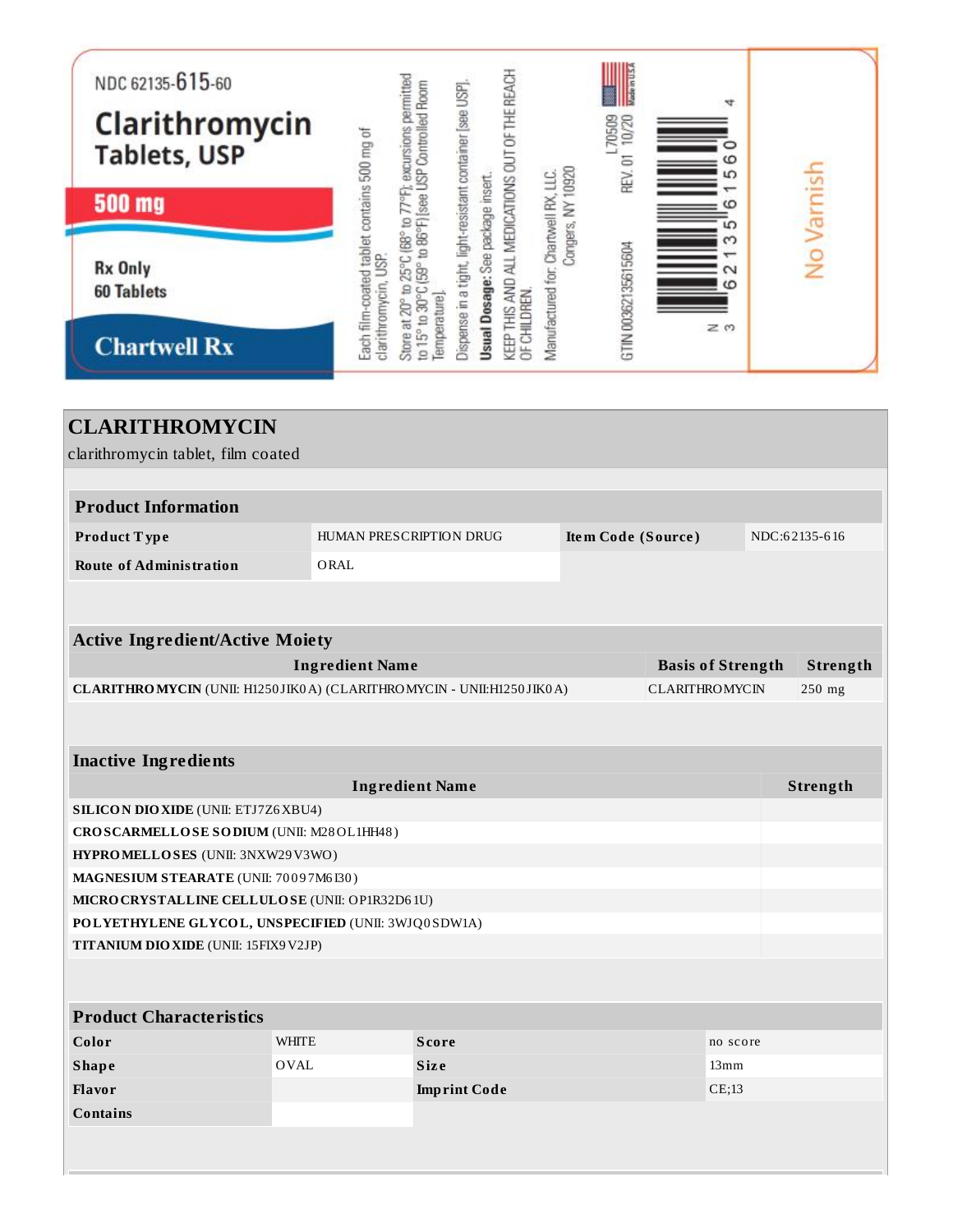|              | <b>Packaging</b>             |                                                               |                                |                              |  |  |  |  |
|--------------|------------------------------|---------------------------------------------------------------|--------------------------------|------------------------------|--|--|--|--|
| #            | <b>Item Code</b>             | <b>Package Description</b>                                    | <b>Marketing Start</b><br>Date | <b>Marketing End</b><br>Date |  |  |  |  |
| $\mathbf{1}$ | NDC:62135-616-<br>60         | 60 in 1 BOTTLE, PLASTIC; Type 0: Not a Combination<br>Product | 02/01/2021                     |                              |  |  |  |  |
|              |                              |                                                               |                                |                              |  |  |  |  |
|              | <b>Marketing Information</b> |                                                               |                                |                              |  |  |  |  |
|              | <b>Marketing Category</b>    | <b>Application Number or Monograph Citation</b>               | <b>Marketing Start Date</b>    | <b>Marketing End Date</b>    |  |  |  |  |
|              | <b>ANDA</b>                  | ANDA065384                                                    | 08/20/2007                     |                              |  |  |  |  |
|              |                              |                                                               |                                |                              |  |  |  |  |
|              |                              |                                                               |                                |                              |  |  |  |  |
|              | <b>CLARITHROMYCIN</b>        |                                                               |                                |                              |  |  |  |  |

| clarithromycin tablet, film coated              |                |                                                                      |                                                                     |  |                                       |                    |                                     |  |
|-------------------------------------------------|----------------|----------------------------------------------------------------------|---------------------------------------------------------------------|--|---------------------------------------|--------------------|-------------------------------------|--|
|                                                 |                |                                                                      |                                                                     |  |                                       |                    |                                     |  |
| <b>Product Information</b>                      |                |                                                                      |                                                                     |  |                                       |                    |                                     |  |
| Product Type                                    |                | HUMAN PRESCRIPTION DRUG<br>Item Code (Source)<br>NDC:62135-615       |                                                                     |  |                                       |                    |                                     |  |
| <b>Route of Administration</b>                  |                | ORAL                                                                 |                                                                     |  |                                       |                    |                                     |  |
|                                                 |                |                                                                      |                                                                     |  |                                       |                    |                                     |  |
| <b>Active Ingredient/Active Moiety</b>          |                |                                                                      |                                                                     |  |                                       |                    |                                     |  |
|                                                 |                | <b>Ingredient Name</b>                                               |                                                                     |  | <b>Basis of Strength</b>              |                    | Strength                            |  |
|                                                 |                | CLARITHROMYCIN (UNII: H1250JIK0A) (CLARITHROMYCIN - UNII:H1250JIK0A) |                                                                     |  | <b>CLARITHROMYCIN</b>                 |                    | 500 mg                              |  |
|                                                 |                |                                                                      |                                                                     |  |                                       |                    |                                     |  |
| <b>Inactive Ingredients</b>                     |                |                                                                      |                                                                     |  |                                       |                    |                                     |  |
|                                                 |                | <b>Ingredient Name</b>                                               |                                                                     |  |                                       |                    | Strength                            |  |
| SILICON DIO XIDE (UNII: ETJ7Z6XBU4)             |                |                                                                      |                                                                     |  |                                       |                    |                                     |  |
| CROSCARMELLOSE SODIUM (UNII: M28OL1HH48)        |                |                                                                      |                                                                     |  |                                       |                    |                                     |  |
| HYPROMELLOSES (UNII: 3NXW29V3WO)                |                |                                                                      |                                                                     |  |                                       |                    |                                     |  |
| MAGNESIUM STEARATE (UNII: 70097M6I30)           |                |                                                                      |                                                                     |  |                                       |                    |                                     |  |
| MICRO CRYSTALLINE CELLULO SE (UNII: OP1R32D61U) |                |                                                                      |                                                                     |  |                                       |                    |                                     |  |
|                                                 |                | POLYETHYLENE GLYCOL, UNSPECIFIED (UNII: 3WJQ0SDW1A)                  |                                                                     |  |                                       |                    |                                     |  |
| TITANIUM DIO XIDE (UNII: 15FIX9V2JP)            |                |                                                                      |                                                                     |  |                                       |                    |                                     |  |
|                                                 |                |                                                                      |                                                                     |  |                                       |                    |                                     |  |
| <b>Product Characteristics</b>                  |                |                                                                      |                                                                     |  |                                       |                    |                                     |  |
| Color                                           | <b>WHITE</b>   |                                                                      | <b>Score</b>                                                        |  |                                       | no score           |                                     |  |
| <b>Shape</b>                                    | <b>CAPSULE</b> |                                                                      | <b>Size</b>                                                         |  |                                       | $16 \,\mathrm{mm}$ |                                     |  |
| Flavor                                          |                |                                                                      | <b>Imprint Code</b>                                                 |  |                                       | CE;14              |                                     |  |
| <b>Contains</b>                                 |                |                                                                      |                                                                     |  |                                       |                    |                                     |  |
|                                                 |                |                                                                      |                                                                     |  |                                       |                    |                                     |  |
| Packaging                                       |                |                                                                      |                                                                     |  |                                       |                    |                                     |  |
| <b>Item Code</b><br>#                           |                | <b>Package Description</b>                                           |                                                                     |  | <b>Marketing Start</b><br><b>Date</b> |                    | <b>Marketing End</b><br><b>Date</b> |  |
| $NDC:62135-615-$                                |                |                                                                      | 60 in 1 BOTTLE, PLASTIC; Type 0: Not a Combination<br>0.2/0.1/20.21 |  |                                       |                    |                                     |  |